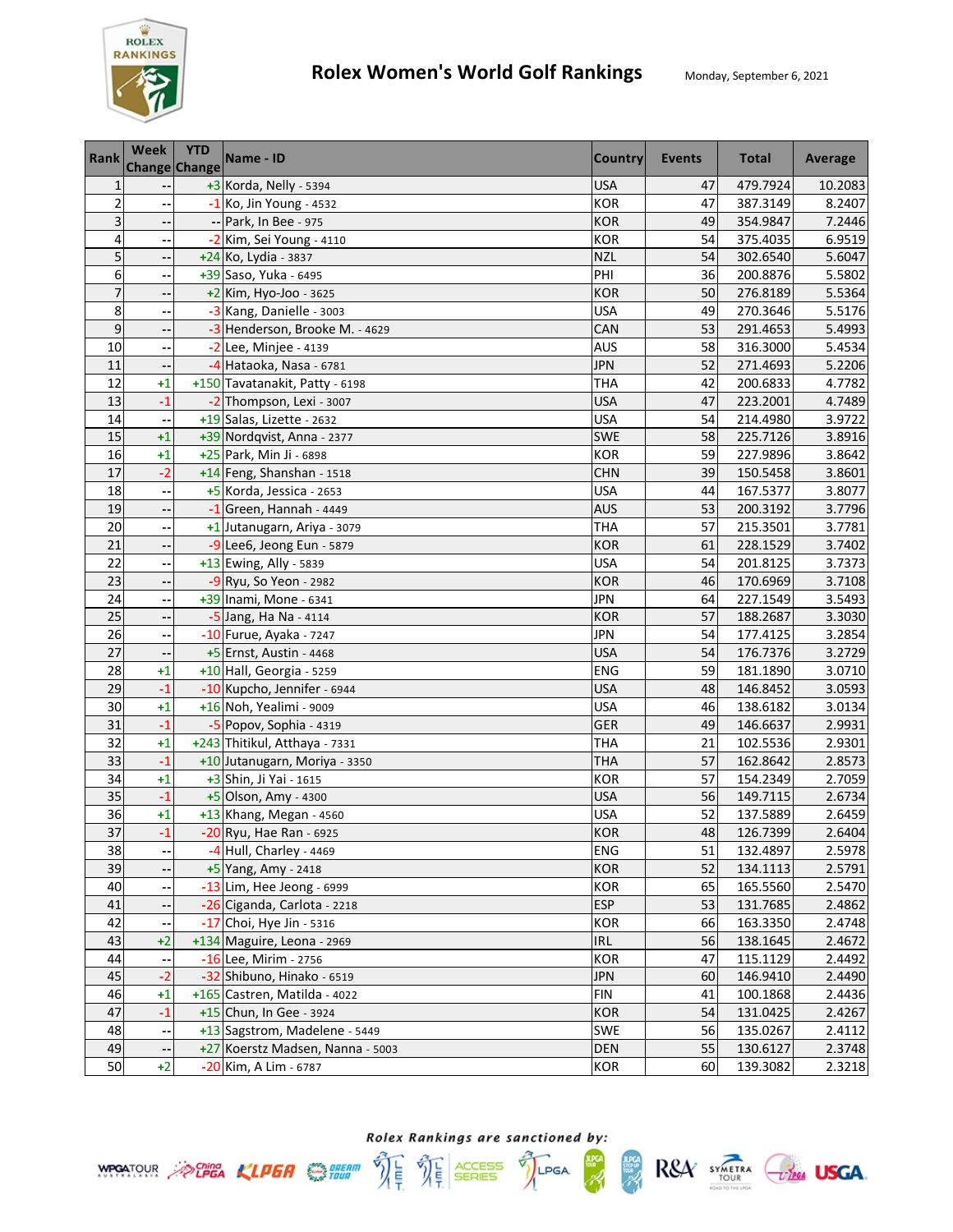

| <b>Rank</b>     | <b>Week</b><br><b>Change Change</b> | <b>YTD</b> | Name - ID                          | <b>Country</b> | Events | <b>Total</b> | Average |
|-----------------|-------------------------------------|------------|------------------------------------|----------------|--------|--------------|---------|
| 51              | $-1$                                |            | -29 Suzuki, Ai - 3444              | <b>JPN</b>     | 61     | 140.8573     | 2.3091  |
| 52              | $-1$                                |            | -42 Park, Sung Hyun - 3753         | <b>KOR</b>     | 45     | 102.3867     | 2.2753  |
| 53              |                                     |            | -14 Reid, Melissa - 2736           | <b>ENG</b>     | 51     | 115.6902     | 2.2684  |
| 54              | $+1$                                |            | -4 Lee, Da Yeon - 5709             | <b>KOR</b>     | 52     | 117.6845     | 2.2632  |
| 55              | $-1$                                |            | -8 Altomare, Brittany - 3667       | <b>USA</b>     | 57     | 128.9275     | 2.2619  |
| 56              |                                     |            | +256 Yamashita, Miyu - 7214        | <b>JPN</b>     | 39     | 87.9012      | 2.2539  |
| 57              | $+6$                                |            | -4 Lee, So Mi - 8404               | <b>KOR</b>     | 61     | 135.0130     | 2.2133  |
| 58              | $+1$                                |            | -16 Alex, Marina - 3666            | <b>USA</b>     | 45     | 99.3604      | 2.2080  |
| 59              | $-2$                                |            | +20 Koiwai, Sakura - 5464          | <b>JPN</b>     | 78     | 171.4448     | 2.1980  |
| 60              | $+1$                                |            | -5 Park, Hyun Kyung - 6513         | <b>KOR</b>     | 62     | 136.1531     | 2.1960  |
| 61              | $-1$                                |            | -37 Hur, Mi Jung - 2546            | <b>KOR</b>     | 44     | 95.9635      | 2.1810  |
| 62              | -4                                  |            | $-26$ Lewis, Stacy - 2643          | <b>USA</b>     | 50     | 108.3305     | 2.1666  |
| 63              | $-1$                                |            | +28 Harigae, Mina - 3001           | <b>USA</b>     | 46     | 98.1041      | 2.1327  |
| 64              |                                     |            | +34 Lin, Xiyu - 3792               | <b>CHN</b>     | 55     | 109.9728     | 1.9995  |
| 65              |                                     |            | $-9$ Lopez, Gaby - 3516            | <b>MEX</b>     | 56     | 111.1494     | 1.9848  |
| 66              |                                     |            | -9 Boutier, Celine - 4029          | <b>FRA</b>     | 65     | 128.9749     | 1.9842  |
| 67              |                                     |            | +4 Pedersen, Emily Kristine - 5368 | <b>DEN</b>     | 45     | 87.3602      | 1.9413  |
| 68              |                                     |            | -16 Stanford, Angela - 1687        | <b>USA</b>     | 52     | 98.6866      | 1.8978  |
| 69              |                                     |            | +8 Yin, Angel - 4598               | <b>USA</b>     | 51     | 95.4627      | 1.8718  |
| 70              |                                     |            | +16 Nishimura, Yuna - 7245         | <b>JPN</b>     | 52     | 96.1122      | 1.8483  |
| 71              | $+1$                                |            | +77 O'Toole, Ryann - 3581          | <b>USA</b>     | 50     | 90.6629      | 1.8133  |
| 72              | $-1$                                |            | -24 Bae, Seon Woo - 4293           | <b>KOR</b>     | 70     | 125.8702     | 1.7981  |
| 73              | $\overline{\phantom{a}}$            |            | -22 Masson, Caroline - 3256        | GER            | 56     | 98.6369      | 1.7614  |
| 74              |                                     |            | +10 Shin, Jenny - 3279             | <b>KOR</b>     | 54     | 93.0137      | 1.7225  |
| 75              | $+1$                                |            | +77 Anannarukarn, Pajaree - 7330   | <b>THA</b>     | 49     | 83.6042      | 1.7062  |
| 76              | $-1$                                |            | $+4$ An, Na Rin - 6573             | <b>KOR</b>     | 59     | 100.2750     | 1.6996  |
| $\overline{77}$ | $+14$                               |            | +252 Yoshida, Yuri - 6118          | <b>JPN</b>     | 46     | 75.0721      | 1.6320  |
| 78              | $-1$                                |            | -6 Ueda, Momoko - 1836             | JPN            | 62     | 100.9456     | 1.6282  |
| 79              | $+1$                                |            | +195 Saigo, Mao - 6560             | <b>JPN</b>     | 45     | 70.6345      | 1.5697  |
| 80              | $-2$                                |            | -10 Buhai, Ashleigh - 2379         | <b>RSA</b>     | 65     | 101.8693     | 1.5672  |
| 81              | $-2$                                |            | -23 Liu, Yu - 3789                 | <b>CHN</b>     | 62     | 95.9422      | 1.5475  |
| 82              | $-1$                                |            | -17 Lee, MinYoung2 - 4073          | <b>KOR</b>     | 70     | 105.8762     | 1.5125  |
| 83              | $+1$                                |            | +59 Kyriacou, Stephanie - 8711     | <b>AUS</b>     | 29     | 52.4570      | 1.4988  |
| 84              | $-1$                                |            | +29 Takahashi, Sayaka - 6081       | <b>JPN</b>     | 75     | 111.4932     | 1.4866  |
| 85              | $-3$                                |            | +103 Wakabayashi, Maiko - 1868     | <b>JPN</b>     | 36     | 53.3064      | 1.4807  |
| 86              | $-1$                                |            | +39 Hsu, Wei-Ling - 4582           | <b>TPE</b>     | 56     | 82.9179      | 1.4807  |
| 87              | ۰.                                  |            | -4 Kim, Ji Yeong2 - 5396           | <b>KOR</b>     | 63     | 90.1506      | 1.4310  |
| 88              | $-2$                                |            | +23 Stephenson, Lauren - 6972      | <b>USA</b>     | 52     | 74.4003      | 1.4308  |
| 89              | $-1$                                |            | +64 Ji, Han Sol - 5343             | KOR            | 61     | 85.0542      | 1.3943  |
| 90              | $-1$                                |            | -17 Suwannapura, Jasmine - 2741    | <b>THA</b>     | 67     | 91.0939      | 1.3596  |
| 91              | $-1$                                |            | -16 Song, Jennifer - 2568          | <b>USA</b>     | 51     | 69.0530      | 1.3540  |
| 92              |                                     |            | -28 Ji, Eun-Hee - 311              | KOR            | 51     | 66.8035      | 1.3099  |
| 93              |                                     |            | -1 Katsu, Minami - 4471            | <b>JPN</b>     | 71     | 92.5073      | 1.3029  |
| 94              |                                     |            | -- Lincicome, Brittany - 642       | <b>USA</b>     | 35     | 45.1329      | 1.2895  |
| 95              |                                     |            | $+1$ Choi, Chella - 3172           | <b>KOR</b>     | 52     | 66.4756      | 1.2784  |
| 96              |                                     |            | +90 Lee, Alison - 3673             | <b>USA</b>     | 45     | 57.4751      | 1.2772  |
| 97              | $+11$                               |            | $+3$ Okayama, Eri - 4580           | <b>JPN</b>     | 69     | 87.8666      | 1.2734  |
| 98              | $-1$                                |            | +32 Henseleit, Esther - 9226       | <b>GER</b>     | 48     | 59.9113      | 1.2482  |
| 99              | $-1$                                |            | +24 Jeon, Mi Jeong - 302           | <b>KOR</b>     | 66     | 81.7803      | 1.2391  |
| 100             | $+5$                                |            | +132 Osato, Momoko - 6073          | <b>JPN</b>     | 75     | 91.3419      | 1.2179  |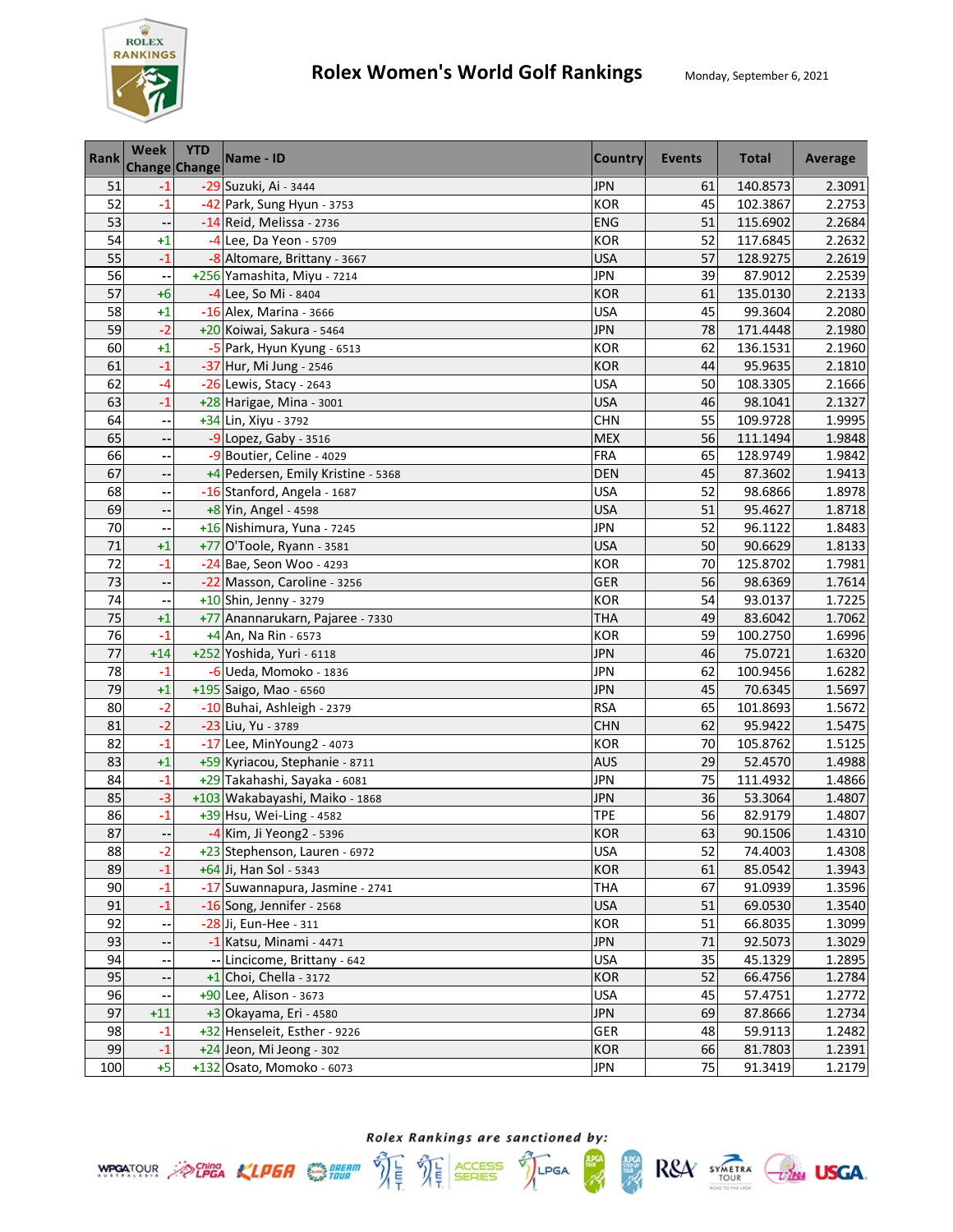

| <b>Rank</b> | <b>Week</b><br><b>Change Change</b> | <b>YTD</b> | Name - ID                       | <b>Country</b> | <b>Events</b> | <b>Total</b> | Average |
|-------------|-------------------------------------|------------|---------------------------------|----------------|---------------|--------------|---------|
| 101         | $+10$                               |            | +8 Lee, Ga Young - 5841         | <b>KOR</b>     | 62            | 75.3126      | 1.2147  |
| 102         | $-3$                                |            | -36 Lee, Mi Hyang - 4006        | <b>KOR</b>     | 57            | 69.0025      | 1.2106  |
| 103         |                                     |            | -- Delacour, Perrine - 3735     | <b>FRA</b>     | 50            | 60.1803      | 1.2036  |
| 104         | $-3$                                |            | -26 Ewart Shadoff, Jodi - 3336  | ENG            | 51            | 61.2505      | 1.2010  |
| 105         | $-5$                                |            | +15 Oh, Ji Hyun - 4706          | <b>KOR</b>     | 58            | 69.4801      | 1.1979  |
| 106         | $-2$                                |            | -19 Oh, Su-Hyun - 3507          | <b>AUS</b>     | 58            | 69.3540      | 1.1958  |
| 107         | $-5$                                |            | -38 Munoz, Azahara - 3288       | <b>ESP</b>     | 61            | 72.4594      | 1.1879  |
| 108         | $-2$                                |            | -48 Cho, A Yean - 6516          | <b>KOR</b>     | 66            | 77.5953      | 1.1757  |
| 109         | $-2$                                |            | -21 Hara, Erika - 6597          | <b>JPN</b>     | 72            | 84.1498      | 1.1687  |
| 110         | $-1$                                |            | -29 Knight, Cheyenne - 6894     | <b>USA</b>     | 61            | 71.0422      | 1.1646  |
| 111         | $-1$                                |            | -44 Lee, So Young - 4632        | <b>KOR</b>     | 63            | 72.6926      | 1.1539  |
| 112         | $+1$                                |            | +220 Molinaro, Giulia - 3314    | ITA            | 44            | 49.8915      | 1.1339  |
| 113         | $-1$                                |            | -45 Law, Bronte - 4657          | <b>ENG</b>     | 58            | 64.5338      | 1.1127  |
| 114         |                                     |            | +1 Schmelzel, Sarah - 7101      | <b>USA</b>     | 57            | 62.7807      | 1.1014  |
| 115         |                                     |            | -11 Higa, Mamiko - 3146         | <b>JPN</b>     | 74            | 81.1055      | 1.0960  |
| 116         | $+1$                                |            | +12 Kikuchi, Erika - 3160       | <b>JPN</b>     | 69            | 75.4406      | 1.0933  |
| 117         | $-1$                                |            | -16 Broch Estrup, Nicole - 4883 | <b>DEN</b>     | 53            | 57.6249      | 1.0873  |
| 118         | $+2$                                |            | +86 Szokol, Elizabeth - 7066    | <b>USA</b>     | 48            | 51.4099      | 1.0710  |
| 119         | $-1$                                |            | -45 Kim, I.K. - 434             | <b>KOR</b>     | 30            | 37.1744      | 1.0621  |
| 120         | $-1$                                |            | -38 Kirk, Katherine - 230       | <b>AUS</b>     | 58            | 61.4296      | 1.0591  |
| 121         | $+1$                                |            | +151 Jeong, Yun Ji - 8504       | <b>KOR</b>     | 34            | 37.0065      | 1.0573  |
| 122         | $-1$                                |            | -63 Gillman, Kristen - 5989     | <b>USA</b>     | 58            | 60.6192      | 1.0452  |
| 123         | $\overline{\phantom{a}}$            |            | -33 Pressel, Morgan - 1044      | <b>USA</b>     | 44            | 45.5103      | 1.0343  |
| 124         | $+1$                                |            | $-5$ Lee, Jung Min - 598        | <b>KOR</b>     | 60            | 61.7540      | 1.0292  |
| 125         | $-1$                                |            | -1 Meadow, Stephanie - 3664     | <b>NIR</b>     | 51            | 52.4757      | 1.0289  |
| 126         | $+4$                                |            | +196 Meechai, Wichanee - 4708   | THA            | 47            | 47.1098      | 1.0023  |
| 127         | $-1$                                |            | +186 Jun, Ye Sung - 9648        | <b>KOR</b>     | 36            | 36.0532      | 1.0015  |
| 128         | $-1$                                |            | -35 Kawamoto, Yui - 4655        | <b>JPN</b>     | 69            | 68.6380      | 0.9948  |
| 129         | $-1$                                |            | -40 Ahn, Song Yi - 3900         | <b>KOR</b>     | 59            | 58.5088      | 0.9917  |
| 130         | $+4$                                |            | +603 Hori, Kotone - 4510        | JPN            | 48            | 47.5363      | 0.9903  |
| 131         | $-2$                                |            | -10 Clanton, Cydney - 2607      | <b>USA</b>     | 53            | 52.2033      | 0.9850  |
| 132         | $-1$                                |            | -22 Park, Hee Young - 970       | <b>KOR</b>     | 45            | 43.7864      | 0.9730  |
| 133         | $-1$                                |            | +8 Heo, DA BEEN - 8388          | <b>KOR</b>     | 60            | 58.2507      | 0.9708  |
| 134         | $-1$                                |            | +88 Ryu, Ritsuko - 2710         | <b>JPN</b>     | 66            | 63.5287      | 0.9626  |
| 135         |                                     |            | +75 Ruffels, Gabriela - 9329    | <b>AUS</b>     | 20            | 33.6162      | 0.9605  |
| 136         | --                                  |            | +293 Valenzuela, Albane - 5311  | SUI            | 30            | 33.4404      | 0.9554  |
| 137         | $+7$                                |            | -23 Anai, Lala - 2875           | <b>JPN</b>     | 78            | 72.7265      | 0.9324  |
| 138         | $-1$                                |            | -36 Kim, Ji Hyun - 3893         | KOR            | 63            | 58.3110      | 0.9256  |
| 139         | $+68$                               |            | +156 Kim, Su Ji - 7357          | <b>KOR</b>     | 60            | 55.3173      | 0.9220  |
| 140         | $-2$                                |            | +9 Mikashima, Kana - 6082       | JPN            | 71            | 65.3912      | 0.9210  |
| 141         | $+4$                                |            | +184 Lee, Min - 4671            | <b>TPE</b>     | 42            | 38.6123      | 0.9193  |
| 142         | $+1$                                |            | -47 Park, Chae Yoon - 4514      | <b>KOR</b>     | 62            | 56.8586      | 0.9171  |
| 143         | $-3$                                |            | +22 Watanabe, Ayaka - 3938      | <b>JPN</b>     | 66            | 60.4737      | 0.9163  |
| 144         | $-3$                                |            | +11 Kim, Christina - 416        | <b>USA</b>     | 51            | 46.6514      | 0.9147  |
| 145         | $-6$                                |            | -46 Kerr, Cristie - 400         | <b>USA</b>     | 47            | 42.9106      | 0.9130  |
| 146         | $-4$                                |            | -28 Lee, Andrea - 4497          | <b>USA</b>     | 29            | 31.8377      | 0.9096  |
| 147         | $+12$                               |            | +38 Hyun, Se Lin - 8432         | <b>KOR</b>     | 36            | 32.4469      | 0.9013  |
| 148         | $+52$                               |            | +173 Stark, Maja - 6953         | <b>SWE</b>     | 10            | 31.2615      | 0.8932  |
| 149         | $-3$                                |            | -9 Choi, Ye Rim - 7005          | <b>KOR</b>     | 63            | 55.8838      | 0.8870  |
| 150         | $-3$                                |            | $+7$ Pak, Ju Young - 3508       | <b>KOR</b>     | 61            | 53.8407      | 0.8826  |



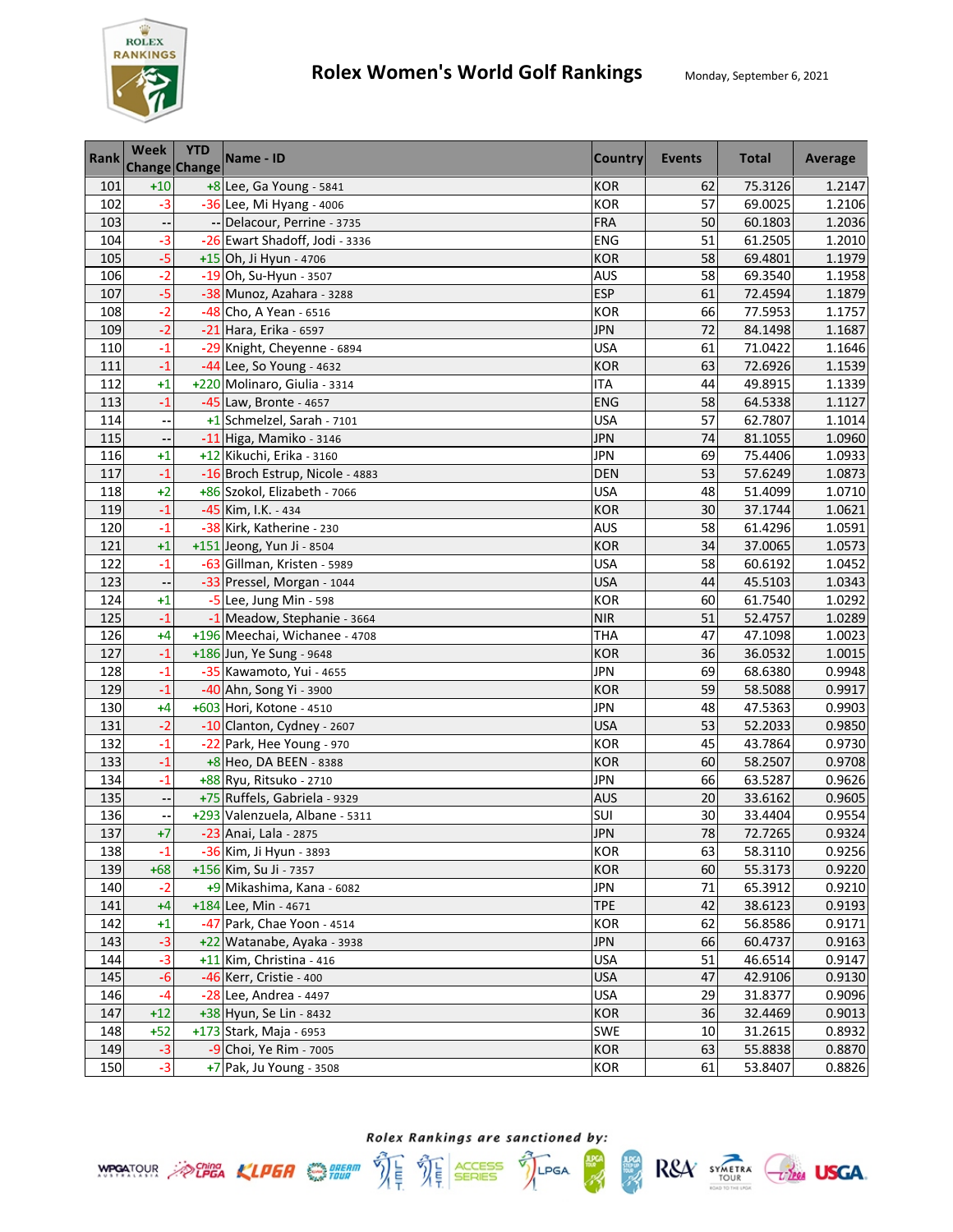

| Rank | <b>Week</b><br>Change Change | <b>YTD</b> | Name - ID                      | <b>Country</b> | <b>Events</b> | <b>Total</b> | Average |
|------|------------------------------|------------|--------------------------------|----------------|---------------|--------------|---------|
| 151  | $-2$                         |            | +9 sung, yu jin - 9205         | <b>KOR</b>     | 54            | 46.8875      | 0.8683  |
| 152  | $-4$                         |            | -9 Piller, Gerina - 2553       | <b>USA</b>     | 53            | 45.9348      | 0.8667  |
| 153  | $-3$                         |            | +38 Kim, Julie - 8956          | <b>KOR</b>     | 39            | 33.6143      | 0.8619  |
| 154  | $-3$                         |            | +279 Coleman, Jenny - 6222     | <b>USA</b>     | 57            | 48.8767      | 0.8575  |
| 155  | $-3$                         |            | +91 Kemp, Sarah - 397          | <b>AUS</b>     | 53            | 44.9848      | 0.8488  |
| 156  | $-3$                         |            | -29 Park, Ji Young - 5393      | <b>KOR</b>     | 61            | 51.5693      | 0.8454  |
| 157  | $+1$                         |            | +15 Ashok, Aditi - 4405        | <b>IND</b>     | 53            | 44.7187      | 0.8437  |
| 158  | $+16$                        |            | +498 hong, jung min - 8503     | <b>KOR</b>     | 24            | 29.3196      | 0.8377  |
| 159  | $-2$                         |            | +513 Harm, Leonie - 8965       | GER            | 20            | 29.2431      | 0.8355  |
| 160  | $-5$                         |            | -43 Weaver, Lindsey - 7079     | <b>USA</b>     | 51            | 42.5034      | 0.8334  |
| 161  | -5                           |            | +46 Kim, Hae Rym - 3616        | <b>KOR</b>     | 61            | 50.3161      | 0.8249  |
| 162  | $-8$                         |            | -54 Park, Annie - 4550         | <b>USA</b>     | 51            | 42.0184      | 0.8239  |
| 163  | $-1$                         |            | +367 Ahn, Jee hyun - 7262      | <b>KOR</b>     | 43            | 35.3017      | 0.8210  |
| 164  | -4                           |            | +25 Fujita, Saiki - 28         | <b>JPN</b>     | 66            | 54.1390      | 0.8203  |
| 165  | $-4$                         |            | -27 Fassi, Maria - 6436        | <b>MEX</b>     | 40            | 32.6609      | 0.8165  |
| 166  | $+13$                        |            | +137 Uetake, Nozomi - 5312     | <b>JPN</b>     | 51            | 41.1199      | 0.8063  |
| 167  | $-4$                         |            | -62 Sharp, Alena - 1600        | CAN            | 56            | 43.9179      | 0.7842  |
| 168  | $-1$                         |            | +45 Tsai, Pei-Ying - 4124      | <b>TPE</b>     | 73            | 57.1864      | 0.7834  |
| 169  | $-5$                         |            | +222 Im, Jin Hee - 8562        | <b>KOR</b>     | 45            | 34.9824      | 0.7774  |
| 170  | $-4$                         |            | +175 Hewson, Alice - 6106      | <b>ENG</b>     | 26            | 27.1266      | 0.7750  |
| 171  | $\overline{\phantom{a}}$     |            | -13 Lindberg, Pernilla - 643   | <b>SWE</b>     | 58            | 44.6199      | 0.7693  |
| 172  | $+3$                         |            | -11 Lee, Jeongeun - 2931       | <b>KOR</b>     | 42            | 32.2898      | 0.7688  |
| 173  | $+4$                         |            | +311 Song, Ga Eun - 8405       | <b>KOR</b>     | 27            | 26.8097      | 0.7660  |
| 174  | $-2$                         |            | +57 Aoki, Serena - 2746        | <b>JPN</b>     | 72            | 54.8047      | 0.7612  |
| 175  | $-6$                         |            | -40 Han, Jin Seon - 8406       | <b>KOR</b>     | 65            | 49.4226      | 0.7603  |
| 176  | $-8$                         |            | -79 van Dam, Anne - 5373       | <b>NED</b>     | 57            | 43.1988      | 0.7579  |
| 177  | $-4$                         |            | -18 Lang, Brittany - 562       | <b>USA</b>     | 48            | 36.3690      | 0.7577  |
| 178  | $+2$                         |            | +20 Hamada, Mayu - 4509        | JPN            | 69            | 52.2287      | 0.7569  |
| 179  | $-9$                         |            | -48 Lu, Teresa - 2441          | <b>TPE</b>     | 68            | 51.4235      | 0.7562  |
| 180  | $-15$                        |            | -34 Kim, So Yi - 4320          | <b>KOR</b>     | 61            | 46.0805      | 0.7554  |
| 181  | -5                           |            | -31 Pagdanganan, Bianca - 8901 | PHI            | 22            | 26.3152      | 0.7519  |
| 182  | $-4$                         |            | +12 Nakasone, Sumika - 4317    | <b>JPN</b>     | 55            | 41.1322      | 0.7479  |
| 183  | $-2$                         |            | -49 Green, Jaye Marie - 3955   | <b>USA</b>     | 53            | 38.4824      | 0.7261  |
| 184  | $+3$                         |            | +1214 KIM, Hee Ji - 8930       | <b>KOR</b>     | 19            | 25.0841      | 0.7167  |
| 185  | $-1$                         |            | -41 Tan, Kelly - 4051          | <b>MAS</b>     | 49            | 35.0278      | 0.7149  |
| 186  | $-3$                         |            | -35 Kim, Woo Jeong - 5845      | KOR            | 60            | 42.5399      | 0.7090  |
| 187  | $-5$                         |            | +3 Skarpnord, Marianne - 2122  | <b>NOR</b>     | 46            | 32.5568      | 0.7078  |
| 188  | $-3$                         |            | -82 Kim, Min Sun5 - 4591       | KOR            | 61            | 42.8390      | 0.7023  |
| 189  | $-3$                         |            | -67 Strom, Linnea - 5073       | <b>SWE</b>     | 60            | 41.6839      | 0.6947  |
| 190  | $-2$                         |            | +43 Ha, Min Song - 4574        | <b>KOR</b>     | 64            | 44.3719      | 0.6933  |
| 191  | $+2$                         |            | +438 Kim, Sae Ro Mi - 9315     | <b>KOR</b>     | 35            | 24.1999      | 0.6914  |
| 192  | $+3$                         |            | +67 Nozawa, Mao - 4548         | <b>JPN</b>     | 60            | 41.1835      | 0.6864  |
| 193  | $-1$                         |            | -19 Yoon, Chae-Young - 2001    | <b>KOR</b>     | 63            | 43.2226      | 0.6861  |
| 194  |                              |            | +57 Usui, Reika - 5406         | <b>JPN</b>     | 61            | 41.6953      | 0.6835  |
| 195  | $-4$                         |            | -88 Yan, Jing - 3793           | <b>CHN</b>     | 60            | 40.7564      | 0.6793  |
| 196  | $-6$                         |            | -70 Kim, Bo Ah - 4321          | <b>KOR</b>     | 64            | 43.4436      | 0.6788  |
| 197  |                              |            | +21 Kang, Haeji - 2781         | <b>KOR</b>     | 45            | 30.5129      | 0.6781  |
| 198  | --                           |            | +49 Nuutinen, Sanna - 3717     | <b>FIN</b>     | 56            | 37.8993      | 0.6768  |
| 199  | $-10$                        |            | $-114$ Ahn, Sun Ju - 1109      | <b>KOR</b>     | 30            | 23.6792      | 0.6765  |
| 200  | $-4$                         |            | -68 Phatlum, Pornanong - 2277  | <b>THA</b>     | 55            | 37.0598      | 0.6738  |

Rolex Rankings are sanctioned by: **WPOATOUR** ACHEA KLPER SUPER THE THE SERIES TILPGA

體

 $RSA$  SYMETRA  $C$ lega USGA.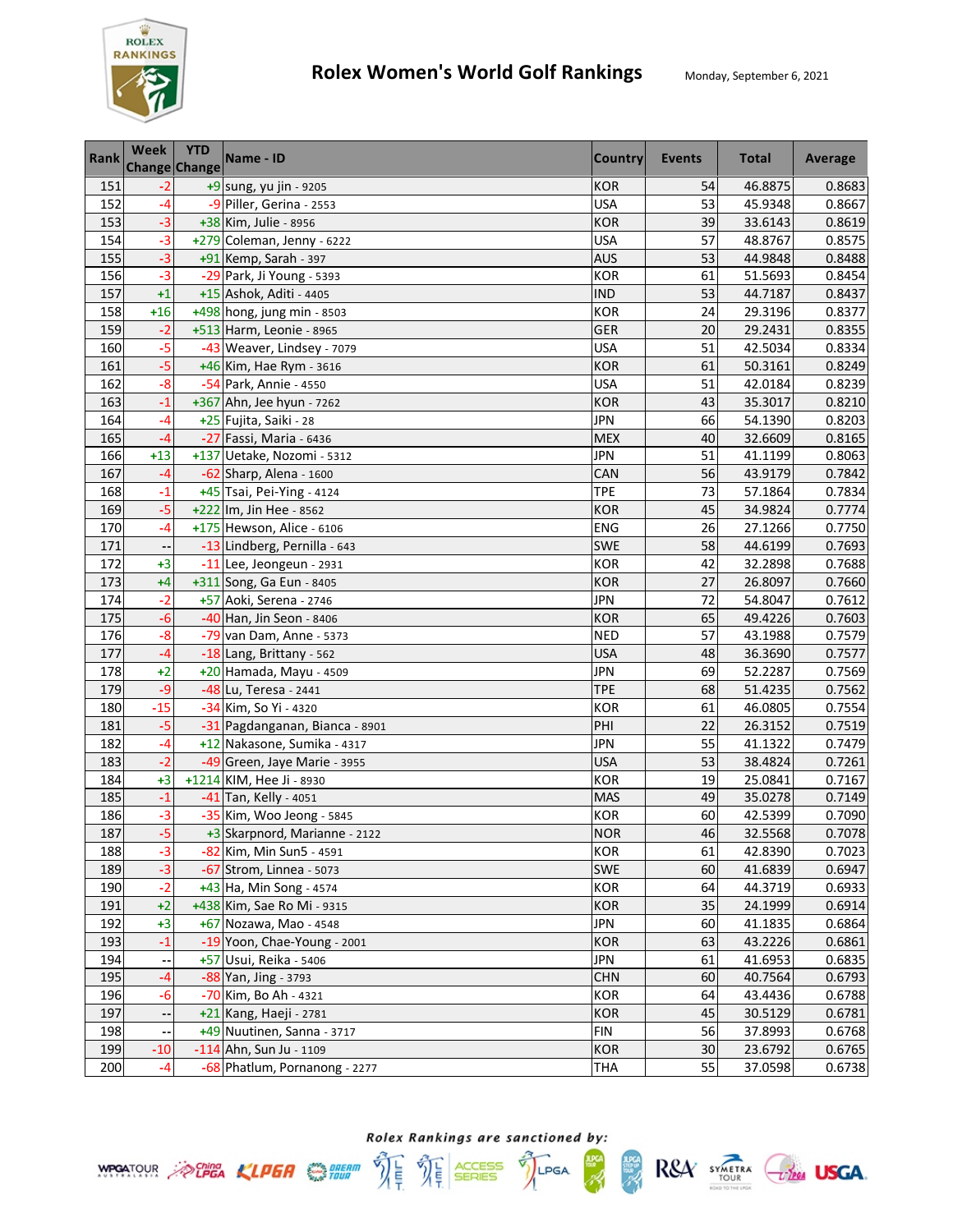

| <b>Rank</b> | Week<br><b>Change Change</b> | <b>YTD</b> | Name - ID                          | <b>Country</b> | <b>Events</b> | <b>Total</b> | Average |
|-------------|------------------------------|------------|------------------------------------|----------------|---------------|--------------|---------|
| 201         | $+33$                        |            | +55 Ro, Seung Hui - 8932           | <b>KOR</b>     | 37            | 24.8453      | 0.6715  |
| 202         | $-3$                         |            | -1 Talley, Emma - 4311             | <b>USA</b>     | 55            | 36.4977      | 0.6636  |
| 203         | $+3$                         |            | +88 Seo, Yeun Jung - 4640          | <b>KOR</b>     | 62            | 40.6865      | 0.6562  |
| 204         | $-3$                         |            | -8 Kwak, Bo Mi - 4631              | <b>KOR</b>     | 59            | 38.2543      | 0.6484  |
| 205         | $-3$                         |            | -29 Sakai, Miki - 2932             | <b>JPN</b>     | 77            | 49.1952      | 0.6389  |
| 206         | $-3$                         |            | -70 Lee, Bo Mee - 3409             | <b>KOR</b>     | 57            | 36.1798      | 0.6347  |
| 207         | $-3$                         |            | -78 Park, Jane - 976               | <b>USA</b>     | 36            | 22.8268      | 0.6341  |
| 208         |                              |            | +89 Morita-WanyaoLu, Haruka - 3776 | <b>CHN</b>     | 66            | 41.4665      | 0.6283  |
| 209         | $+3$                         |            | -55 Nagamine, Saki - 4041          | <b>JPN</b>     | 70            | 43.4156      | 0.6202  |
| 210         | $-5$                         |            | -71 Hedwall, Caroline - 2672       | SWE            | 45            | 27.8167      | 0.6181  |
| 211         | $-1$                         |            | +71 Kim, Ji Su - 6350              | <b>KOR</b>     | 38            | 23.4776      | 0.6178  |
| 212         | $-1$                         |            | -10 Kanazawa, Shina - 6342         | <b>JPN</b>     | 65            | 39.6372      | 0.6098  |
| 213         | -4                           |            | -42 Choi, Min Kyung - 4056         | <b>KOR</b>     | 59            | 35.5716      | 0.6029  |
| 214         | $-1$                         |            | +85 Kim, Ree An - 6713             | <b>KOR</b>     | 36            | 21.6692      | 0.6019  |
| 215         |                              |            | -37 Cowan, Olivia - 5775           | <b>GER</b>     | 41            | 24.4549      | 0.5965  |
| 216         | $-2$                         |            | -35 Yasuda, Yuka - 8558            | <b>JPN</b>     | 41            | 24.4080      | 0.5953  |
| 217         | $-1$                         |            | -84 Torres, Maria Fernanda - 8673  | <b>PUR</b>     | 53            | 30.9878      | 0.5847  |
| 218         | $+32$                        |            | +259 Tsuruoka, Karen - 9088        | <b>JPN</b>     | 47            | 27.4758      | 0.5846  |
| 219         | $+8$                         |            | +383 Bae, So Hyun - 6033           | <b>KOR</b>     | 26            | 20.3186      | 0.5805  |
| 220         | $-3$                         |            | -73 Kashiwabara, Asuka - 4046      | <b>JPN</b>     | 75            | 43.0888      | 0.5745  |
| 221         | $-1$                         |            | +347 Kim, Jae Hee - 8407           | <b>KOR</b>     | 26            | 20.0359      | 0.5725  |
| 222         | $-3$                         |            | -56 Bae, Hee-Kyung - 3923          | <b>KOR</b>     | 64            | 36.4005      | 0.5688  |
| 223         | $-5$                         |            | +54 Lee, Seul Ki - 8935            | <b>KOR</b>     | 37            | 20.9661      | 0.5667  |
| 224         | $-3$                         |            | +54 Pace, Lee-Anne - 2496          | <b>RSA</b>     | 38            | 21.5266      | 0.5665  |
| 225         | $-1$                         |            | $+180$ Lee, Hana - 6301            | <b>KOR</b>     | 24            | 19.6507      | 0.5614  |
| 226         | -4                           |            | +55 Yamaji, Akira - 5857           | JPN            | 67            | 37.5038      | 0.5598  |
| 227         | $+6$                         |            | +66 Lampert, Karolin - 4557        | <b>GER</b>     | 39            | 21.7722      | 0.5583  |
| 228         | $-3$                         |            | +83 Herbin, Celine - 3393          | <b>FRA</b>     | 52            | 29.0020      | 0.5577  |
| 229         | $-6$                         |            | -46 Oyama, Shiho - 926             | JPN            | 49            | 27.3154      | 0.5575  |
| 230         | $+22$                        |            | -33 Arakaki, Hina - 4156           | JPN            | 68            | 37.5342      | 0.5520  |
| 231         | $-1$                         |            | -94 Lee, Ji Hee - 592              | <b>KOR</b>     | 62            | 34.2162      | 0.5519  |
| 232         | $-3$                         |            | +34 Finkelstein, Dana - 6634       | <b>USA</b>     | 47            | 25.7923      | 0.5488  |
| 233         | $-7$                         |            | -117 Hwang, Ah-Reum - 2827         | <b>KOR</b>     | 62            | 33.9508      | 0.5476  |
| 234         | $-2$                         |            | -47 Kim, Ha Neul - 2224            | <b>KOR</b>     | 46            | 25.0605      | 0.5448  |
| 235         | $-7$                         |            | -23 Choi, Eun Woo - 6356           | <b>KOR</b>     | 62            | 33.6810      | 0.5432  |
| 236         | $\overline{\phantom{a}}$     |            | +80 Liu, Ruixin - 5511             | <b>CHN</b>     | 46            | 24.9560      | 0.5425  |
| 237         | $-2$                         |            | -67 Lee, Seung Yeon - 7004         | <b>KOR</b>     | 65            | 34.4175      | 0.5295  |
| 238         | $-7$                         |            | -17 Jun, U Ree - 6786              | KOR            | 61            | 32.2032      | 0.5279  |
| 239         | $-2$                         |            | -75 Miyazato, Mika - 776           | JPN            | 56            | 29.5314      | 0.5273  |
| 240         | $+5$                         |            | -3 Kimura, Ayako - 6835            | JPN            | 72            | 37.9216      | 0.5267  |
| 241         | $-3$                         |            | -61 Arimura, Chie - 1141           | <b>JPN</b>     | 64            | 33.6474      | 0.5257  |
| 242         | $-3$                         |            | -37 Iturrioz, Nuria - 6039         | <b>ESP</b>     | 47            | 24.6123      | 0.5237  |
| 243         | $-2$                         |            | -15 Hwang, Jeong Mee - 6964        | <b>KOR</b>     | 38            | 19.7364      | 0.5194  |
| 244         | $-2$                         |            | -62 Engstrom, Julia - 5991         | <b>SWE</b>     | 33            | 18.0423      | 0.5155  |
| 245         | $-2$                         |            | -76 Lee, Na-Ri - 3180              | <b>KOR</b>     | 59            | 30.2362      | 0.5125  |
| 246         | $-2$                         |            | +43 Tanabe, Hikari - 6789          | <b>JPN</b>     | 56            | 28.6601      | 0.5118  |
| 247         |                              |            | +137 Hayashi, Nanoko - 5577        | <b>JPN</b>     | 52            | 26.5869      | 0.5113  |
| 248         | $-8$                         |            | -53 Yoshimoto, Hikaru - 5338       | <b>JPN</b>     | 74            | 37.5966      | 0.5081  |
| 249         | $-1$                         |            | -6 Jeong, Seul Gi - 6526           | <b>KOR</b>     | 62            | 31.3604      | 0.5058  |
| 250         | $+1$                         |            | +20 Holmqvist, Daniela - 4952      | <b>SWE</b>     | 40            | 20.2258      | 0.5056  |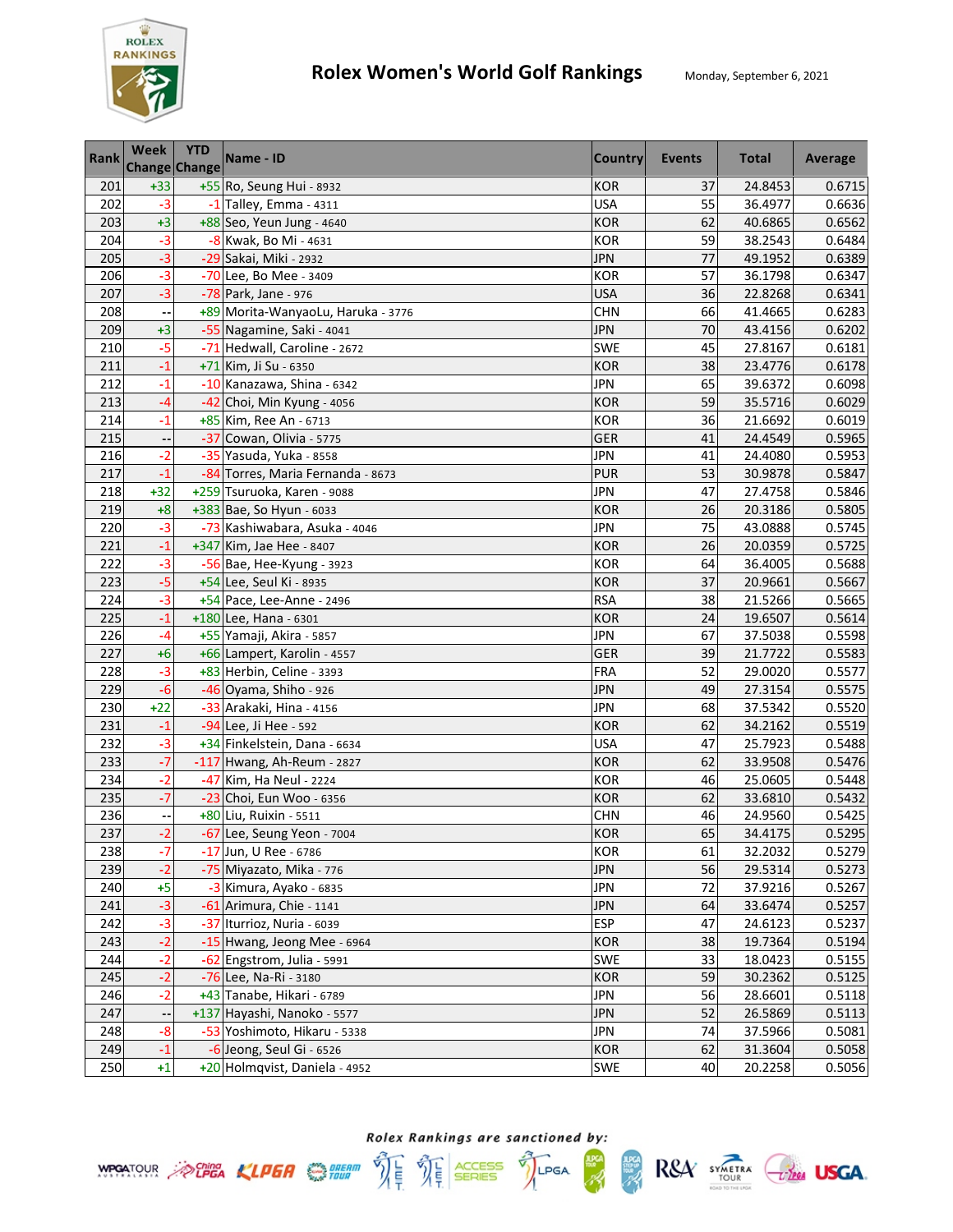

| <b>Rank</b> | Week<br><b>Change Change</b> | <b>YTD</b> | Name - ID                             | <b>Country</b> | <b>Events</b>  | <b>Total</b> | Average |
|-------------|------------------------------|------------|---------------------------------------|----------------|----------------|--------------|---------|
| 251         | $+2$                         |            | +137 Steen, Marissa - 4573            | <b>USA</b>     | 51             | 25.6525      | 0.5030  |
| 252         | $+8$                         |            | -38 Stackhouse, Mariah - 4310         | <b>USA</b>     | 41             | 20.5118      | 0.5003  |
| 253         | $+2$                         |            | -80 Yokomine, Sakura - 1996           | <b>JPN</b>     | 44             | 21.9704      | 0.4993  |
| 254         | $-5$                         |            | -109 Asai, Saki - 5862                | <b>JPN</b>     | 79             | 39.3852      | 0.4985  |
| 255         | $-1$                         |            | +33 Zhang, Rose - 8786                | <b>USA</b>     | 11             | 17.3503      | 0.4957  |
| 256         |                              |            | -77 Kang, Ji Sun - 5321               | <b>KOR</b>     | 42             | 20.7631      | 0.4944  |
| 257         | $+2$                         |            | -- Suganuma, Nana - 7243              | <b>JPN</b>     | 55             | 27.1789      | 0.4942  |
| 258         | $-1$                         |            | $-43$ Duncan, Lindy - 2611            | <b>USA</b>     | 52             | 25.6061      | 0.4924  |
| 259         | $-13$                        |            | $-147$ Cho, Jeong Min - 5298          | <b>KOR</b>     | 62             | 30.4385      | 0.4909  |
| 260         | $-2$                         |            | -68 Zhang, Weiwei - 4394              | <b>CHN</b>     | 30             | 17.1796      | 0.4908  |
| 261         | $+1$                         |            | -27 Sobron Galmes, Luna - 5996        | <b>ESP</b>     | 46             | 22.3410      | 0.4857  |
| 262         | $-1$                         |            | -7 Chan, Tiffany - 5120               | <b>HKG</b>     | 44             | 21.3518      | 0.4853  |
| 263         |                              |            | -79 Ree, Robynn - 6993                | <b>USA</b>     | 38             | 18.3835      | 0.4838  |
| 264         | $+4$                         |            | +157 Ishikawa, Asuka - 6518           | <b>JPN</b>     | 52             | 25.1488      | 0.4836  |
| 265         |                              |            | -56 Fuenfstueck, Laura - 8628         | <b>GER</b>     | 42             | 20.1214      | 0.4791  |
| 266         |                              |            | +195 Yamashiro, Nana - 4466           | <b>JPN</b>     | 54             | 25.8597      | 0.4789  |
| 267         | $-3$                         |            | +53 MacDonald, Kelsey - 3063          | SCO            | 37             | 17.5470      | 0.4742  |
| 268         | $-1$                         |            | -38 Chien, Peiyun - 4354              | <b>TPE</b>     | 56             | 26.4956      | 0.4731  |
| 269         | $+13$                        |            | +375 Kang, Yea Lin - 4259             | <b>KOR</b>     | 25             | 16.5112      | 0.4717  |
| 270         | $+2$                         |            | -29 Jo, Hye Lim - 8564                | <b>KOR</b>     | 36             | 16.9563      | 0.4710  |
| 271         | $+3$                         |            | +8 Jang, Su Yeon - 3242               | <b>KOR</b>     | 60             | 28.1503      | 0.4692  |
| 272         | $-2$                         |            | +33 Sasaki, Shoko - 4050              | <b>JPN</b>     | 68             | 31.8016      | 0.4677  |
| 273         | $-4$                         |            | +177 He, Muni - 5133                  | <b>CHN</b>     | 42             | 19.6061      | 0.4668  |
| 274         | $-1$                         |            | -- Vu, Lilia - 4504                   | USA            | 32             | 16.3037      | 0.4658  |
| 275         | $-4$                         |            | +282 Li, Lucy - 5810                  | <b>USA</b>     | 23             | 16.2796      | 0.4651  |
| 276         | $+1$                         |            | -27 Uehara, Ayako - 1839              | JPN            | 53             | 24.5908      | 0.4640  |
| 277         | $-1$                         |            | +29 Cheng, Ssu-Chia - 4670            | <b>TPE</b>     | 54             | 24.7877      | 0.4590  |
| 278         | $-3$                         |            | -59 Nagai, Kana - 4508                | <b>JPN</b>     | 74             | 33.6286      | 0.4544  |
| 279         |                              |            | -- Hong, Ji Won - 8938                | <b>KOR</b>     | 18             | 15.7383      | 0.4497  |
| 280         | $-2$                         |            | +56 Ardina, Dottie - 3037             | PHI            | 50             | 22.4653      | 0.4493  |
| 281         |                              |            | +234 Belac, Ana - 9578                | <b>SLO</b>     | 25             | 15.6589      | 0.4474  |
| 282         | $-2$                         |            | +337 Jung, Ji min - 7194              | <b>KOR</b>     | 29             | 15.6290      | 0.4465  |
| 283         |                              |            | +171 Chang, Jennifer - 8889           | <b>USA</b>     | 28             | 15.3692      | 0.4391  |
| 284         | $+1$                         |            | -78 Yoktuan, Pavarisa - 4150          | <b>THA</b>     | 36             | 15.6041      | 0.4334  |
| 285         | $+15$                        |            | -32 Wolf, Christine - 4312            | <b>AUT</b>     | 47             | 20.2373      | 0.4306  |
| 286         | $+2$                         |            | -63 De Roey, Manon - 4570             | <b>BEL</b>     | 48             | 20.4015      | 0.4250  |
| 287         | $-1$                         |            | -124 Park. SEO JIN - 6119             | <b>KOR</b>     | 62             | 26.3000      | 0.4242  |
| 288         | -4                           |            | -113 Heo, Yoon Kyung - 3224           | KOR            | 34             | 14.7870      | 0.4225  |
| 289         | $+3$                         |            | -13 Lee, Hyo Rin - 5399               | <b>KOR</b>     | 63             | 26.2790      | 0.4171  |
| 290         | $+65$                        |            | $+201$ Grant, Linn - 6425             | SWE            | 6              | 14.5774      | 0.4165  |
| 291         | $-2$                         |            | +40 Miyata, Naruha - 7248             | <b>JPN</b>     | 51             | 21.2162      | 0.4160  |
| 292         | $-5$                         |            | -66 Fukuda, Mami - 3618               | <b>JPN</b>     | 67             | 27.7423      | 0.4141  |
| 293         | $-3$                         |            | -33 Jung, Yeon Ju - 4115              | <b>KOR</b>     | 60             | 24.8369      | 0.4139  |
| 294         | $-3$                         |            | -- Spilkova, Klara - 3941             | <b>CZE</b>     | 37             | 15.2310      | 0.4116  |
| 295         | $-1$                         |            | +197 Babnik, Pia - 7010               | <b>SLO</b>     | 21             | 14.2561      | 0.4073  |
| 296         | $-3$                         |            | -9 Burnham, Sarah - 6420              | <b>USA</b>     | 42             | 17.0802      | 0.4067  |
| 297         | $+6$                         |            | +204 Roussin-Bouchard, Pauline - 6494 | <b>FRA</b>     | $\overline{7}$ | 13.8931      | 0.3969  |
| 298         | $-3$                         |            | -71 Park, Gyeol - 4261                | <b>KOR</b>     | 62             | 24.5996      | 0.3968  |
| 299         | $-1$                         |            | -100 Kim, Char Young2 - 3901          | <b>KOR</b>     | 42             | 16.6316      | 0.3960  |
| 300         | -4                           |            | -132 Nomura, Harukyo - 3746           | JPN            | 34             | 13.8567      | 0.3959  |







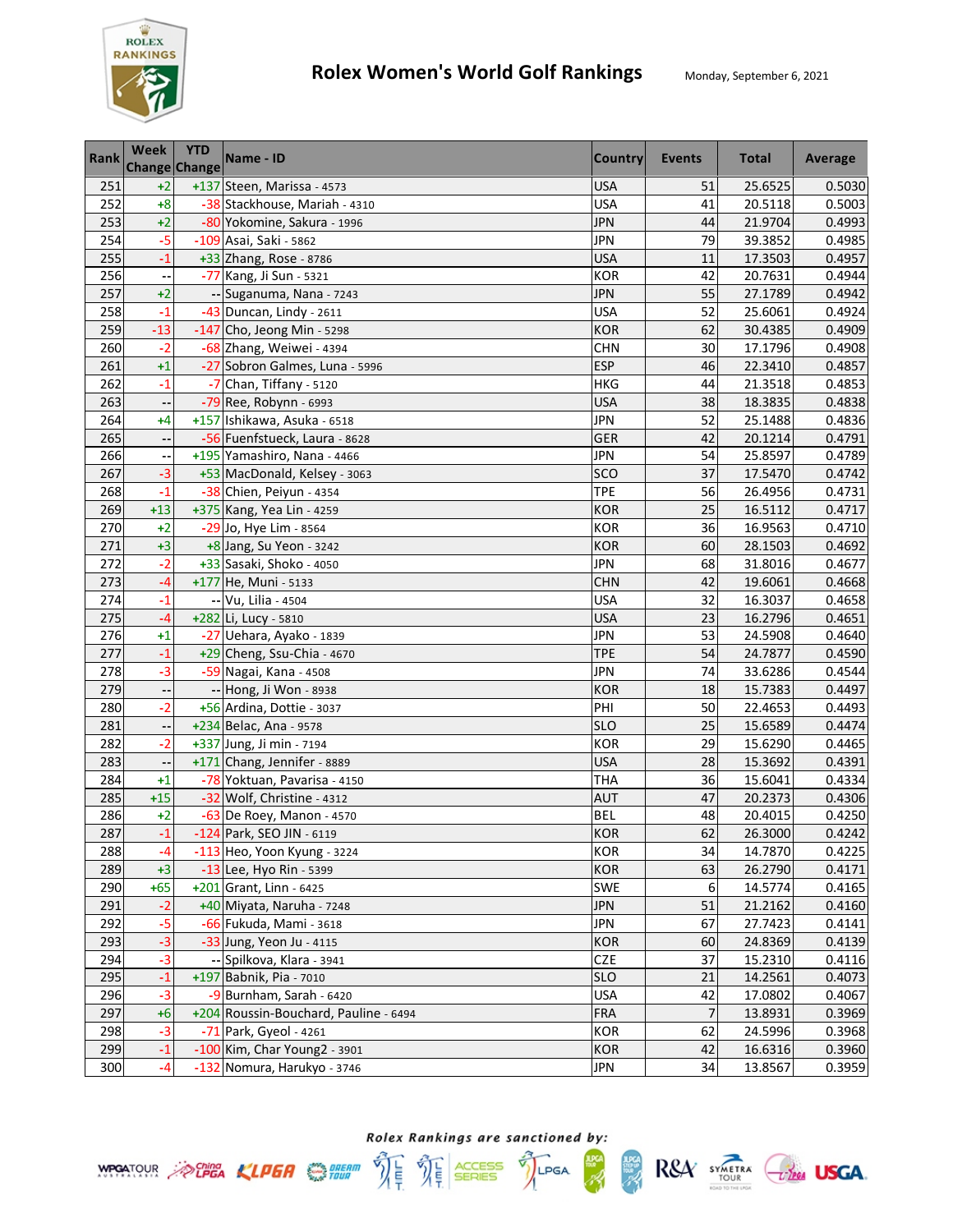

| <b>Rank</b> | <b>Week</b><br>Change Change | <b>YTD</b> | Name - ID                          | <b>Country</b> | <b>Events</b>  | <b>Total</b> | Average |
|-------------|------------------------------|------------|------------------------------------|----------------|----------------|--------------|---------|
| 301         | $-4$                         |            | -77 Yoshiba, Rumi - 4378           | <b>JPN</b>     | 75             | 29.6385      | 0.3952  |
| 302         | $+2$                         |            | +176 Kim, Hyo Moon - 8433          | <b>KOR</b>     | 35             | 13.8212      | 0.3949  |
| 303         | $-4$                         |            | -53 Lee, Gi Ppuem - 5850           | <b>KOR</b>     | 61             | 24.0851      | 0.3948  |
| 304         | $-2$                         |            | -148 Narita, Misuzu - 4075         | <b>JPN</b>     | 64             | 24.7762      | 0.3871  |
| 305         | -4                           |            | -53 Kim, Hyun Soo - 3628           | <b>KOR</b>     | 54             | 20.9002      | 0.3870  |
| 306         |                              |            | +258 Reto, Paula - 5440            | <b>RSA</b>     | 50             | 19.2202      | 0.3844  |
| 307         |                              |            | +91 Takagi, Yuna - 6848            | <b>JPN</b>     | 55             | 21.1103      | 0.3838  |
| 308         | $+11$                        |            | +2 Gustavsson, Johanna - 5444      | SWE            | 46             | 17.5243      | 0.3810  |
| 309         | $+4$                         |            | +29 Wikstrom, Ursula - 1828        | <b>FIN</b>     | 40             | 15.1134      | 0.3778  |
| 310         | $-5$                         |            | -110 Park, So Yeon - 5292          | <b>KOR</b>     | 62             | 23.3624      | 0.3768  |
| 311         | $-1$                         |            | -82 Dryburgh, Gemma - 6529         | SCO            | 46             | 17.1187      | 0.3721  |
| 312         | $-3$                         |            | -- Duncan, Louise - 10381          | SCO            | $\mathbf{1}$   | 13.0000      | 0.3714  |
| 313         | $-5$                         |            | +45 Oki, Seira - 3391              | <b>JPN</b>     | 60             | 22.1620      | 0.3694  |
| 314         | $-3$                         |            | +58 Fernandez Cano, Fatima - 5327  | <b>ESP</b>     | 49             | 17.9201      | 0.3657  |
| 315         | $-3$                         |            | +29 Lee, Esther - 8760             | <b>USA</b>     | 43             | 15.6628      | 0.3643  |
| 316         | $-1$                         |            | +140 Danielson, Casey - 8431       | <b>USA</b>     | 46             | 16.7459      | 0.3640  |
| 317         | $+3$                         |            | +70 Kaneda, Kumiko - 356           | <b>JPN</b>     | 61             | 22.1156      | 0.3626  |
| 318         | $-2$                         |            | $-110$ Hiruta, Minami - 4663       | <b>JPN</b>     | 67             | 24.0653      | 0.3592  |
| 319         | $+5$                         |            | +151 Yoshikawa, Momo - 7127        | <b>JPN</b>     | 54             | 19.3609      | 0.3585  |
| 320         | $-6$                         |            | -84 Thomas, Charlotte - 4433       | ENG            | 37             | 13.1965      | 0.3567  |
| 321         | $-4$                         |            | -128 Na, Hee Won - 3907            | <b>KOR</b>     | 65             | 23.1818      | 0.3566  |
| 322         | $-1$                         |            | +447 Son, Ju Hee - 4650            | <b>KOR</b>     | 30             | 12.3752      | 0.3536  |
| 323         | $-5$                         |            | -84 In, Ju Yeon - 5842             | <b>KOR</b>     | 61             | 21.5351      | 0.3530  |
| 324         | $-2$                         |            | -61 Choi, Na Yeon - 1336           | <b>KOR</b>     | 41             | 14.3182      | 0.3492  |
| 325         | $-2$                         |            | -63 Papp, Kaitlyn - 9342           | <b>USA</b>     | $\overline{7}$ | 12.1365      | 0.3468  |
| 326         | $-1$                         |            | -101 Azuma, Hiroko - 4045          | <b>JPN</b>     | 71             | 24.2701      | 0.3418  |
| 327         | $+13$                        |            | +98 Hall, Lydia - 3099             | WAL            | 44             | 14.8060      | 0.3365  |
| 328         | $-2$                         |            | -61 Hong, Ran - 213                | <b>KOR</b>     | 58             | 19.2717      | 0.3323  |
| 329         | $-2$                         |            | -3 Kudo, Haruka - 4047             | <b>JPN</b>     | 54             | 17.8305      | 0.3302  |
| 330         | $-2$                         |            | +220 Leblanc, Maude-Aimee - 2213   | CAN            | 38             | 12.2734      | 0.3230  |
| 331         | $-2$                         |            | -66 Liu, Babe - 4265               | <b>TPE</b>     | 26             | 10.9527      | 0.3129  |
| 332         | $+12$                        |            | -74 Jang, Eun Soo - 5556           | <b>KOR</b>     | 54             | 16.8794      | 0.3126  |
| 333         | $-3$                         |            | -24 Walker, Kylie - 3097           | SCO            | 45             | 13.9274      | 0.3095  |
| 334         |                              |            | +44 Kotaki, Mio - 6705             | <b>JPN</b>     | 55             | 17.0179      | 0.3094  |
| 335         | $-3$                         |            | -100 Wakimoto, Hana - 5578         | <b>JPN</b>     | 69             | 21.3404      | 0.3093  |
| 336         | $-5$                         |            | +14 Fujimoto, Asako - 2507         | <b>JPN</b>     | 71             | 21.9067      | 0.3085  |
| 337         | $+11$                        |            | +5 Givens, Eleanor - 4488          | <b>ENG</b>     | 36             | 11.0523      | 0.3070  |
| 338         | $-3$                         |            | -54 Davidson, Karis - 5605         | AUS            | 47             | 14.4229      | 0.3069  |
| 339         | $-1$                         |            | +277 Hausmann, Sophie - 8864       | GER            | 33             | 10.5278      | 0.3008  |
| 340         | -4                           |            | -120 Uribe, Mariajo - 2636         | COL            | 27             | 10.4861      | 0.2996  |
| 341         | $-8$                         |            | -33 Shi, Yuting - 4126             | <b>CHN</b>     | 53             | 15.8580      | 0.2992  |
| 342         | -3                           |            | +43 Simmermacher, Magdalena - 7028 | ARG            | 43             | 12.8548      | 0.2989  |
| 343         | -6                           |            | +37 Ono, Hiromu - 4370             | <b>JPN</b>     | 53             | 15.7964      | 0.2980  |
| 344         | $+21$                        |            | -1 Uriell, Alana - 7017            | <b>USA</b>     | 37             | 10.9300      | 0.2954  |
| 345         | $-3$                         |            | -22 Inglis, Caroline - 7019        | <b>USA</b>     | 23             | 10.2954      | 0.2942  |
| 346         | $-5$                         |            | -92 Ohnishi, Aoi - 4277            | <b>JPN</b>     | 53             | 15.5333      | 0.2931  |
| 347         | $-1$                         |            | -55 MacLaren, Meghan - 7072        | <b>ENG</b>     | 52             | 15.2357      | 0.2930  |
| 348         | $+8$                         |            | -145 Matsuda, Rei - 4680           | <b>JPN</b>     | 69             | 20.1635      | 0.2922  |
| 349         | $-6$                         |            | $-105$ Liu, Yan - 6006             | <b>CHN</b>     | 32             | 10.1534      | 0.2901  |
| 350         | $-5$                         |            | -70 Kim, Ye Jin - 4343             | <b>KOR</b>     | 41             | 11.7471      | 0.2865  |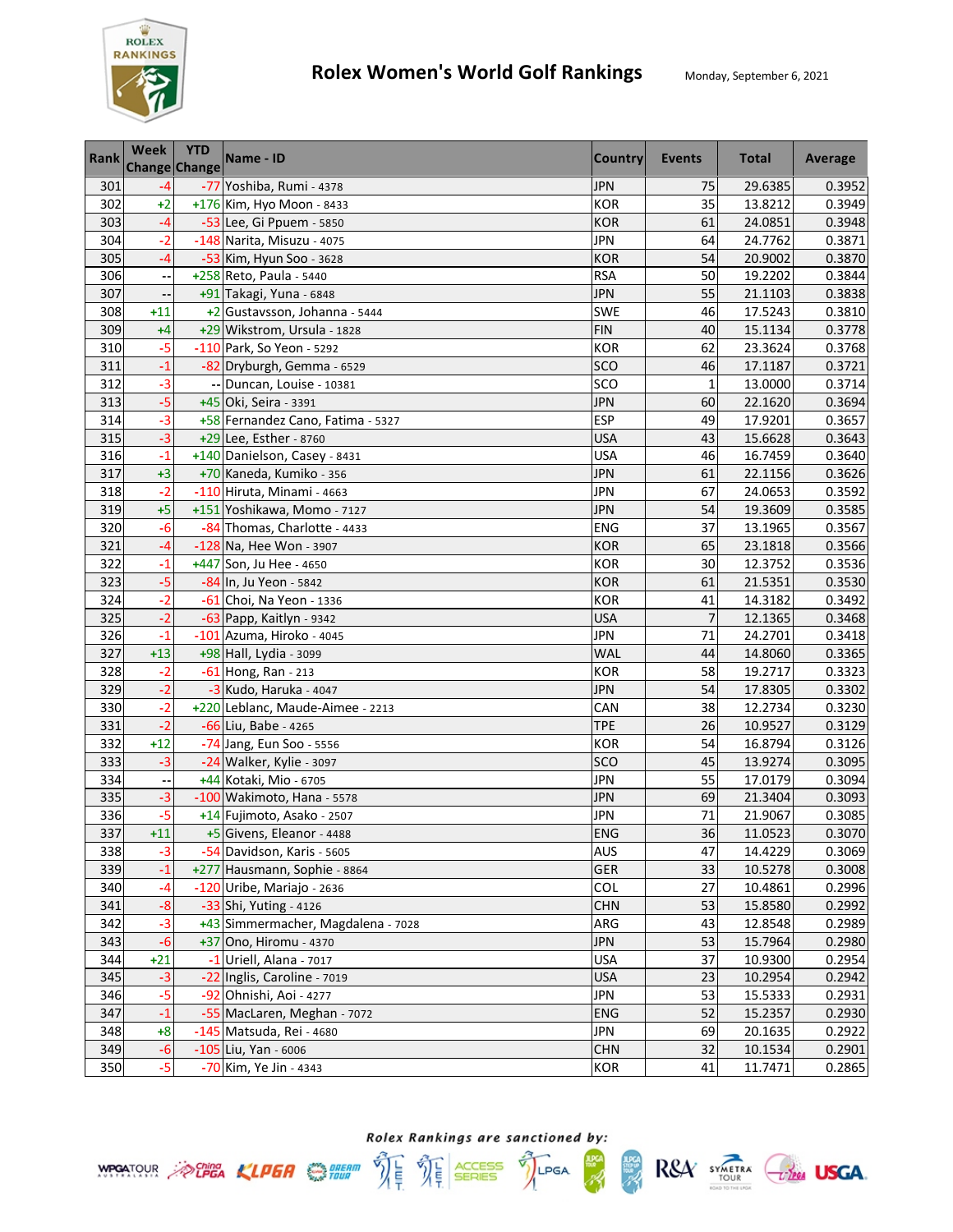

| <b>Rank</b> | <b>Week</b><br>Change Change | <b>YTD</b> | Name - ID                           | Country    | <b>Events</b> | <b>Total</b> | Average |
|-------------|------------------------------|------------|-------------------------------------|------------|---------------|--------------|---------|
| 351         | $-2$                         |            | +58 Coughlin, Lauren - 5486         | <b>USA</b> | 47            | 13.4243      | 0.2856  |
| 352         | $-5$                         |            | -84 Du, Mohan - 5693                | <b>CHN</b> | 23            | 9.9674       | 0.2848  |
| 353         | $-3$                         |            | -113 Perry-Hamski, Katherine - 3682 | <b>USA</b> | 32            | 9.8418       | 0.2812  |
| 354         | $+6$                         |            | -37 Sukapan, Budsabakorn - 6216     | <b>THA</b> | 33            | 9.8400       | 0.2811  |
| 355         | -4                           |            | +131 Shinkai, Miyu - 4040           | <b>JPN</b> | 60            | 16.7485      | 0.2791  |
| 356         | $-4$                         |            | $-139$ Chen, Yu-Ju - 5513           | <b>TPE</b> | 22            | 9.7250       | 0.2779  |
| 357         | $-3$                         |            | -67 Yin, Ruoning - 6803             | <b>CHN</b> | 16            | 9.6867       | 0.2768  |
| 358         | $+16$                        |            | +376 Iwai, Akie - 8813              | <b>JPN</b> | 14            | 9.6744       | 0.2764  |
| 359         | $-1$                         |            | -- Ganne, Megha - 9325              | <b>USA</b> | 3             | 9.6437       | 0.2755  |
| 360         | $+21$                        |            | +53 Johnson, Felicity - 2950        | ENG        | 44            | 12.0062      | 0.2729  |
| 361         | $-4$                         |            | -119 Joh, Tiffany - 2420            | <b>USA</b> | 48            | 13.0610      | 0.2721  |
| 362         | $-3$                         |            | -91 Booth, Carly - 3060             | SCO        | 34            | 9.5079       | 0.2717  |
| 363         | $-1$                         |            | +166 Metraux, Morgane - 5781        | SUI        | 26            | 9.5047       | 0.2716  |
| 364         | $-11$                        |            | -18 Jo, Eun Hye - 8590              | <b>KOR</b> | 39            | 10.5790      | 0.2713  |
| 365         | $-1$                         |            | -6 Kim, Lauren - 6461               | <b>USA</b> | 32            | 9.4180       | 0.2691  |
| 366         | $+5$                         |            | +967 Lee, Joo Mi - 4651             | <b>KOR</b> | 23            | 9.3755       | 0.2679  |
| 367         | $+3$                         |            | +28 Ku, Rae Hyeon - 9716            | <b>KOR</b> | 23            | 9.3485       | 0.2671  |
| 368         | $-1$                         |            | -83 Yao, Hsuan-Yu - 3649            | <b>TPE</b> | 44            | 11.6685      | 0.2652  |
| 369         | $-8$                         |            | +17 Hwang, Ye Nah - 3925            | <b>KOR</b> | 36            | 9.5051       | 0.2640  |
| 370         | $-2$                         |            | +29 Kido, Megumi - 2655             | <b>JPN</b> | 69            | 18.1725      | 0.2634  |
| 371         | $+1$                         |            | -57 An, Ho-yu - 7203                | <b>TPE</b> | 13            | 9.1794       | 0.2623  |
| 372         | $-6$                         |            | -134 Lee, Ji Hyun2 - 4266           | <b>KOR</b> | 61            | 15.9830      | 0.2620  |
| 373         | $-4$                         |            | -19 lee, ji hyun3 - 8906            | <b>KOR</b> | 54            | 14.1455      | 0.2620  |
| 374         | $-11$                        |            | -76 Lee, Su Jin3 - 5487             | <b>KOR</b> | 38            | 9.9134       | 0.2609  |
| 375         | $+17$                        |            | +41 Young, Liz - 3324               | <b>ENG</b> | 30            | 9.0990       | 0.2600  |
| 376         | $+31$                        |            | +194 Ishikawa, Rena - 9849          | <b>JPN</b> | 23            | 9.0928       | 0.2598  |
| 377         | $-4$                         |            | -113 Darquea, Daniela - 6416        | ECU        | 43            | 11.1656      | 0.2597  |
| 378         | $+10$                        |            | -8 Oide, Mizuki - 5407              | <b>JPN</b> | 61            | 15.7758      | 0.2586  |
| 379         | $-4$                         |            | +83 Yin, Xiaowen - 8576             | <b>CHN</b> | 15            | 9.0471       | 0.2585  |
| 380         | $+13$                        |            | +299 Chi, Young Min - 3504          | <b>KOR</b> | 44            | 11.3165      | 0.2572  |
| 381         | $+21$                        |            | -- Humphreys, Lily May - 7231       | ENG        | 13            | 8.9435       | 0.2555  |
| 382         | $-5$                         |            | -113 Wu, Chia Yen - 7204            | <b>TPE</b> | 18            | 8.9389       | 0.2554  |
| 383         | $-3$                         |            | -135 Muangkhumsakul, Mind - 5927    | <b>THA</b> | 41            | 10.4542      | 0.2550  |
| 384         | $+7$                         |            | +40 Takeyama, Karin - 4689          | <b>JPN</b> | 42            | 10.6239      | 0.2529  |
| 385         | $-6$                         |            | -18 Gabsa, Isi - 5267               | GER        | 48            | 12.1284      | 0.2527  |
| 386         | $-10$                        |            | +239 Kishibe, Momoko - 4038         | <b>JPN</b> | 41            | 10.3330      | 0.2520  |
| 387         | $-9$                         |            | +113 Malik, Tvesa - 4409            | <b>IND</b> | 37            | 9.2869       | 0.2510  |
| 388         | $-6$                         |            | -58 Shinohara, Maria - 4258         | <b>JPN</b> | 69            | 17.3098      | 0.2509  |
| 389         | $-2$                         |            | -103 Koga, Eimi - 4280              | <b>JPN</b> | 68            | 16.7479      | 0.2463  |
| 390         | $-4$                         |            | +12 Jackson, Janie - 4366           | <b>USA</b> | 49            | 12.0079      | 0.2451  |
| 391         | $+26$                        |            | -10 Yoshimoto, Kokone - 6598        | JPN        | 68            | 16.6434      | 0.2448  |
| 392         | $+5$                         |            | +84 Kim, Se Eun - 8905              | KOR        | 54            | 13.1941      | 0.2443  |
| 393         | $-9$                         |            | -46 Dye, Kendall - 3560             | <b>USA</b> | 41            | 10.0136      | 0.2442  |
| 394         | $-11$                        |            | -149 Creamer, Paula - 1380          | <b>USA</b> | 30            | 8.5284       | 0.2437  |
| 395         | $-1$                         |            | -20 Dimmock, Annabel - 5881         | <b>ENG</b> | 35            | 8.4862       | 0.2425  |
| 396         | -6                           |            | +63 Koivisto, Tiia - 4967           | <b>FIN</b> | 46            | 11.1083      | 0.2415  |
| 397         | $+18$                        |            | +604 You, hyo ju - 7358             | <b>KOR</b> | 21            | 8.4441       | 0.2413  |
| 398         | $-13$                        |            | -94 Kim, Bo Bae2 - 6349             | <b>KOR</b> | 40            | 9.6465       | 0.2412  |
| 399         | $-4$                         |            | $+100$ Williams, Chloe - 6932       | WAL        | 39            | 9.3830       | 0.2406  |
| 400         | $-11$                        |            | -99 Saiki, Miki - 1545              | <b>JPN</b> | 32            | 8.1927       | 0.2341  |



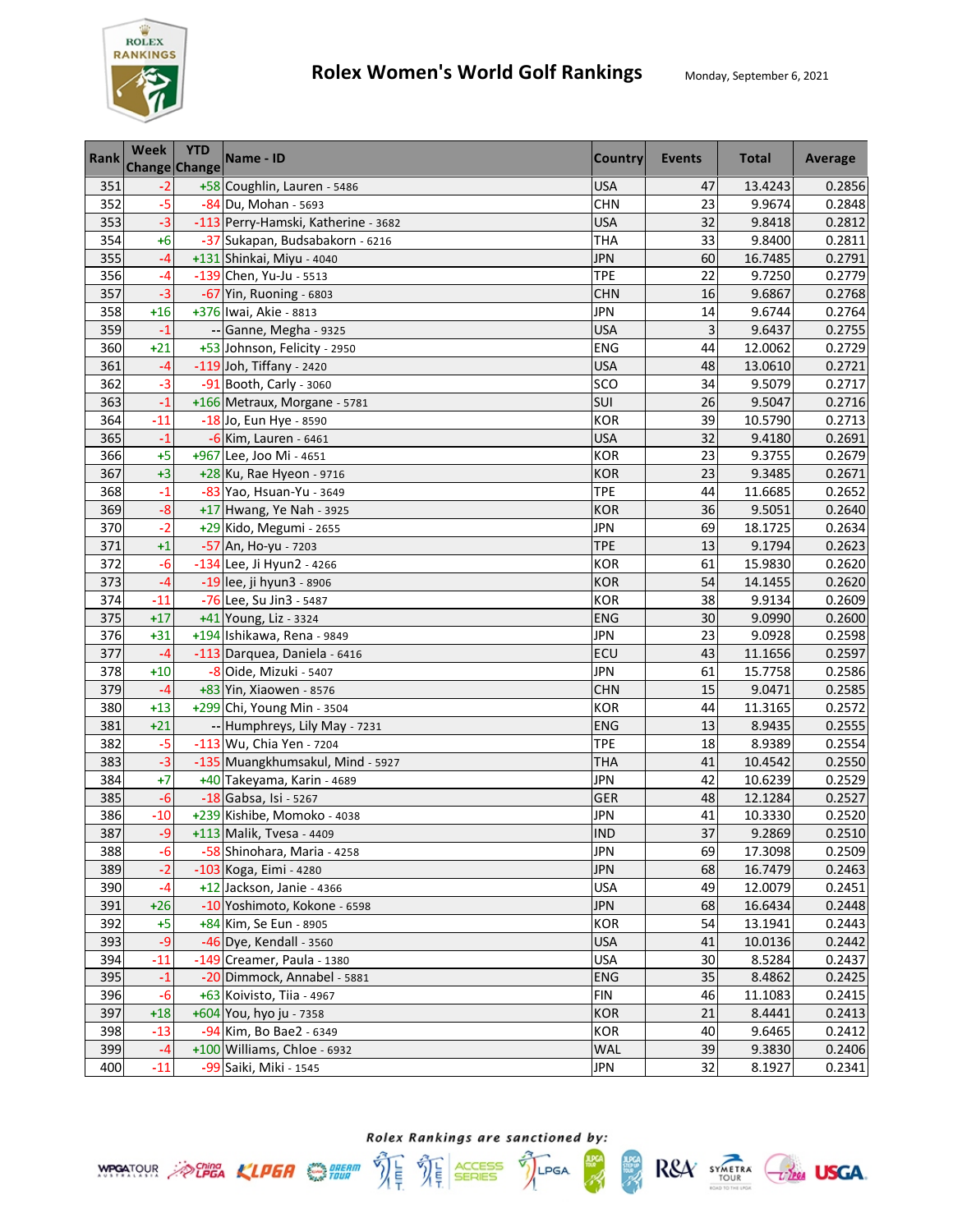

| <b>Rank</b> | Week<br><b>Change Change</b> | <b>YTD</b> | Name - ID                                                   | <b>Country</b>           | Events   | <b>Total</b>     | Average          |
|-------------|------------------------------|------------|-------------------------------------------------------------|--------------------------|----------|------------------|------------------|
| 401         | $+63$                        |            | +166 Pegova, Nina - 5480                                    | <b>RUS</b>               | 33       | 8.1357           | 0.2324           |
| 402         | $-4$                         |            | -129 Hou, Yu-Chiang - 6176                                  | <b>TPE</b>               | 20       | 8.0434           | 0.2298           |
| 403         | $+114$                       |            | +130 Lee, YEWON - 9192                                      | <b>KOR</b>               | 15       | 8.0428           | 0.2298           |
| 404         | $-4$                         |            | -85 Jung, Hee Won - 3709                                    | <b>KOR</b>               | 38       | 8.7254           | 0.2296           |
| 405         | $+20$                        |            | -65 KIM, Song Yeon - 6868                                   | <b>KOR</b>               | 51       | 11.6840          | 0.2291           |
| 406         | $-10$                        |            | +100 Kawamitsu, Hikari - 3065                               | <b>JPN</b>               | 45       | 10.2883          | 0.2286           |
| 407         | $-2$                         |            | -- Hillier, Whitney - 3136                                  | <b>AUS</b>               | 44       | 10.0142          | 0.2276           |
| 408         | $-4$                         |            | +14 Tsuji, Rie - 5255                                       | <b>JPN</b>               | 69       | 15.6782          | 0.2272           |
| 409         | $-6$                         |            | -102 Ichinose, Yuki - 2505                                  | <b>JPN</b>               | 30       | 7.8793           | 0.2251           |
| 410         | $-11$                        |            | -108 Lim, Eun Bin - 5880                                    | <b>KOR</b>               | 64       | 14.3911          | 0.2249           |
| 411         | $-3$                         |            | +44 McPherson, Kristy - 744                                 | <b>USA</b>               | 40       | 8.9706           | 0.2243           |
| 412         | $-6$                         |            | -43 Kobashi, Eriko - 493                                    | <b>JPN</b>               | 47       | 10.5216          | 0.2239           |
| 413         | $-1$                         |            | +130 Yoon, INA - 9296                                       | <b>KOR</b>               | 15       | 7.8155           | 0.2233           |
| 414         | $-13$                        |            | -90 Yang, Chae Lin - 5981                                   | <b>KOR</b>               | 48       | 10.6953          | 0.2228           |
| 415         | $-1$                         |            | +760 Malchirand, Lucie - 7363                               | <b>FRA</b>               | 12       | 7.7693           | 0.2220           |
| 416         | $+18$                        |            | -59 Choi, He Yong - 1335                                    | <b>KOR</b>               | 47       | 10.4244          | 0.2218           |
| 417         | $-7$                         |            | -17 Dagar, Diksha - 7275                                    | <b>IND</b>               | 44       | 9.7550           | 0.2217           |
| 418         | $+1$                         |            | +142 Ishii, Rio - 5855                                      | <b>JPN</b>               | 53       | 11.7476          | 0.2217           |
| 419         | $-3$                         |            | -23 Haddioui, Maha - 3851                                   | <b>MAR</b>               | 37       | 8.1432           | 0.2201           |
| 420         | $-11$                        |            | +100 Hirota, Mayu - 8485                                    | <b>JPN</b>               | 36       | 7.8636           | 0.2184           |
| 421         | $-8$                         |            | -84 Yoshida, Yumiko - 2014                                  | <b>JPN</b>               | 41       | 8.9399           | 0.2180           |
| 422         | $-11$                        |            | -73 Takeo, Saki - 4368                                      | <b>JPN</b>               | 60       | 12.9612          | 0.2160           |
| 423         | $-5$                         |            | -88 Robyn, Choi - 6826                                      | <b>AUS</b>               | 50       | 10.7855          | 0.2157           |
| 424         | $-4$                         |            | +41 Kim, Younkyo - 7098                                     | <b>KOR</b>               | 34       | 7.4748           | 0.2136           |
| 425         | $-3$                         |            | +207 Harford, Haylee - 9502                                 | <b>USA</b>               | 26       | 7.4564           | 0.2130           |
| 426         | н,                           |            | -53 Colombotto Rosso, Lucrezia - 6878                       | <b>ITA</b>               | 40       | 8.3717           | 0.2093           |
| 427         | $-3$                         |            | +602 Doherty, Amanda - 9519                                 | <b>USA</b>               | 24       | 7.2924           | 0.2084           |
| 428         | $-1$                         |            | +82 Tardy, Bailey - 5546                                    | <b>USA</b>               | 48       | 9.8654           | 0.2055           |
| 429         | $-8$                         |            | -213 Langkulgasettrin, Saranporn - 6797                     | <b>THA</b>               | 68       | 13.9328          | 0.2049           |
| 430         | $-7$                         |            | -18 Takeuchi, Miyuki - 5968                                 | <b>JPN</b>               | 60       | 12.2368          | 0.2039           |
| 431         | $-2$                         |            | -83 Gong, MI JEONG - 7001                                   | <b>KOR</b>               | 24       | 7.1197           | 0.2034           |
| 432         |                              |            | +87 Nishiyama, Yukari - 2724                                | <b>JPN</b>               | 53       | 10.7752          | 0.2033           |
| 433         | $-3$                         |            | -105 Liu, Wenbo - 6005                                      | <b>CHN</b>               | 23       | 7.0859           | 0.2025           |
| 434         | $-1$<br>$-4$                 |            | +224 Feng, Simin - 3376                                     | <b>CHN</b><br><b>TPE</b> | 32       | 7.0786           | 0.2022           |
| 435         | $-8$                         |            | +4 Hou, Yu-Sang - 6217<br>-103 Park, Shin Young - 5293      | <b>KOR</b>               | 14<br>46 | 7.0610<br>9.2689 | 0.2017<br>0.2015 |
| 436<br>437  | $+70$                        |            | +75 Alonso, Carmen - 22                                     | <b>ESP</b>               | 39       | 7.7709           | 0.1993           |
|             |                              |            |                                                             |                          | 47       |                  |                  |
| 438<br>439  | $-3$<br>$+19$                |            | +165 Emrey, Allison - 5816<br>+127 Kawagishi, Fumika - 3704 | <b>USA</b><br>JPN        | 50       | 9.3385<br>9.8521 | 0.1987<br>0.1970 |
| 440         | $-4$                         |            | -43 Morgan, Becky - 796                                     | WAL                      | 36       | 7.0585           | 0.1961           |
| 441         | -4                           |            | -52 Baek, Q - 3410                                          | <b>KOR</b>               | 31       | 6.7915           | 0.1940           |
| 442         | $+10$                        |            | +30 Iwahashi, Rie - 4684                                    | <b>JPN</b>               | 46       | 8.8336           | 0.1920           |
| 443         | $-4$                         |            | -91 Choi, Ka Ram - 4524                                     | KOR                      | 59       | 11.3145          | 0.1918           |
| 444         | $-6$                         |            | -24 Metraux, Kim - 5780                                     | SUI                      | 40       | 7.6480           | 0.1912           |
| 445         | $-5$                         |            | +63 Chung, Karen - 6833                                     | <b>USA</b>               | 38       | 7.1847           | 0.1891           |
| 446         | $-3$                         |            | -- Wu, Beth - 6331                                          | <b>USA</b>               | 16       | 6.5714           | 0.1878           |
| 447         |                              |            | +85 Matsumori, Ayaka - 4282                                 | <b>JPN</b>               | 54       | 10.0791          | 0.1867           |
| 448         | $-6$                         |            | +80 Hong, Yaeeun - 6378                                     | <b>KOR</b>               | 31       | 6.5192           | 0.1863           |
| 449         | $+30$                        |            | -- YUN, Hwayeong - 9926                                     | <b>KOR</b>               | 18       | 6.4972           | 0.1856           |
| 450         | $-4$                         |            | +351 Schubert, Sophia - 8578                                | <b>USA</b>               | 45       | 8.3486           | 0.1855           |

Rolex Rankings are sanctioned by: **WPOATOUR** ACHEA KLPER SUPER THE THE SERIES TILPGA

體

 $RSA$  SYMETRA  $C$ lega USGA.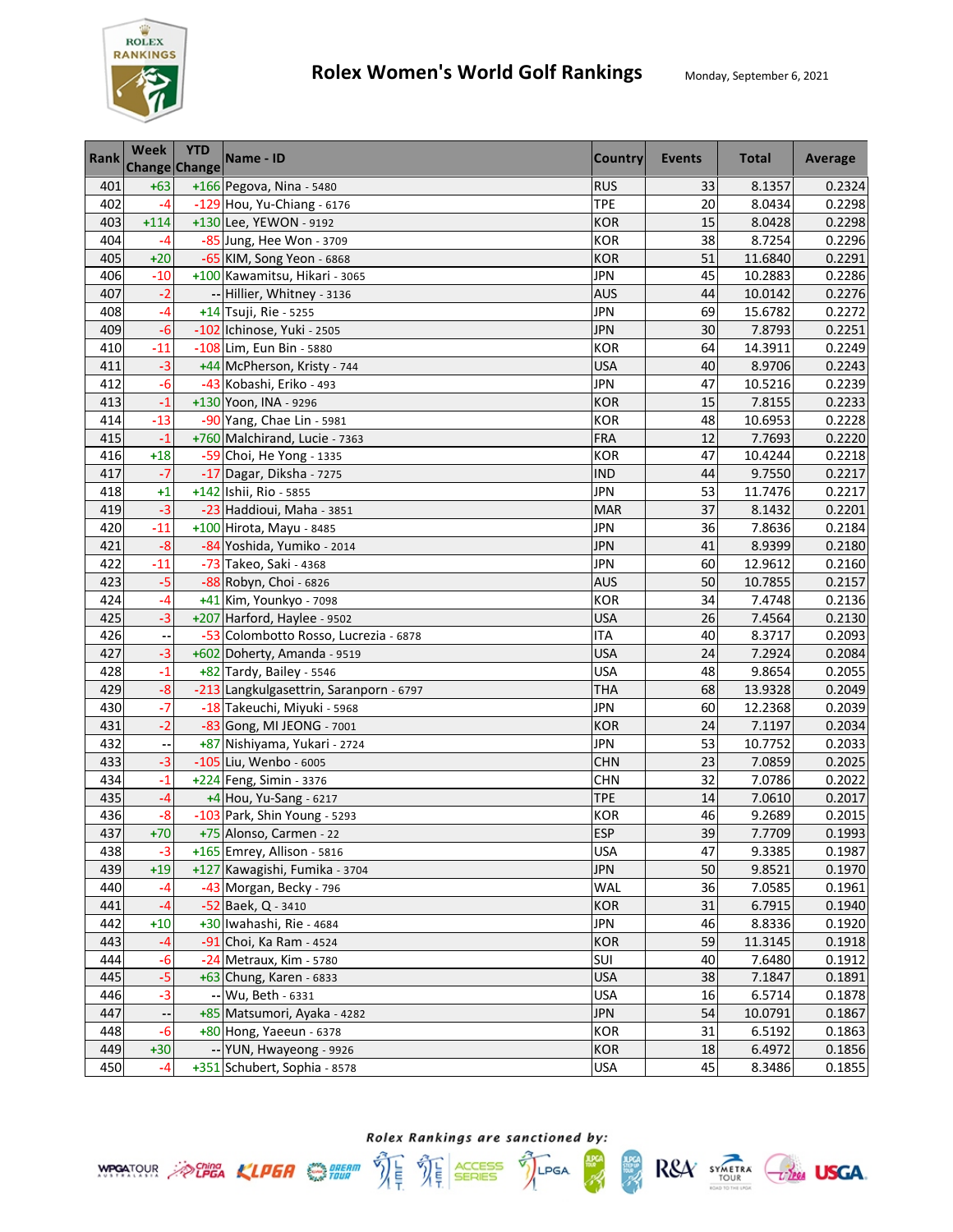

| <b>Rank</b> | <b>Week</b><br>Change Change | <b>YTD</b> | Name - ID                       | Country    | <b>Events</b> | <b>Total</b> | Average |
|-------------|------------------------------|------------|---------------------------------|------------|---------------|--------------|---------|
| 451         | $-6$                         |            | -11 Kwak, Min Seo - 3575        | <b>KOR</b> | 46            | 8.4793       | 0.1843  |
| 452         | $-8$                         |            | -81 CHANG, Wenny - 8672         | <b>TPE</b> | 31            | 6.4472       | 0.1842  |
| 453         | $-3$                         |            | +308 Hwang, You min - 9481      | <b>KOR</b> | 8             | 6.4365       | 0.1839  |
| 454         | $-13$                        |            | +29 Schober, Sarah - 3371       | <b>AUT</b> | 36            | 6.5992       | 0.1833  |
| 455         | $-7$                         |            | -14 Wearn, Laura - 5705         | <b>USA</b> | 48            | 8.7598       | 0.1825  |
| 456         | $+11$                        |            | -3 Maeda, Yoko - 2622           | <b>JPN</b> | 68            | 12.4079      | 0.1825  |
| 457         | $-4$                         |            | +163 Park, Su Bin - 9713        | <b>KOR</b> | 34            | 6.3847       | 0.1824  |
| 458         | $-7$                         |            | -31 Hsieh, Yu-Ling - 4213       | <b>TPE</b> | 33            | 6.3260       | 0.1807  |
| 459         | $+35$                        |            | +20 Sauzon, Agathe - 5064       | <b>FRA</b> | 47            | 8.4270       | 0.1793  |
| 460         | $-11$                        |            | -160 Chung, Jae-Eun - 2570      | <b>KOR</b> | 62            | 11.0937      | 0.1789  |
| 461         | $\overline{\phantom{a}}$     | --         | PARK, SEO HYEON - 9929          | <b>KOR</b> | 18            | 6.2241       | 0.1778  |
| 462         | $-6$                         |            | -111 Hara, Erina - 127          | <b>JPN</b> | 61            | 10.8442      | 0.1778  |
| 463         | $+28$                        |            | +759 Lee, Sehee - 6398          | <b>KOR</b> | 21            | 6.2205       | 0.1777  |
| 464         | $-7$                         |            | -104 Daffinrud, Tonje - 3340    | <b>NOR</b> | 41            | 7.2830       | 0.1776  |
| 465         | $-11$                        |            | -62 Fukuyama, Eri - 3855        | <b>JPN</b> | 67            | 11.8642      | 0.1771  |
| 466         | $-4$                         |            | +226 Rohanna, Rachel - 4308     | <b>USA</b> | 51            | 9.0011       | 0.1765  |
| 467         | $-12$                        |            | -300 Martin, Mo - 2481          | <b>USA</b> | 23            | 6.1369       | 0.1753  |
| 468         | $-8$                         |            | -4 lacobelli, Daniela - 3871    | <b>USA</b> | 42            | 7.3596       | 0.1752  |
| 469         | $-3$                         |            | +343 Kim, Min-G - 6774          | <b>KOR</b> | 49            | 8.5706       | 0.1749  |
| 470         | $+6$                         |            | +128 Hernandez, Maria - 175     | <b>ESP</b> | 42            | 7.2388       | 0.1724  |
| 471         | $-12$                        |            | -132 Ohshiro, Satsuki - 919     | <b>JPN</b> | 69            | 11.8678      | 0.1720  |
| 472         | $-2$                         |            | +113 Brooks, Sierra - 5483      | <b>USA</b> | 30            | 6.0170       | 0.1719  |
| 473         | $-10$                        |            | -155 Ohe, Kaori - 3161          | <b>JPN</b> | 38            | 6.5182       | 0.1715  |
| 474         | -9                           |            | -31 Jo, Fumie - 8435            | <b>JPN</b> | 53            | 9.0817       | 0.1714  |
| 475         | $-4$                         |            | +47 Kinhult, Frida - 6000       | <b>SWE</b> | 29            | 5.9526       | 0.1701  |
| 476         | $-7$                         |            | -111 Ryu, Hyunji - 5876         | <b>KOR</b> | 32            | 5.9214       | 0.1692  |
| 477         | -9                           |            | -109 Yasuda, Ayano - 4401       | <b>JPN</b> | 69            | 11.6441      | 0.1688  |
| 478         | $+18$                        |            | -50 Davis, Hayley - 6621        | GBR        | 34            | 5.9035       | 0.1687  |
| 479         | $-6$                         |            | -87 Pan, Yanhong - 4066         | <b>CHN</b> | 17            | 5.8983       | 0.1685  |
| 480         | $+2$                         |            | -127 Lin, Tzu-Chi - 3590        | <b>TPE</b> | 43            | 7.2442       | 0.1685  |
| 481         | $\overline{\phantom{a}}$     |            | +303 Hattori, Mayu - 146        | <b>JPN</b> | 40            | 6.7276       | 0.1682  |
| 482         | $-8$                         |            | -45 Uehara, Miki - 1840         | <b>JPN</b> | 33            | 5.8767       | 0.1679  |
| 483         | $-6$                         |            | -41 Liu, Yiyi - 6173            | <b>CHN</b> | 17            | 5.8512       | 0.1672  |
| 484         | $-12$                        |            | -2 Johansson, Linnea - 4957     | <b>SWE</b> | 49            | 8.1275       | 0.1659  |
| 485         | $-7$                         |            | -151 Hwang, Yul Lin - 5690      | <b>KOR</b> | 52            | 8.5894       | 0.1652  |
| 486         | $-11$                        |            | -203 Tanaka, Mizuki - 6895      | <b>JPN</b> | 72            | 11.8895      | 0.1651  |
| 487         | $-3$                         |            | -16 Weber, Dewi - 5374          | <b>NED</b> | 44            | 7.2542       | 0.1649  |
| 488         | $+2$                         |            | +77 Cowley, Gabriella - 4901    | <b>ENG</b> | 43            | 7.0878       | 0.1648  |
| 489         | -4                           |            | -2 Zhang, Jienalin - 4827       | <b>CHN</b> | 29            | 5.7666       | 0.1648  |
| 490         | $-7$                         |            | -116 Zhang, Yun Jie - 4833      | <b>CHN</b> | 25            | 5.7651       | 0.1647  |
| 491         | $-4$                         |            | +190 Wagner, Samantha - 6539    | <b>USA</b> | 45            | 7.3797       | 0.1640  |
| 492         | $+7$                         |            | -73 Park, So Hye - 5392         | KOR        | 45            | 7.3421       | 0.1632  |
| 493         | $-5$                         |            | +54 Parra, Maria - 6881         | <b>ESP</b> | 45            | 7.3199       | 0.1627  |
| 494         | $-14$                        |            | $-56$ Boqvist, Lina - 4878      | <b>SWE</b> | 41            | 6.6431       | 0.1620  |
| 495         | $+3$                         |            | +331 Macdonald, Gabriele - 6882 | <b>SCO</b> | 33            | 5.6213       | 0.1606  |
| 496         | $-4$                         |            | -133 Park, Carrie - 6090        | <b>KOR</b> | 33            | 5.5888       | 0.1597  |
| 497         |                              |            | $+16$ bang, shin sil - 9694     | <b>KOR</b> | 8             | 5.5815       | 0.1595  |
| 498         | -9                           |            | -183 Youn, Seo Hyeon - 5789     | <b>KOR</b> | 40            | 6.3771       | 0.1594  |
| 499         | $-13$                        |            | -172 Kim, Ji Hyun2 - 4249       | <b>KOR</b> | 37            | 5.8841       | 0.1590  |
| 500         | $+20$                        |            | +217 Staiano, Ririna - 8382     | <b>JPN</b> | 33            | 5.5365       | 0.1582  |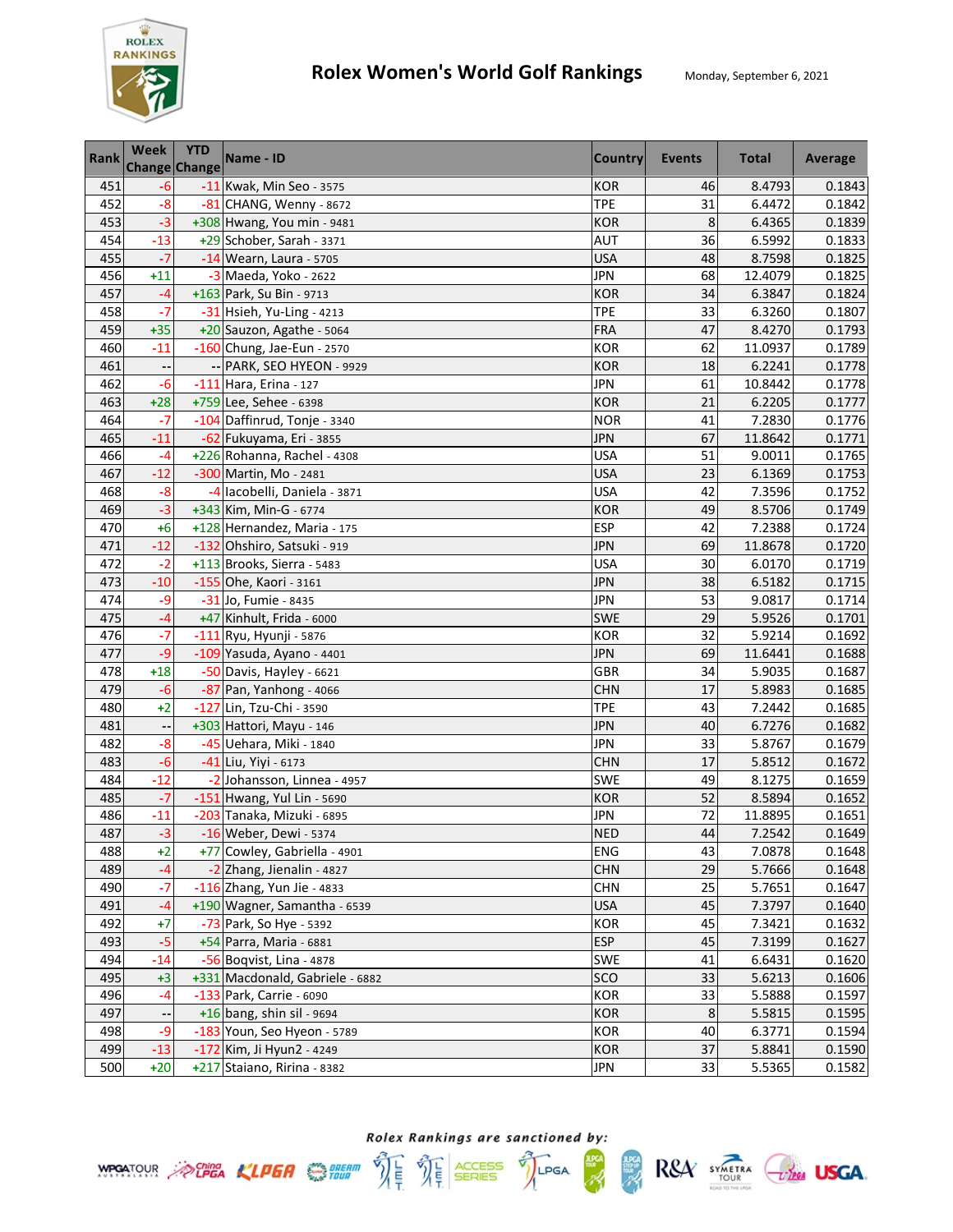

| <b>Rank</b> | Week<br><b>Change Change</b> | <b>YTD</b> | Name - ID                       | <b>Country</b> | Events | <b>Total</b> | Average |
|-------------|------------------------------|------------|---------------------------------|----------------|--------|--------------|---------|
| 501         | $-6$                         |            | -146 Kim, Da Na - 3268          | <b>KOR</b>     | 31     | 5.5164       | 0.1576  |
| 502         | $-1$                         |            | +57 Runas, Demi - 5629          | <b>USA</b>     | 39     | 6.1432       | 0.1575  |
| 503         |                              |            | +46 Frankish, Cloe - 6117       | <b>ENG</b>     | 49     | 7.6907       | 0.1570  |
| 504         | $-11$                        |            | -208 Phokan, Parinda - 7356     | <b>THA</b>     | 23     | 5.4451       | 0.1556  |
| 505         | $+54$                        |            | +430 JUNG, SeBeen - 9123        | <b>KOR</b>     | 18     | 5.4073       | 0.1545  |
| 506         | $-4$                         |            | $-245$ Gal, Sandra - 2637       | GER            | 26     | 5.3897       | 0.1540  |
| 507         | $-7$                         |            | -146 Boulden, Amy - 4001        | <b>WAL</b>     | 49     | 7.5146       | 0.1534  |
| 508         | $-3$                         |            | -152 Kongkraphan, P.K. - 3080   | <b>THA</b>     | 15     | 5.3068       | 0.1516  |
| 509         | $+4$                         |            | +104 Goodall, Rachael - 5526    | <b>ENG</b>     | 36     | 5.4087       | 0.1502  |
| 510         | $+15$                        |            | -80 Yoon, Seul A - 2657         | <b>KOR</b>     | 33     | 5.2411       | 0.1497  |
| 511         | $-5$                         |            | +72 Eum, Nayeon - 9247          | <b>KOR</b>     | 36     | 5.3597       | 0.1489  |
| 512         | $-3$                         |            | +4 Davies, Laura - 1421         | ENG            | 35     | 5.2078       | 0.1488  |
| 513         | $-9$                         |            | -87 Fujita, Hikari - 3016       | <b>JPN</b>     | 44     | 6.5439       | 0.1487  |
| 514         | -4                           |            | +161 Shibusawa, Rieru - 8424    | JPN            | 31     | 5.2036       | 0.1487  |
| 515         | $-7$                         |            | -92 Smith, Sarah Jane - 399     | <b>AUS</b>     | 35     | 5.2032       | 0.1487  |
| 516         | $-5$                         |            | -68 Shih, Cheng-Hsuan - 8877    | <b>TPE</b>     | 20     | 5.1672       | 0.1476  |
| 517         | $-5$                         |            | +289 Vilaubi, Savannah - 6735   | <b>USA</b>     | 31     | 5.1621       | 0.1475  |
| 518         | $+22$                        |            | +290 Murata, Risa - 4399        | <b>JPN</b>     | 35     | 5.1445       | 0.1470  |
| 519         | $-3$                         |            | +85 Suzuki, Maaya - 6046        | <b>JPN</b>     | 41     | 6.0043       | 0.1464  |
| 520         | $-2$                         |            | +16 Thomson, Michelle - 3098    | SCO            | 40     | 5.8134       | 0.1453  |
| 521         | $-6$                         |            | +88 Choi, Eun Song - 5434       | <b>KOR</b>     | 40     | 5.7892       | 0.1447  |
| 522         | $-8$                         |            | -108 Guce, Clariss - 6639       | PHI            | 45     | 6.4464       | 0.1433  |
| 523         | $-4$                         |            | -146 Kim, Do Yeon - 4512        | <b>KOR</b>     | 27     | 4.9183       | 0.1405  |
| 524         | $-3$                         |            | -118 Ren, Yue - 8497            | <b>CHN</b>     | 25     | 4.8804       | 0.1394  |
| 525         | $-3$                         |            | -62 Ridderstrom, Louise - 5976  | SWE            | 41     | 5.6851       | 0.1387  |
| 526         | $\overline{\phantom{a}}$     |            | -- Laisne, Agathe - 6567        | <b>FRA</b>     | 8      | 4.8499       | 0.1386  |
| 527         | $+1$                         |            | $+100$ Jeon, Jiwon - 5621       | <b>KOR</b>     | 17     | 4.8232       | 0.1378  |
| 528         | $+32$                        |            | +111 Grechi, Emma - 6493        | <b>FRA</b>     | 34     | 4.8206       | 0.1377  |
| 529         | $-2$                         |            | $-18$ Lopez, Lee - 4633         | <b>USA</b>     | 40     | 5.4881       | 0.1372  |
| 530         | $+17$                        |            | +379 Garcia, Nicole - 4607      | <b>RSA</b>     | 16     | 4.7984       | 0.1371  |
| 531         | $+2$                         |            | -14 Parker, Florentyna - 3497   | <b>ENG</b>     | 40     | 5.4751       | 0.1369  |
| 532         | $-9$                         |            | -168 Lee, Seung Hyun - 2739     | <b>KOR</b>     | 41     | 5.6085       | 0.1368  |
| 533         | $-9$                         |            | -66 Tajima, Yu - 7350           | <b>JPN</b>     | 63     | 8.6016       | 0.1365  |
| 534         | $+28$                        |            | -102 Kinoshita, Aya - 9125      | <b>JPN</b>     | 39     | 5.2769       | 0.1353  |
| 535         | $+99$                        |            | +108 Ma, Dasom - 8884           | <b>KOR</b>     | 15     | 4.7306       | 0.1352  |
| 536         | $-6$                         |            | -18 Kim, Kyung - 5395           | <b>USA</b>     | 41     | 5.5392       | 0.1351  |
| 537         | $-5$                         |            | -71 Lee, Na Kyung - 8400        | <b>KOR</b>     | 22     | 4.7269       | 0.1351  |
| 538         | -9                           |            | -127 Granada, Julieta - 2058    | PAR            | 38     | 5.1319       | 0.1351  |
| 539         | $-8$                         |            | -70 Huang, Ching - 5938         | <b>TPE</b>     | 33     | 4.7034       | 0.1344  |
| 540         | $-4$                         |            | $-3$ Do, Brianna - 2605         | <b>USA</b>     | 38     | 5.0701       | 0.1334  |
| 541         | $-7$                         |            | -92 Lee, Eun Ju - 4264          | KOR            | 34     | 4.6528       | 0.1329  |
| 542         | $-1$                         |            | -45 Wie West, Michelle - 1913   | <b>USA</b>     | 12     | 4.6382       | 0.1325  |
| 543         | $-5$                         |            | -133 Thompson, Charlotte - 4660 | GBR            | 30     | 4.6309       | 0.1323  |
| 544         | $+20$                        |            | +45 Wessberg, Linda - 1897      | SWE            | 33     | 4.6261       | 0.1322  |
| 545         | $-3$                         |            | -93 Lee, Jeong Hwa2 - 4008      | <b>KOR</b>     | 25     | 4.6031       | 0.1315  |
| 546         | $-7$                         |            | -78 Woods, Cheyenne - 3658      | <b>USA</b>     | 32     | 4.6025       | 0.1315  |
| 547         | $-4$                         |            | -49 Stoll, Gigi - 4558          | <b>USA</b>     | 44     | 5.7324       | 0.1303  |
| 548         | $-13$                        |            | +28 Morii, Ayame - 4043         | <b>JPN</b>     | 36     | 4.6805       | 0.1300  |
| 549         | $-4$                         |            | +81 Kajitani, Tsubasa - 6907    | <b>JPN</b>     | 11     | 4.5314       | 0.1295  |
| 550         | $-6$                         |            | $+3$ Lindblad, Ingrid - 9242    | <b>SWE</b>     | 5      | 4.5299       | 0.1294  |





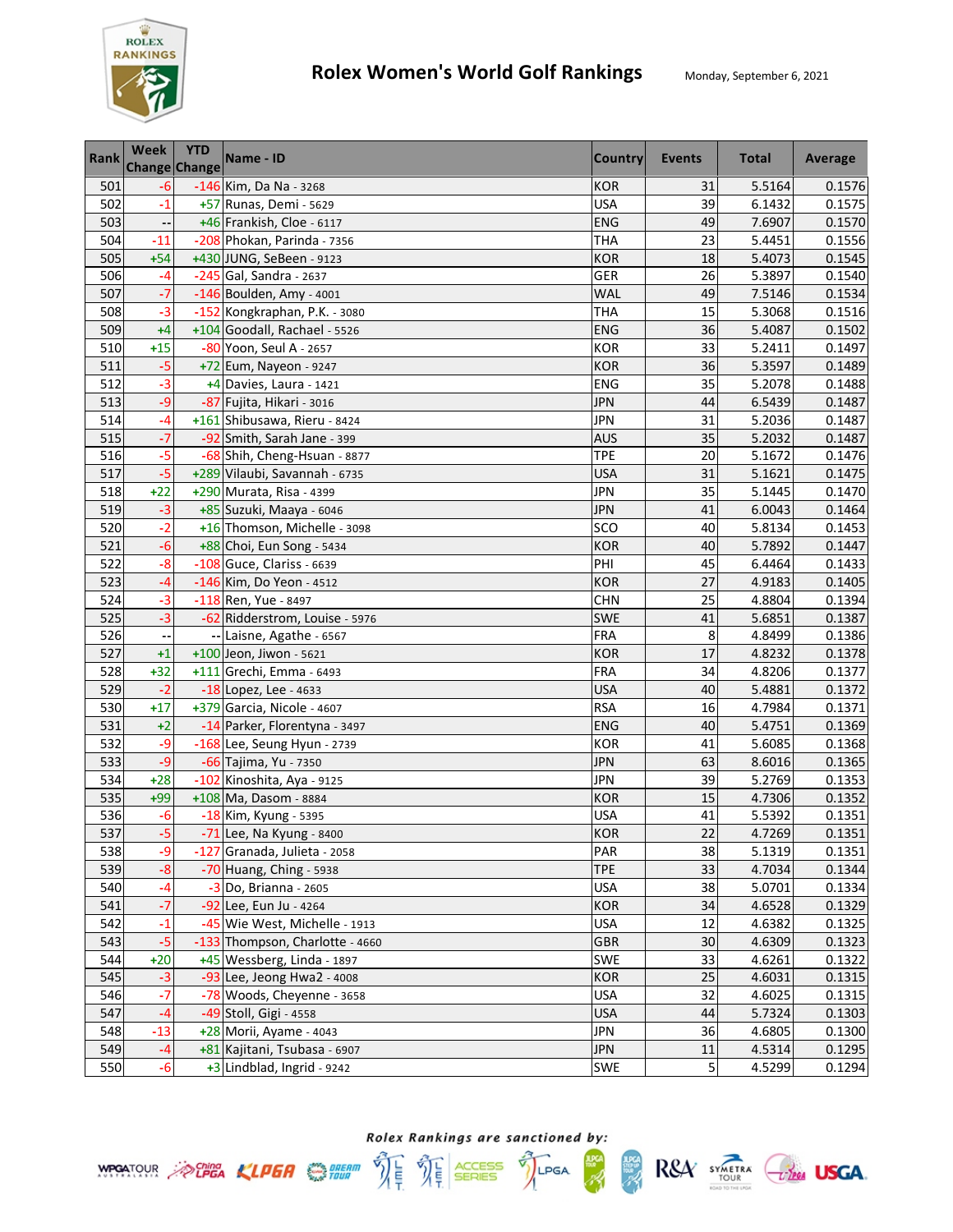

| Rank | <b>Week</b><br>Change Change | <b>YTD</b> | Name - ID                      | <b>Country</b> | <b>Events</b>  | <b>Total</b> | Average |
|------|------------------------------|------------|--------------------------------|----------------|----------------|--------------|---------|
| 551  | $+6$                         |            | +119 Thammaraks, Prima - 6229  | <b>THA</b>     | 42             | 5.4155       | 0.1289  |
| 552  | $+15$                        |            | $-72$ Burke, Hannah - 3293     | <b>ENG</b>     | 30             | 4.4943       | 0.1284  |
| 553  | $-5$                         |            | +143 Moore, Haley - 6344       | <b>USA</b>     | 26             | 4.4746       | 0.1278  |
| 554  | -4                           |            | +160 Nagel, Liz - 6166         | <b>USA</b>     | 41             | 5.2279       | 0.1275  |
| 555  | $-2$                         |            | -- Takeda, Rio - 9307          | <b>JPN</b>     | 4              | 4.4372       | 0.1268  |
| 556  | $-19$                        |            | -68 Kim, Yeon-Song - 3607      | <b>KOR</b>     | 41             | 5.1816       | 0.1264  |
| 557  | $+35$                        |            | -- PARK, Bo Kyeom - 8681       | <b>KOR</b>     | 18             | 4.4054       | 0.1259  |
| 558  | $-9$                         |            | -124 Lennarth, Camilla - 3333  | <b>SWE</b>     | 31             | 4.4051       | 0.1259  |
| 559  | $-13$                        |            | -18 Lee, Chae Eun 2 - 8387     | <b>KOR</b>     | 41             | 5.1481       | 0.1256  |
| 560  | $+18$                        |            | +19 Gidali, Manon - 4031       | <b>FRA</b>     | 39             | 4.8848       | 0.1253  |
| 561  | $-3$                         |            | $-101$ Hong, Jin Joo - 212     | <b>KOR</b>     | 20             | 4.3764       | 0.1250  |
| 562  | $-8$                         |            | -169 Matthew, Catriona - 724   | SCO            | 21             | 4.3669       | 0.1248  |
| 563  | $-12$                        |            | -201 Chayanun, Chonlada - 6616 | <b>THA</b>     | 30             | 4.3337       | 0.1238  |
| 564  | $-9$                         |            | -188 Hollis, Jillian - 5990    | <b>USA</b>     | 44             | 5.4415       | 0.1237  |
| 565  | $-9$                         |            | -171 Suksukont, Renuka - 6136  | <b>THA</b>     | 28             | 4.3049       | 0.1230  |
| 566  | $+41$                        |            | +342 Nitta, Ayano - 5386       | <b>JPN</b>     | 36             | 4.3995       | 0.1222  |
| 567  | $-6$                         |            | -82 Hatano, Natsuki - 6375     | <b>JPN</b>     | 28             | 4.2766       | 0.1222  |
| 568  | $-16$                        |            | -202 Park, You-Na - 3609       | <b>KOR</b>     | 30             | 4.2610       | 0.1217  |
| 569  | $-1$                         |            | +2 Ogura, Sae - 8629           | <b>JPN</b>     | 12             | 4.2509       | 0.1215  |
| 570  | $-7$                         |            | -81 Beck, Laetitia - 4341      | <b>ISR</b>     | 54             | 6.5557       | 0.1214  |
| 571  | $-5$                         |            | -113 Komulainen, Noora - 5079  | <b>FIN</b>     | 30             | 4.2276       | 0.1208  |
| 572  | $-2$                         |            | -164 Kim, Gina - 8385          | <b>USA</b>     | $\overline{2}$ | 4.1576       | 0.1188  |
| 573  | $+4$                         |            | -156 Kim, Cho hui - 3227       | <b>KOR</b>     | 58             | 6.8821       | 0.1187  |
| 574  | $-2$                         |            | -191 Kaufman, Kim - 5409       | <b>USA</b>     | 56             | 6.6299       | 0.1184  |
| 575  | $-1$                         |            | -70 Yamauchi, Hinako - 4374    | JPN            | 56             | 6.6252       | 0.1183  |
| 576  | $-5$                         |            | -175 Lee, Solar - 4239         | <b>KOR</b>     | 56             | 6.6248       | 0.1183  |
| 577  | $+11$                        |            | -39 Ogawa, Yoko - 5964         | <b>JPN</b>     | 33             | 4.1381       | 0.1182  |
| 578  | -9                           |            | -196 Sangchan, Supamas - 5186  | <b>THA</b>     | 32             | 4.1297       | 0.1180  |
| 579  | $-6$                         |            | +120 Ogusu, Risa - 3018        | <b>JPN</b>     | 41             | 4.8346       | 0.1179  |
| 580  | $-15$                        |            | -77 Nishiki, Yukiko - 4596     | <b>JPN</b>     | 48             | 5.6497       | 0.1177  |
| 581  | $-1$                         |            | -19 Chevalier, Camille - 4899  | FRA            | 39             | 4.5418       | 0.1165  |
| 582  | $-7$                         |            | -92 An, So Hyeon - 6034        | <b>KOR</b>     | 28             | 4.0704       | 0.1163  |
| 583  | $+28$                        |            | -- Bae, Kyeong - 1169          | <b>KOR</b>     | 16             | 4.0616       | 0.1160  |
| 584  | $-1$                         |            | +54 Yu, Seung-Hee - 6193       | <b>KOR</b>     | 44             | 5.0896       | 0.1157  |
| 585  | $-4$                         |            | -112 Shimokawa, Megumi - 1610  | <b>JPN</b>     | 53             | 6.1070       | 0.1152  |
| 586  | $-7$                         |            | +108 Muirhead, Alison - 9227   | SCO            | 23             | 4.0263       | 0.1150  |
| 587  | $-11$                        |            | -80 Peng, Jessica - 4784       | <b>TPE</b>     | 32             | 3.9969       | 0.1142  |
| 588  | $-3$                         |            | -137 Han, Seung Ji - 3624      | KOR            | 20             | 3.9420       | 0.1126  |
| 589  | $+16$                        |            | +7 Goto, Miyu - 6559           | <b>JPN</b>     | 32             | 3.9345       | 0.1124  |
| 590  | $-1$                         |            | -10 Stoelting, Jackie - 3361   | <b>USA</b>     | 19             | 3.9167       | 0.1119  |
| 591  | $-4$                         |            | -176 Yubol, Arpichaya - 8596   | <b>THA</b>     | 13             | 3.8827       | 0.1109  |
| 592  | $-10$                        |            | -146 Nilsson, Emma - 5020      | SWE            | 44             | 4.8666       | 0.1106  |
| 593  | -9                           |            | -148 Gondo, Karen - 5353       | <b>JPN</b>     | 61             | 6.7422       | 0.1105  |
| 594  | $-8$                         |            | -137 MIYASAKI, Tsugumi - 5719  | <b>JPN</b>     | 50             | 5.5069       | 0.1101  |
| 595  | $-5$                         |            | $-114$ Chang, Ya-Chun - 6008   | <b>TPE</b>     | 10             | 3.8477       | 0.1099  |
| 596  | $-3$                         |            | -92 Ahn, Shi Hyun - 1108       | <b>KOR</b>     | 39             | 4.2329       | 0.1085  |
| 597  | $-6$                         |            | -58 Inoue, Riko - 6555         | <b>JPN</b>     | 43             | 4.6405       | 0.1079  |
| 598  | $+3$                         |            | +664 Michaels, Sydnee - 2492   | <b>USA</b>     | 3              | 3.7200       | 0.1063  |
| 599  | $-3$                         |            | +83 Hosaka, Mayu - 3775        | <b>JPN</b>     | 43             | 4.5610       | 0.1061  |
| 600  |                              |            | +349 Heck, Rachel - 8475       | <b>USA</b>     | 4              | 3.7091       | 0.1060  |



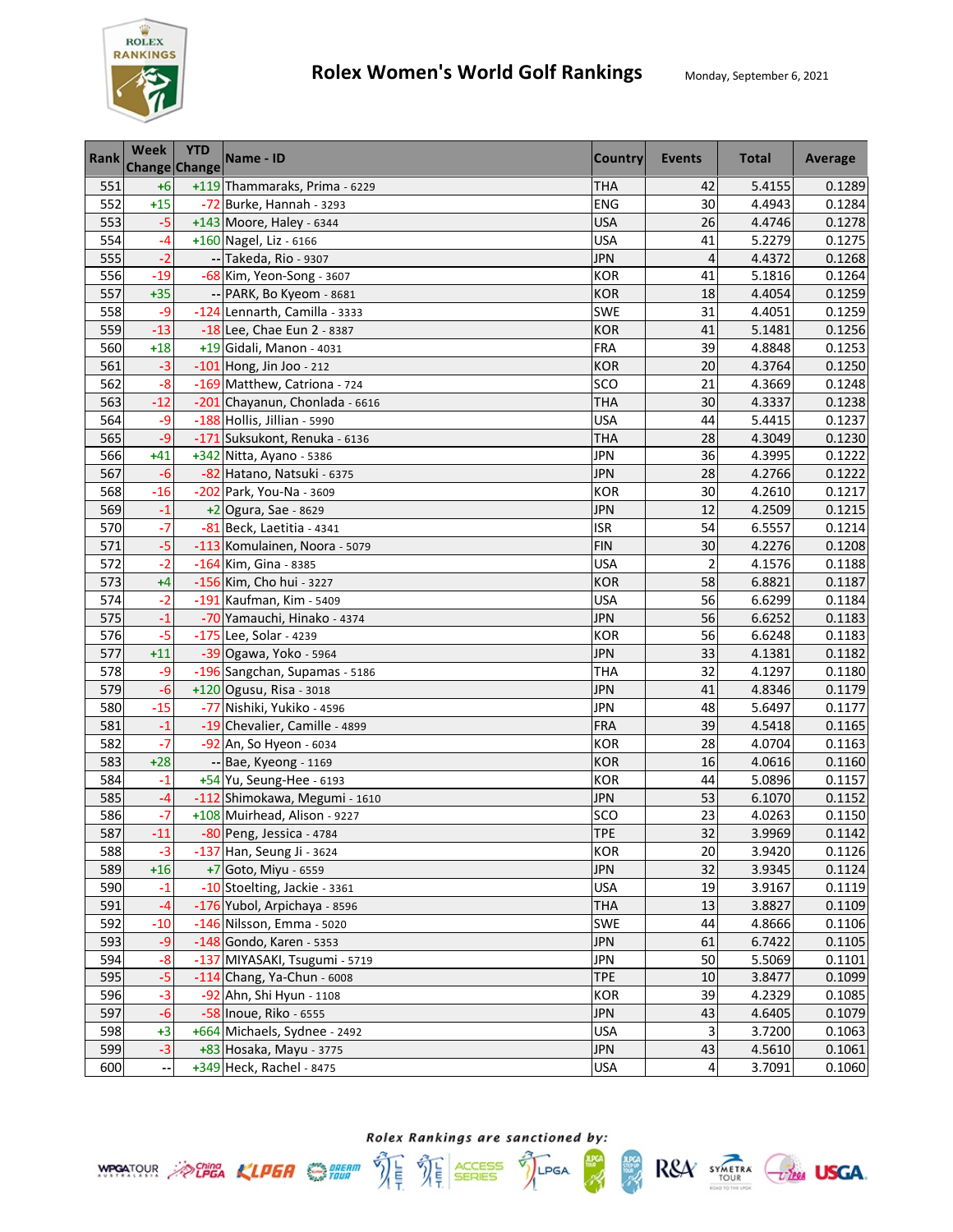

| <b>Rank</b> | Week<br><b>Change Change</b> | <b>YTD</b> | Name - ID                               | <b>Country</b> | <b>Events</b>  | <b>Total</b> | Average |
|-------------|------------------------------|------------|-----------------------------------------|----------------|----------------|--------------|---------|
| 601         | $-2$                         |            | -70 Chen, Szu-Han - 5289                | <b>TPE</b>     | 29             | 3.7076       | 0.1059  |
| 602         | $+1$                         |            | -- Hong, Jin Young2 - 10127             | <b>KOR</b>     | 6              | 3.7000       | 0.1057  |
| 603         | $-8$                         |            | -168 Sanz Barrio, Marta - 5866          | <b>ESP</b>     | 59             | 6.2224       | 0.1055  |
| 604         | $-10$                        |            | -30 Fukuda, Yuko - 2725                 | <b>JPN</b>     | 38             | 3.9971       | 0.1052  |
| 605         | $-1$                         |            | +429 Tukiainen, Emilia - 6020           | <b>FIN</b>     | 15             | 3.6779       | 0.1051  |
| 606         | $-8$                         |            | -227 Carlsson, Lynn - 4891              | <b>SWE</b>     | 17             | 3.6721       | 0.1049  |
| 607         | $-10$                        |            | -176 Onuki, Urara - 8393                | <b>JPN</b>     | 50             | 5.2291       | 0.1046  |
| 608         | $-6$                         |            | $-164$ Tan, Moeno - 4105                | <b>JPN</b>     | 38             | 3.9699       | 0.1045  |
| 609         | $-3$                         |            | -- Lira, Fernanda - 9074                | <b>MEX</b>     | 25             | 3.6466       | 0.1042  |
| 610         | $-2$                         |            | +705 Son, Yeon Jung - 8934              | <b>KOR</b>     | 19             | 3.5887       | 0.1025  |
| 611         | $+14$                        |            | -- Moon, Jeongmin - 9409                | <b>KOR</b>     | $\overline{7}$ | 3.5644       | 0.1018  |
| 612         |                              |            | $+374$ lee, hyejung - 6354              | <b>KOR</b>     | 19             | 3.5562       | 0.1016  |
| 613         | $-3$                         |            | +348 Kim, Grace - 6290                  | <b>AUS</b>     | 9              | 3.5471       | 0.1013  |
| 614         | $-5$                         |            | -62 Jooma, Eri - 3635                   | <b>JPN</b>     | 30             | 3.5436       | 0.1012  |
| 615         | $+12$                        |            | +18 Paulsen, Maiken Bing - 7182         | <b>NOR</b>     | 25             | 3.4955       | 0.0999  |
| 616         | $+1$                         |            | +205 Lund, Karoline - 6443              | <b>NOR</b>     | 25             | 3.4907       | 0.0997  |
| 617         | $+18$                        |            | -- LEE, Jung Woo - 9932                 | <b>KOR</b>     | 19             | 3.4906       | 0.0997  |
| 618         | $-3$                         |            | -182 Thanapolboonyaras, Pannarat - 5869 | <b>THA</b>     | 44             | 4.3825       | 0.0996  |
| 619         | $+68$                        |            | -- Park, Jae Gyeong - 5418              | <b>KOR</b>     | 11             | 3.4775       | 0.0994  |
| 620         | $-4$                         |            | +77 Yuan, Hexi - 8496                   | <b>CHN</b>     | 46             | 4.5651       | 0.0992  |
| 621         | $-7$                         |            | -43 Prat, Mireia - 3074                 | <b>ESP</b>     | 44             | 4.3616       | 0.0991  |
| 622         | $+28$                        |            | +109 Deilert, Isabella - 4909           | <b>FRA</b>     | 33             | 3.4592       | 0.0988  |
| 623         | $-10$                        |            | -130 Nimitpongkul, Nattagate - 6191     | <b>THA</b>     | 26             | 3.4494       | 0.0986  |
| 624         | $-6$                         |            | -99 Chun, Youngin - 7223                | <b>KOR</b>     | 26             | 3.4215       | 0.0978  |
| 625         | $-5$                         |            | -- KIM, Hee Jun - 9605                  | <b>KOR</b>     | 19             | 3.4181       | 0.0977  |
| 626         | $-7$                         |            | -285 Concolino, Jacqui - 4444           | <b>USA</b>     | 37             | 3.5965       | 0.0972  |
| 627         | $-6$                         |            | +79 Shin, Eui Kyung - 7000              | <b>KOR</b>     | 20             | 3.3771       | 0.0965  |
| 628         | $+210$                       |            | +278 Iwai, Chisato - 8814               | <b>JPN</b>     | 12             | 3.3759       | 0.0965  |
| 629         | $+15$                        |            | -19 Dlamini, Nobuhle - 4604             | SWZ            | 29             | 3.3427       | 0.0955  |
| 630         | $-8$                         |            | -156 Nam, So Yeon - 3898                | <b>KOR</b>     | 30             | 3.3197       | 0.0948  |
| 631         | $-8$                         |            | -122 Klatten, Joanna - 4227             | <b>FRA</b>     | 17             | 3.3187       | 0.0948  |
| 632         | $-8$                         |            | +344 Kouskova, Sara - 5901              | CZE            | 9              | 3.3035       | 0.0944  |
| 633         | $-7$                         |            | +90 Borge, Celine - 6437                | <b>NOR</b>     | 43             | 4.0570       | 0.0943  |
| 634         | $-4$                         |            | -- Broze, Emma - 4884                   | <b>FRA</b>     | 8              | 3.2950       | 0.0941  |
| 635         | $-7$                         |            | +248 Arvidsson, Elin - 6590             | SWE            | 44             | 4.1253       | 0.0938  |
| 636         | $+21$                        |            | -- Ji, Soo jin - 9931                   | <b>KOR</b>     | 18             | 3.2787       | 0.0937  |
| 637         | $-8$                         |            | +89 Bringner, Sofie - 6956              | <b>SWE</b>     | 20             | 3.2681       | 0.0934  |
| 638         | $-7$                         |            | +63 chung, Si Woo - 6982                | KOR            | 28             | 3.2596       | 0.0931  |
| 639         | $-6$                         |            | -85 Redding, Anna - 9475                | <b>USA</b>     | 25             | 3.2314       | 0.0923  |
| 640         | $+37$                        |            | +225 Lee, JE YEONG - 6821               | KOR            | 22             | 3.2312       | 0.0923  |
| 641         | $-3$                         |            | +146 Yoon, Min A - 7179                 | <b>KOR</b>     | 26             | 3.1892       | 0.0911  |
| 642         | $+26$                        |            | +401 Kang, Ji Won - 6347                | <b>KOR</b>     | 23             | 3.1883       | 0.0911  |
| 643         | $-11$                        |            | $+104$ Lee, Ha rang - 7155              | <b>ESP</b>     | 48             | 4.3606       | 0.0908  |
| 644         | $-5$                         |            | -27 JUNG, Soo Bin - 9740                | <b>KOR</b>     | 26             | 3.1628       | 0.0904  |
| 645         | $-8$                         |            | -149 Tamulis, Kris - 1768               | <b>USA</b>     | 28             | 3.1557       | 0.0902  |
| 646         | $+20$                        |            | -88 Bregman, Stacy - 2801               | <b>RSA</b>     | 36             | 3.2455       | 0.0902  |
| 647         | $-11$                        |            | -229 Cho, Yoon Ji - 3783                | <b>KOR</b>     | 32             | 3.1408       | 0.0897  |
| 648         | $-5$                         |            | +299 White, Allie - 3676                | <b>USA</b>     | 41             | 3.6587       | 0.0892  |
| 649         | $-9$                         |            | -15 Lewthwaite, Lejan - 7264            | <b>RSA</b>     | 32             | 3.1157       | 0.0890  |
| 650         | $-4$                         |            | +169 Gainer, Cara - 8620                | <b>ENG</b>     | 15             | 3.1084       | 0.0888  |

Rolex Rankings are sanctioned by: **WPOATOUR** ACHEA KLPER SUPER THE THE SERIES TILPGA

體

 $RSA$  SYMETRA  $C$ lega USGA.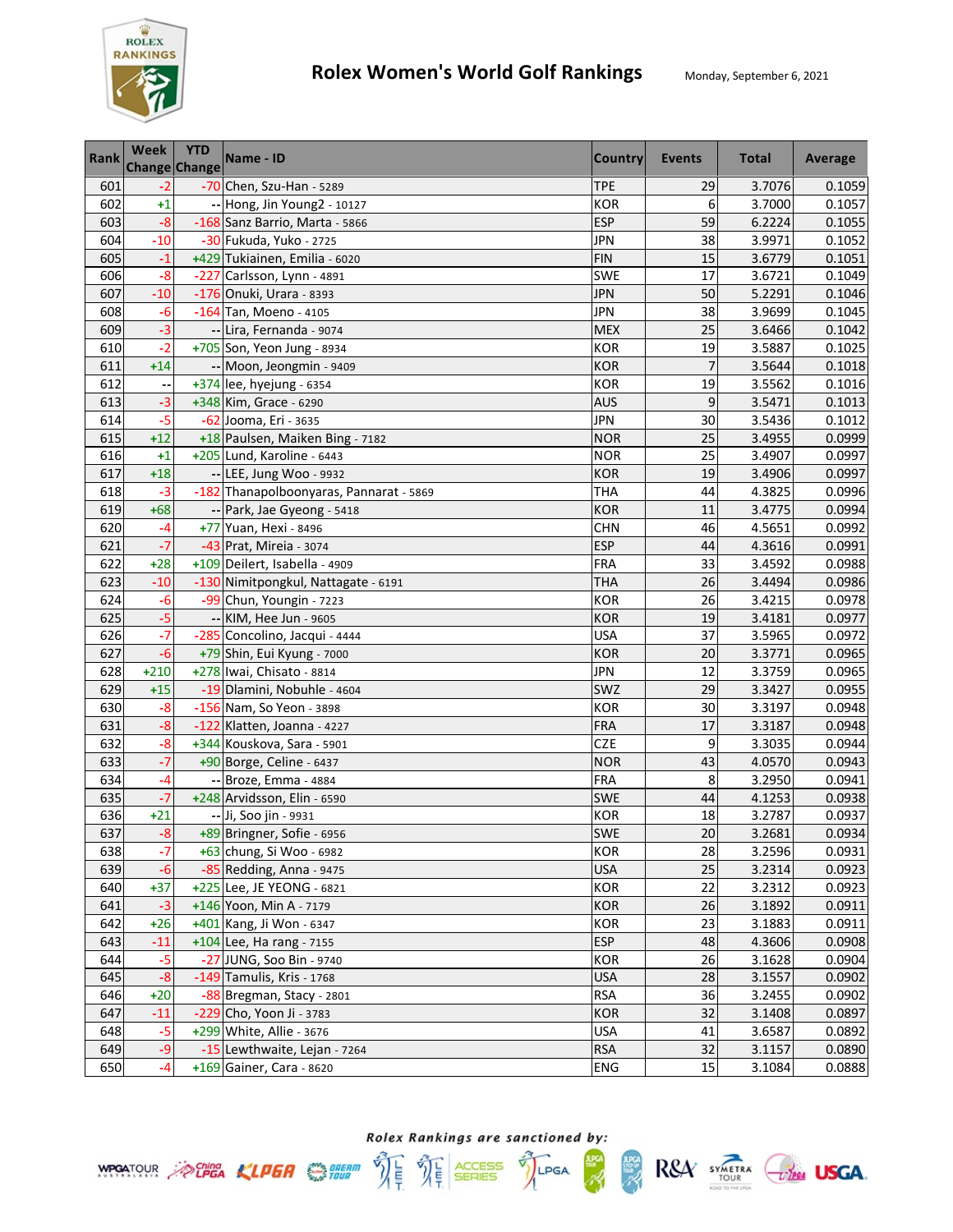

| <b>Rank</b> | Week<br><b>Change Change</b> | <b>YTD</b> | Name - ID                              | <b>Country</b> | <b>Events</b>   | <b>Total</b> | Average |
|-------------|------------------------------|------------|----------------------------------------|----------------|-----------------|--------------|---------|
| 651         | $+29$                        |            | +224 Bjorgvinsdottir, Gudrun - 8756    | <b>ISL</b>     | 37              | 3.2818       | 0.0887  |
| 652         | $-11$                        |            | -177 Son, Yujeong - 8650               | <b>KOR</b>     | 41              | 3.6343       | 0.0886  |
| 653         | $+22$                        |            | +298 Mora, Anne-Charlotte - 5403       | <b>FRA</b>     | 22              | 3.1018       | 0.0886  |
| 654         | $-7$                         |            | $-3$ Wang, Xinying - 4391              | <b>CHN</b>     | 10              | 3.0673       | 0.0876  |
| 655         | $-13$                        |            | -265 Tanguay, Anne-Catherine - 5485    | CAN            | 21              | 3.0651       | 0.0876  |
| 656         | $-11$                        |            | -161 Icher, Karine - 247               | FRA            | 19              | 3.0648       | 0.0876  |
| 657         | $+36$                        |            | +587 Muehlbauer, Katharina - 8417      | <b>AUT</b>     | 12              | 3.0569       | 0.0873  |
| 658         | $-7$                         |            | -- Walsh, Lauren - 10380               | IRL            | $\mathbf{1}$    | 3.0500       | 0.0871  |
| 659         | $+43$                        |            | -37 Bakker, Krista - 4283              | <b>FIN</b>     | 26              | 3.0456       | 0.0870  |
| 660         | $-2$                         |            | -49 Yamato, Miyu - 3994                | <b>JPN</b>     | 45              | 3.8949       | 0.0866  |
| 661         | $-6$                         |            | +401 Schmidt, Sarina - 9224            | <b>GER</b>     | 26              | 3.0195       | 0.0863  |
| 662         | $-9$                         |            | +75 Aime, Julie - 6830                 | <b>FRA</b>     | 51              | 4.3850       | 0.0860  |
| 663         | $-14$                        |            | +375 Saeki, Akane - 4369               | JPN            | 38              | 3.2386       | 0.0852  |
| 664         | $+5$                         |            | -70 Omote, Junko - 940                 | <b>JPN</b>     | 42              | 3.5719       | 0.0850  |
| 665         | $-13$                        |            | -131 Ahn, Shin Ae - 3605               | <b>KOR</b>     | 27              | 2.9697       | 0.0848  |
| 666         | $-18$                        |            | -97 Haglund, Jenny - 4940              | <b>SWE</b>     | 47              | 3.9730       | 0.0845  |
| 667         | $-7$                         |            | -111 Vayson De Pradenne, Astrid - 5271 | <b>FRA</b>     | 42              | 3.5465       | 0.0844  |
| 668         | $-14$                        |            | -154 Kawinpakorn, Yupaporn - 3945      | <b>THA</b>     | 32              | 2.9402       | 0.0840  |
| 669         | $-8$                         |            | -129 Wang, Li-Ning - 4383              | <b>TPE</b>     | 22              | 2.9388       | 0.0840  |
| 670         | $-8$                         |            | -126 Wakui, Mayu - 6460                | <b>JPN</b>     | 11              | 2.9344       | 0.0838  |
| 671         | $-6$                         |            | -74 Sjoholm, Annelie - 6536            | <b>SWE</b>     | 29              | 2.9170       | 0.0833  |
| 672         | $-8$                         |            | $-170$ Chen, Hsuan - 6042              | <b>TPE</b>     | 24              | 2.9109       | 0.0832  |
| 673         | $-14$                        |            | -226 Kozuma, Kotono - 3335             | <b>JPN</b>     | 57              | 4.7381       | 0.0831  |
| 674         | $-11$                        |            | -111 Park, Bo Mi - 5680                | <b>KOR</b>     | 34              | 2.9073       | 0.0831  |
| 675         | $-19$                        |            | -69 Kono, Anna - 6083                  | JPN            | 36              | 2.9894       | 0.0830  |
| 676         | -9                           |            | -62 Hirai, Ami - 8437                  | <b>JPN</b>     | 10              | 2.9027       | 0.0829  |
| 677         | $-7$                         |            | -37 Restrepo, Laura - 7150             | PAN            | 44              | 3.6019       | 0.0819  |
| 678         | $+113$                       |            | +38 Ueno, Nanako - 6079                | <b>JPN</b>     | 18              | 2.8596       | 0.0817  |
| 679         | $-8$                         |            | +28 Lee, JEONG HYUN - 9700             | <b>KOR</b>     | 8               | 2.8462       | 0.0813  |
| 680         | $+27$                        |            | -129 Karlsson, Jessica - 4963          | SWE            | $\overline{25}$ | 2.8454       | 0.0813  |
| 681         | $-8$                         |            | +40 Leander, My - 7011                 | SWE            | 21              | 2.8228       | 0.0807  |
| 682         | $+19$                        |            | +104 Nummenpää, Elina - 5022           | <b>FIN</b>     | 29              | 2.8143       | 0.0804  |
| 683         | $-11$                        |            | -159 Konsunthea, Ornnicha - 4581       | <b>THA</b>     | 21              | 2.8120       | 0.0803  |
| 684         | $-10$                        |            | -77 White, Sarah - 8871                | <b>USA</b>     | 23              | 2.8071       | 0.0802  |
| 685         | $+12$                        |            | -- Seo, Uh Jin - 8855                  | <b>KOR</b>     | 17              | 2.8062       | 0.0802  |
| 686         | $+3$                         |            | +329 Martin, Marta - 8960              | <b>ESP</b>     | 37              | 2.9471       | 0.0797  |
| 687         | $-11$                        |            | $-97$ Ye, Lei - 5791                   | <b>CHN</b>     | $\overline{4}$  | 2.7821       | 0.0795  |
| 688         | $-10$                        |            | +277 Mehaffey, Olivia - 5674           | IRL            | 7               | 2.7755       | 0.0793  |
| 689         | $+44$                        |            | +207 Abe, Miyuu - 8850                 | <b>JPN</b>     | 17              | 2.7198       | 0.0777  |
| 690         | $-8$                         |            | -95 Smit, Monique - 4491               | <b>RSA</b>     | 18              | 2.6985       | 0.0771  |
| 691         | $-12$                        |            | -287 Recari, Beatriz - 1067            | <b>ESP</b>     | 20              | 2.6920       | 0.0769  |
| 692         | -9                           |            | +108 Dalton, Kendra - 9094             | <b>USA</b>     | 47              | 3.6129       | 0.0769  |
| 693         | $-12$                        |            | -32 Kim, Kayoung - 9406                | <b>KOR</b>     | 11              | 2.6888       | 0.0768  |
| 694         | $-8$                         |            | +56 Gill, Breanna - 6247               | AUS            | 10              | 2.6607       | 0.0760  |
| 695         | $-11$                        |            | -30 Ogura, Himawari - 6684             | <b>JPN</b>     | 35              | 2.6591       | 0.0760  |
| 696         | $-11$                        |            | $-114$ Banon, Silvia - 4858            | <b>ESP</b>     | 32              | 2.6420       | 0.0755  |
| 697         | $-7$                         |            | +105 Friedrich, Franziska - 5389       | <b>GER</b>     | 33              | 2.6367       | 0.0753  |
| 698         | $+57$                        |            | -44 Kweon, Da Won - 3921               | <b>KOR</b>     | 31              | 2.6280       | 0.0751  |
| 699         | $-8$                         |            | +392 Nii, Yuka - 8606                  | <b>JPN</b>     | 4               | 2.6246       | 0.0750  |
| 700         | $-12$                        |            | -165 Cheenglab, Trichat - 8528         | <b>THA</b>     | 24              | 2.6137       | 0.0747  |

Rolex Rankings are sanctioned by: **WPOATOUR** ACHEA KLPER SUPER THE THE SERIES TILPGA

體

 $RSA$  SYMETRA  $C$ lega USGA.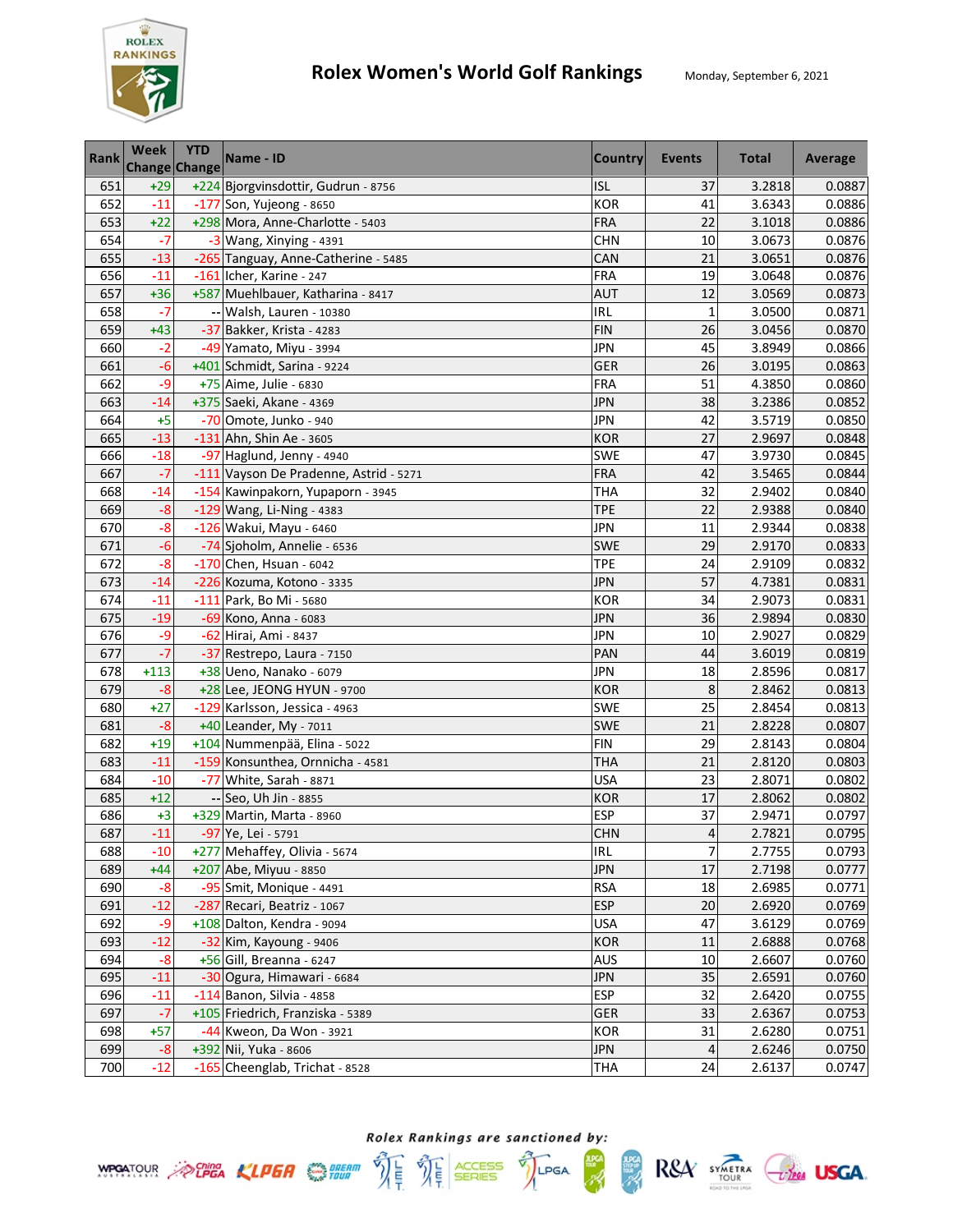

| <b>Rank</b> | <b>Week</b><br>Change Change | <b>YTD</b> | Name - ID                                   | Country    | <b>Events</b> | <b>Total</b> | Average |
|-------------|------------------------------|------------|---------------------------------------------|------------|---------------|--------------|---------|
| 701         | $-5$                         |            | -- YANG, Ho Jung - 9977                     | <b>KOR</b> | 18            | 2.6045       | 0.0744  |
| 702         | $-7$                         |            | +179 Gimmy, Verena - 8691                   | GER        | 28            | 2.6005       | 0.0743  |
| 703         | $+16$                        |            | +16 Moosmann, Elena - 8416                  | SUI        | 12            | 2.5784       | 0.0737  |
| 704         | $-6$                         |            | +35 McCrary, Maddie - 6384                  | <b>USA</b> | 41            | 3.0129       | 0.0735  |
| 705         | $-11$                        |            | +47 Choi, Doey - 5597                       | <b>AUS</b> | 7             | 2.5717       | 0.0735  |
| 706         | $-7$                         |            | +116 Melecka, Tereza - 5892                 | <b>CZE</b> | 9             | 2.5668       | 0.0733  |
| 707         | $-15$                        |            | +443 Coffa, Pasqualle - 8690                | <b>NED</b> | 37            | 2.7024       | 0.0730  |
| 708         | $+9$                         |            | -120 Murray, Laura - 5191                   | SCO        | 43            | 3.1312       | 0.0728  |
| 709         | $-9$                         |            | -101 Hurst, Vicky - 2606                    | <b>USA</b> | 50            | 3.6072       | 0.0721  |
| 710         | $-7$                         |            | -162 Lu, Hsin Yu - 6575                     | <b>TPE</b> | 18            | 2.4872       | 0.0711  |
| 711         | $-6$                         |            | -64 Gonzalez Escallon, Laura - 3693         | <b>BEL</b> | 37            | 2.6278       | 0.0710  |
| 712         | $-6$                         |            | -35 Folch, Elia - 3968                      | <b>ESP</b> | 49            | 3.4754       | 0.0709  |
| 713         | $-9$                         |            | -95 Chen, Hanna - 5953                      | <b>TPE</b> | 26            | 2.4816       | 0.0709  |
| 714         | $+14$                        |            | +97 Morioka, Ayaka - 5463                   | <b>JPN</b> | 38            | 2.6503       | 0.0697  |
| 715         | $-7$                         |            | +82 Kim, Hye Yun2 - 6912                    | <b>KOR</b> | 14            | 2.4408       | 0.0697  |
| 716         | $-7$                         |            | -92 Kim, Min Byeol - 9322                   | <b>KOR</b> | 6             | 2.4112       | 0.0689  |
| 717         | $-5$                         |            | -24 Pelaez, Ana - 6587                      | <b>ESP</b> | 4             | 2.4078       | 0.0688  |
| 718         | $-3$                         |            | +226 Holmslykke, Linette Littau Durr - 9730 | <b>DEN</b> | 23            | 2.3988       | 0.0685  |
| 719         | $-5$                         |            | -59 Muguruma, Hinano - 9280                 | <b>JPN</b> | 13            | 2.3911       | 0.0683  |
| 720         | $-7$                         |            | -85 Tamura, Aya - 6697                      | <b>JPN</b> | 32            | 2.3841       | 0.0681  |
| 721         | $+33$                        |            | -52 Yoo, Hyun Ju - 4517                     | <b>KOR</b> | 23            | 2.3812       | 0.0680  |
| 722         | $-11$                        |            | -167 Ota, Sara - 6906                       | <b>JPN</b> | 7             | 2.3737       | 0.0678  |
| 723         | $-13$                        |            | -177 Han, Sanghee - 5689                    | <b>KOR</b> | 24            | 2.3647       | 0.0676  |
| 724         | $-8$                         |            | -123 Rominger, Caroline - 2573              | SUI        | 32            | 2.3598       | 0.0674  |
| 725         | $-5$                         |            | +415 Kim, Cho Yeon - 7360                   | <b>KOR</b> | 31            | 2.3491       | 0.0671  |
| 726         | $+43$                        |            | +402 Kurata, Julia - 3773                   | <b>JPN</b> | 35            | 2.3434       | 0.0670  |
| 727         | $-6$                         |            | +244 Caudal, Anne-Lise - 2297               | FRA        | 24            | 2.3360       | 0.0667  |
| 728         | $-10$                        |            | $-153$ Pan, Aretha - 4053                   | <b>MAS</b> | 24            | 2.3266       | 0.0665  |
| 729         | $-6$                         |            | -- Nobilio, Alessia - 9902                  | <b>ITA</b> | 4             | 2.3250       | 0.0664  |
| 730         | $-5$                         |            | +138 Magnusson, Anna - 5446                 | <b>SWE</b> | 21            | 2.3126       | 0.0661  |
| 731         | $-9$                         |            | +34 Moerk, Filippa - 6426                   | SWE        | 28            | 2.3078       | 0.0659  |
| 732         | $-5$                         |            | +278 Lemieux, Gabby - 8963                  | <b>USA</b> | 26            | 2.2950       | 0.0656  |
| 733         | $-7$                         |            | -107 Fudoh, Yuri - 21                       | <b>JPN</b> | 19            | 2.2785       | 0.0651  |
| 734         | -4                           |            | -- Jeon, hyo min - 6788                     | <b>KOR</b> | 13            | 2.2702       | 0.0649  |
| 735         | $-6$                         |            | -80 Liias, Niina - 4990                     | <b>FIN</b> | 31            | 2.2638       | 0.0647  |
| 736         | $-1$                         |            | +221 Dambaugh, Katelyn - 7141               | <b>USA</b> | 19            | 2.2245       | 0.0636  |
| 737         | $-6$                         |            | -164 Allen, Beth - 2050                     | <b>USA</b> | 38            | 2.4127       | 0.0635  |
| 738         | $+1$                         |            | -- Arwefjall, Kajsa - 9385                  | <b>SWE</b> | 3             | 2.2040       | 0.0630  |
| 739         | $-15$                        |            | -245 Pogacar, Katja - 5166                  | <b>SLO</b> | 52            | 3.2720       | 0.0629  |
| 740         | $+1$                         |            | -- Jung, Jiyu - 6931                        | KOR        | 24            | 2.1960       | 0.0627  |
| 741         | $-3$                         |            | -- ZENG, Liqi - 9882                        | <b>CHN</b> | 5             | 2.1955       | 0.0627  |
| 742         | $-2$                         |            | -111 Kito, Sakura - 3936                    | <b>JPN</b> | 48            | 3.0078       | 0.0627  |
| 743         | $-7$                         |            | -131 Kudo, Yumi - 5408                      | <b>JPN</b> | 20            | 2.1930       | 0.0627  |
| 744         | $+13$                        |            | -116 Gomez Ruiz, Laura - 9022               | <b>ESP</b> | 42            | 2.6179       | 0.0623  |
| 745         | $-8$                         |            | -93 Llaneza, Alejandra - 2053               | <b>MEX</b> | 47            | 2.9162       | 0.0620  |
| 746         | $-12$                        |            | -225 Superal, Princess Mary - 5413          | PHI        | 19            | 2.1707       | 0.0620  |
| 747         | $-15$                        |            | -105 Taylor, Rachael - 5896                 | <b>SCO</b> | 37            | 2.2913       | 0.0619  |
| 748         | $-6$                         |            | -64 Shin, Ji Won2 - 9355                    | KOR        | 27            | 2.1665       | 0.0619  |
| 749         | $-5$                         |            | -78 Ji, EUNJUNG - 8408                      | <b>KOR</b> | 14            | 2.1605       | 0.0617  |
| 750         | $-7$                         |            | +53 Gutierrez Nunez, Ingrid - 9023          | <b>MEX</b> | 44            | 2.7083       | 0.0616  |





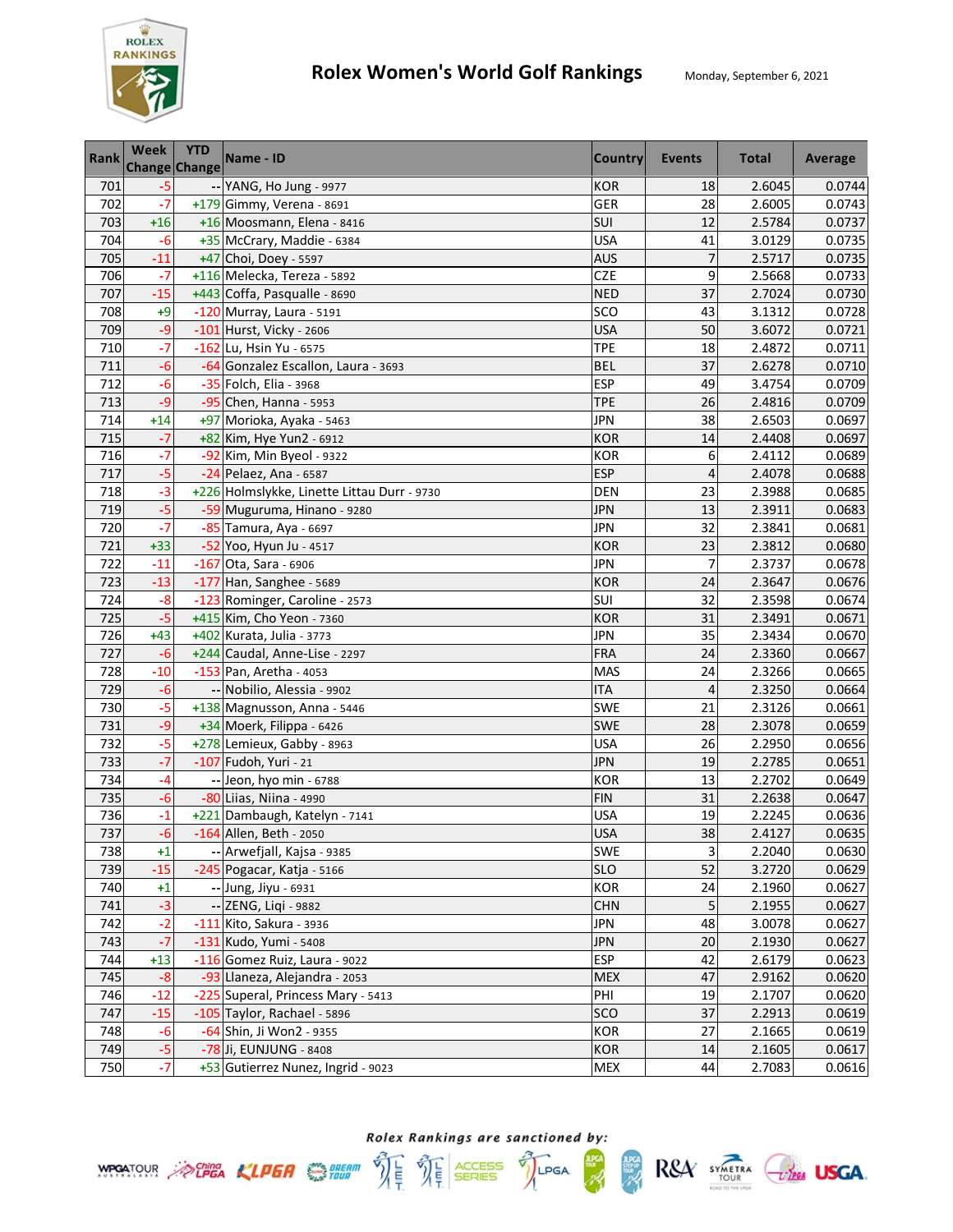

| <b>Rank</b> | <b>Week</b><br>Change Change | <b>YTD</b> | Name - ID                            | <b>Country</b> | <b>Events</b>  | <b>Total</b> | Average |
|-------------|------------------------------|------------|--------------------------------------|----------------|----------------|--------------|---------|
| 751         | $-6$                         |            | -128 Meyssonnier, Anais - 6492       | <b>FRA</b>     | 28             | 2.1224       | 0.0606  |
| 752         | $+21$                        |            | -- CHOE, Hye Jin2 - 9975             | <b>KOR</b>     | 8              | 2.1087       | 0.0602  |
| 753         | $-5$                         |            | -132 Sawada, Chika - 5555            | <b>JPN</b>     | 27             | 2.1074       | 0.0602  |
| 754         | $-7$                         |            | -168 Voelker, Greta Isabella - 6562  | GER            | 20             | 2.1069       | 0.0602  |
| 755         | -9                           |            | -228 Szeryk, Maddie - 5762           | CAN            | 45             | 2.7037       | 0.0601  |
| 756         | $-4$                         |            | -141 Jonsdottir, Valdis Thora - 3751 | <b>ISL</b>     | 20             | 2.0793       | 0.0594  |
| 757         | $-4$                         |            | -104 Yonezawa, Yu - 4628             | <b>JPN</b>     | 32             | 2.0697       | 0.0591  |
| 758         | -9                           |            | -75 Yu, Go Un - 4551                 | <b>KOR</b>     | 44             | 2.6016       | 0.0591  |
| 759         | -9                           |            | -217 Lee, Hsin - 5939                | <b>TPE</b>     | 23             | 2.0653       | 0.0590  |
| 760         | -9                           |            | +50 Sakai, Chie - 1551               | <b>JPN</b>     | 36             | 2.0994       | 0.0583  |
| 761         | $+16$                        |            | -29 Carnet, Anaelle - 4892           | FRA            | 29             | 2.0335       | 0.0581  |
| 762         | $+24$                        |            | -- Martin, Thalia - 9911             | ENG            | 7              | 2.0200       | 0.0577  |
| 763         | $+44$                        |            | +205 Hall, Cassandra - 9269          | <b>RSA</b>     | 10             | 2.0142       | 0.0575  |
| 764         | $-8$                         |            | -180 Sui, Xiang - 5213               | <b>CHN</b>     | 17             | 2.0079       | 0.0574  |
| 765         | $-4$                         |            | -- Griffaut, Marine - 10097          | <b>FRA</b>     | $\overline{2}$ | 2.0000       | 0.0571  |
| 766         | $+111$                       |            | +121 Yamamoto, Kaori - 1970          | <b>JPN</b>     | 27             | 1.9972       | 0.0571  |
| 767         | $-8$                         |            | +380 kwon, Seo Yeon - 6099           | <b>KOR</b>     | 21             | 1.9971       | 0.0571  |
| 768         | $-10$                        |            | -168 Shinozaki, Mana - 7375          | <b>JPN</b>     | 27             | 1.9749       | 0.0564  |
| 769         | $-9$                         |            | -121 Adams, Lori Beth - 6417         | <b>USA</b>     | 40             | 2.2469       | 0.0562  |
| 770         | $-7$                         |            | -129 Shi, Yuli - 6339                | <b>CHN</b>     | 17             | 1.9486       | 0.0557  |
| 771         | $-5$                         |            | -109 ah ro mi, Kim - 9295            | <b>KOR</b>     | 29             | 1.9446       | 0.0556  |
| 772         | $-8$                         |            | -167 Park, Jin Hee2 - 7371           | <b>KOR</b>     | 21             | 1.9377       | 0.0554  |
| 773         | $-5$                         |            | +152 Liti, Roberta - 4380            | <b>ITA</b>     | 47             | 2.5964       | 0.0552  |
| 774         | $-7$                         |            | -197 Kim, Min Ji5 - 5676             | <b>KOR</b>     | 16             | 1.9319       | 0.0552  |
| 775         | $-10$                        |            | -203 Poruangrong, Wanchana - 6471    | <b>THA</b>     | 22             | 1.9309       | 0.0552  |
| 776         | $-14$                        |            | -140 Sirisampant, Wannasiri - 2594   | <b>THA</b>     | 31             | 1.9294       | 0.0551  |
| 777         | $-7$                         |            | -29 Sakuma, Shuri - 8632             | <b>JPN</b>     | 8              | 1.8934       | 0.0541  |
| 778         | $-4$                         |            | +366 Noja, Chiara - 9875             | <b>ENG</b>     | 5              | 1.8762       | 0.0536  |
| 779         | $-8$                         |            | +2 Chang, Hsuan-Ping - 4726          | <b>TPE</b>     | 28             | 1.8714       | 0.0535  |
| 780         | $+63$                        |            | +294 Kuwaki, Shiho - 9146            | <b>JPN</b>     | 6              | 1.8693       | 0.0534  |
| 781         |                              |            | -- Na, Eunseo - 9885                 | <b>KOR</b>     | $\overline{c}$ | 1.8540       | 0.0530  |
| 782         | $-6$                         |            | -96 Go, Na Hye - 6348                | <b>KOR</b>     | 18             | 1.8348       | 0.0524  |
| 783         | $-8$                         |            | -146 Beautell, Maria - 1198          | <b>ESP</b>     | 28             | 1.8184       | 0.0520  |
| 784         | $+16$                        |            | +61 Aratake, Rui - 5646              | <b>JPN</b>     | 26             | 1.8000       | 0.0514  |
| 785         | $-13$                        |            | -32 Makitani, Kaori - 4377           | <b>JPN</b>     | 38             | 1.9523       | 0.0514  |
| 786         | $+20$                        |            | +266 Ras-Anderica, Leticia - 6758    | GER            | 32             | 1.7902       | 0.0511  |
| 787         | $+18$                        |            | -77 ye-been, sohn - 6778             | <b>KOR</b>     | 11             | 1.7739       | 0.0507  |
| 788         | $-8$                         |            | -98 Tateura, Hayuno - 5715           | <b>JPN</b>     | 34             | 1.7700       | 0.0506  |
| 789         | $-8$                         |            | -48 Yang, Fei-chien - 7088           | <b>TPE</b>     | 15             | 1.7627       | 0.0504  |
| 790         | $-11$                        |            | -133 Park, Seong Weon - 5847         | <b>KOR</b>     | 24             | 1.7608       | 0.0503  |
| 791         | $-13$                        |            | -200 Jimenez, Noemi - 4037           | <b>ESP</b>     | 45             | 2.2568       | 0.0502  |
| 792         | $+64$                        |            | +312 Drall, Amandeep - 4718          | <b>IND</b>     | 12             | 1.7399       | 0.0497  |
| 793         | $-8$                         |            | -33 Yang, Taoli - 2752               | <b>CHN</b>     | 20             | 1.7362       | 0.0496  |
| 794         | $-12$                        |            | -69 Resen, Stina - 6447              | <b>NOR</b>     | 36             | 1.7618       | 0.0489  |
| 795         | $-12$                        |            | -250 Preedasuttijit, Kanyalak - 6804 | <b>THA</b>     | 26             | 1.7081       | 0.0488  |
| 796         | $-6$                         |            | +138 Kim, Seoyoon - 9405             | <b>KOR</b>     | 10             | 1.7017       | 0.0486  |
| 797         | $-13$                        |            | -236 Sattayabanphot, Onnarin - 2740  | <b>THA</b>     | 30             | 1.6697       | 0.0477  |
| 798         | $-11$                        |            | +9 Boineau, Isabelle - 2296          | <b>FRA</b>     | 40             | 1.9029       | 0.0476  |
| 799         | $-6$                         |            | +30 Kuo, Ai-Chen - 3910              | <b>TPE</b>     | 32             | 1.6613       | 0.0475  |
| 800         | $-8$                         |            | -150 Sasaki, Keiko - 1564            | <b>JPN</b>     | 26             | 1.6540       | 0.0473  |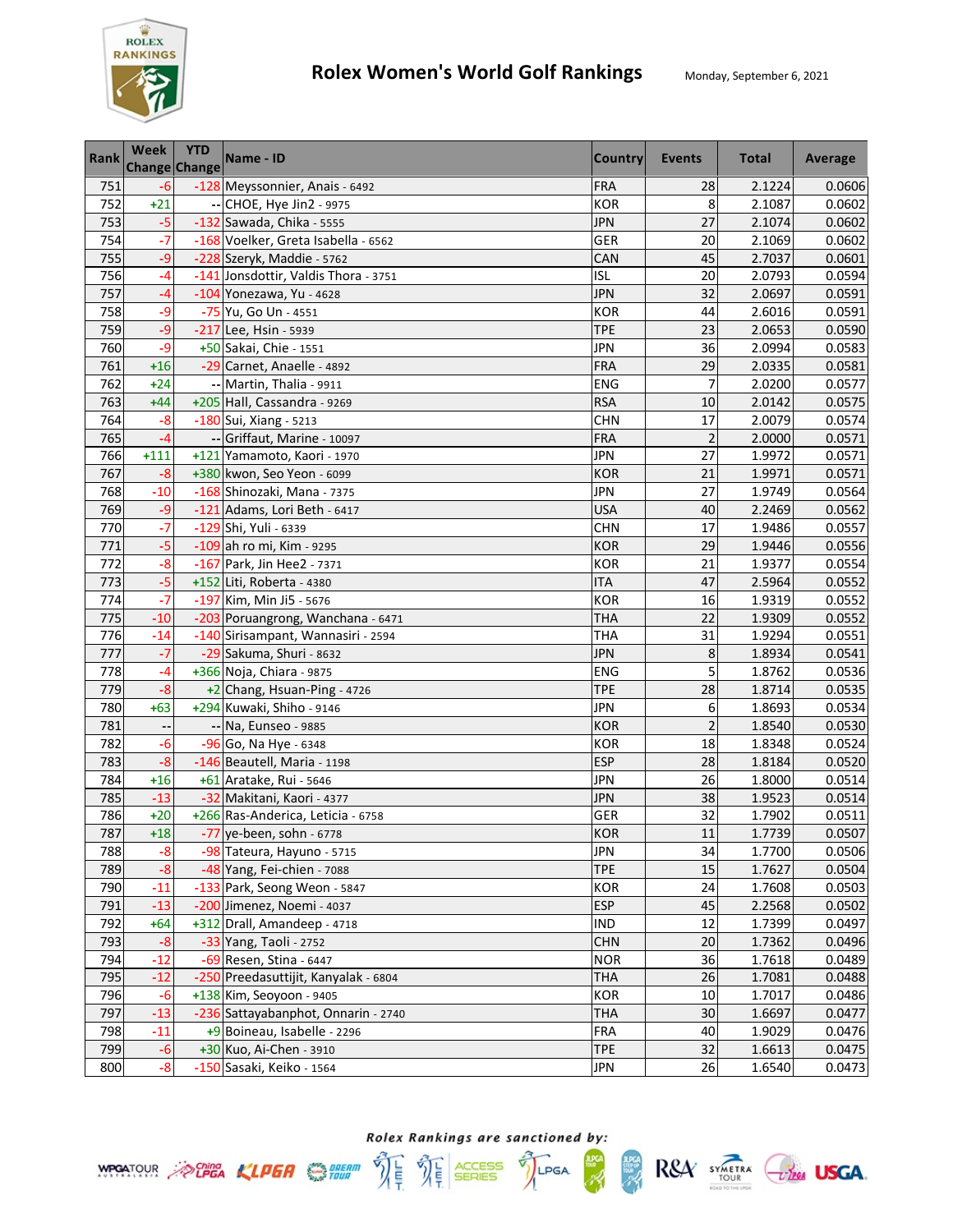

| <b>Rank</b> | Week<br><b>Change Change</b> | <b>YTD</b> | Name - ID                                 | <b>Country</b> | <b>Events</b>   | <b>Total</b> | Average |
|-------------|------------------------------|------------|-------------------------------------------|----------------|-----------------|--------------|---------|
| 801         | $-12$                        |            | -152 Chung, Ye-Na - 3612                  | <b>KOR</b>     | 28              | 1.6479       | 0.0471  |
| 802         | $-14$                        |            | -97 Yamamoto, Keiko - 6941                | <b>JPN</b>     | 36              | 1.6926       | 0.0470  |
| 803         | $-8$                         |            | -103 Oh, Gyeong Eun - 8395                | <b>KOR</b>     | 18              | 1.6388       | 0.0468  |
| 804         | $-10$                        |            | -159 Pongthanarak, Chommapat - 7282       | <b>THA</b>     | 13              | 1.6352       | 0.0467  |
| 805         | $-9$                         |            | -218 Song, Nam Kyoung - 5708              | <b>KOR</b>     | 21              | 1.6075       | 0.0459  |
| 806         | $-7$                         |            | -- Schmidt, Patricia Isabel - 9836        | GER            | 13              | 1.5873       | 0.0454  |
| 807         | $-10$                        |            | -120 Takahashi, Megumi - 3854             | <b>JPN</b>     | 26              | 1.5761       | 0.0450  |
| 808         | $-10$                        |            | -16 Lee, Jaclyn - 7193                    | CAN            | 35              | 1.5630       | 0.0447  |
| 809         | $-8$                         |            | -- Kawasaki, Haruka - 9170                | <b>JPN</b>     | 8               | 1.5616       | 0.0446  |
| 810         | $-7$                         |            | -82 Amamoto, Haruka - 7207                | <b>JPN</b>     | 4               | 1.5521       | 0.0443  |
| 811         | $-3$                         |            | -- Baek, Gyeong rim - 9930                | <b>KOR</b>     | 18              | 1.5510       | 0.0443  |
| 812         | $-8$                         |            | -56 Hung, Juliana - 6280                  | <b>NZL</b>     | 12              | 1.5496       | 0.0443  |
| 813         | $+1$                         |            | -- Uhm, KYUWON - 8957                     | <b>KOR</b>     | 8               | 1.5360       | 0.0439  |
| 814         | $-3$                         |            | +109 Zhang, Yue - 7354                    | <b>CHN</b>     | 8               | 1.5309       | 0.0437  |
| 815         | -6                           |            | -156 Marchand, Brittany - 4305            | CAN            | 41              | 1.7914       | 0.0437  |
| 816         | -4                           |            | -125 Song, Hanee - 3835                   | <b>NZL</b>     | 21              | 1.5166       | 0.0433  |
| 817         | $-4$                         |            | -71 Krolboll Hansen, Malene - 5494        | <b>DEN</b>     | 41              | 1.7763       | 0.0433  |
| 818         | $+188$                       |            | -- KIM, MINSUN - 9925                     | <b>KOR</b>     | 5               | 1.5150       | 0.0433  |
| 819         | $-17$                        |            | +34 Taneda, Kana - 4649                   | <b>JPN</b>     | 40              | 1.7311       | 0.0433  |
| 820         | $-4$                         |            | +251 Park, Kum-Kang - 9297                | <b>KOR</b>     | 21              | 1.5113       | 0.0432  |
| 821         | $-6$                         |            | -- Rudgeley, Kirsten - 8715               | <b>AUS</b>     | 3               | 1.5066       | 0.0430  |
| 822         | $-12$                        |            | -102 Miura, Momoka - 5897                 | <b>JPN</b>     | 33              | 1.5029       | 0.0429  |
| 823         | $-5$                         |            | +155 Stormo, Karoline - 6449              | <b>NOR</b>     | 12              | 1.4918       | 0.0426  |
| 824         | -4                           |            | +48 Totland, Taylor - 7105                | USA            | 34              | 1.4837       | 0.0424  |
| 825         | $-4$                         |            | -42 Stahle, Louise - 1686                 | <b>SWE</b>     | 32              | 1.4795       | 0.0423  |
| 826         | -9                           |            | -131 Nishihata, Moeka - 4712              | JPN            | 34              | 1.4776       | 0.0422  |
| 827         | $-5$                         |            | -124 Lee, Chia-Pei - 6010                 | <b>TPE</b>     | 24              | 1.4648       | 0.0419  |
| 828         | $-9$                         |            | -154 Chulya, Jackie - 8687                | <b>THA</b>     | 28              | 1.4532       | 0.0415  |
| 829         | $-1$                         |            | -- Wallin, Beatrice - 5995                | <b>SWE</b>     | $\overline{c}$  | 1.4400       | 0.0411  |
| 830         | $-7$                         |            | -142 Fourquier, Marie - 4925              | <b>FRA</b>     | $\overline{22}$ | 1.4380       | 0.0411  |
| 831         | $-5$                         |            | -56 Chen, Chih-Min - 5714                 | <b>TPE</b>     | 9               | 1.4282       | 0.0408  |
| 832         | $-8$                         |            | -156 Derrey, Valentine - 3916             | <b>FRA</b>     | 24              | 1.4278       | 0.0408  |
| 833         | $-3$                         |            | $+552$ Davies, Rosie - 5826               | <b>ENG</b>     | 18              | 1.4140       | 0.0404  |
| 834         | $-3$                         |            | -- Kim, Minju - 8636                      | <b>KOR</b>     | 6               | 1.4100       | 0.0403  |
| 835         | $-8$                         |            | -146 Cho, Yoon Jung - 6172                | <b>KOR</b>     | 30              | 1.4097       | 0.0403  |
| 836         | $-11$                        |            | -112 Boonraksasat, Thanutra - 6135        | <b>THA</b>     | 29              | 1.4081       | 0.0402  |
| 837         | $-8$                         |            | -65 Migliaccio, Emilia - 8874             | <b>USA</b>     | 3               | 1.4028       | 0.0401  |
| 838         | -4                           |            | -- Fuller, Annabell - 10382               | ENG            | $\mathbf{1}$    | 1.4000       | 0.0400  |
| 839         | $-6$                         |            | +152 Plasencia, Regina - 3515             | <b>MEX</b>     | 29              | 1.3914       | 0.0398  |
| 840         | $-3$                         |            | +60 Blackman, Georgina - 7230             | ENG            | 18              | 1.3825       | 0.0395  |
| 841         | $-1$                         |            | -1 Aoyama, Kaori - 1134                   | <b>JPN</b>     | 29              | 1.3797       | 0.0394  |
| 842         | $-3$                         |            | -7 Kauffmann, Carolin - 9225              | GER            | 35              | 1.3763       | 0.0393  |
| 843         | $-11$                        |            | -320 Santiwiwatthanaphong, Sherman - 6123 | <b>THA</b>     | 19              | 1.3679       | 0.0391  |
| 844         | $-2$                         |            | -53 Lee, Ilhee - 579                      | <b>KOR</b>     | $\overline{2}$  | 1.3671       | 0.0391  |
| 845         | $-10$                        |            | -137 Lee, Eun Ji - 5982                   | <b>KOR</b>     | 29              | 1.3647       | 0.0390  |
| 846         |                              |            | +55 Ko, JI U - 9374                       | KOR            | 10              | 1.3502       | 0.0386  |
| 847         | $+3$                         |            | -143 Kim, August - 7136                   | <b>USA</b>     | 41              | 1.5756       | 0.0384  |
| 848         | $-4$                         |            | $-121$  Li, Jiayun - 3111                 | <b>CHN</b>     | 14              | 1.3418       | 0.0383  |
| 849         | $-2$                         |            | $-169$ Ha, Cindy - 7113                   | <b>USA</b>     | 46              | 1.7473       | 0.0380  |
| 850         | $-14$                        |            | -139 Toyonaga, Shiho - 1806               | <b>JPN</b>     | 41              | 1.5483       | 0.0378  |



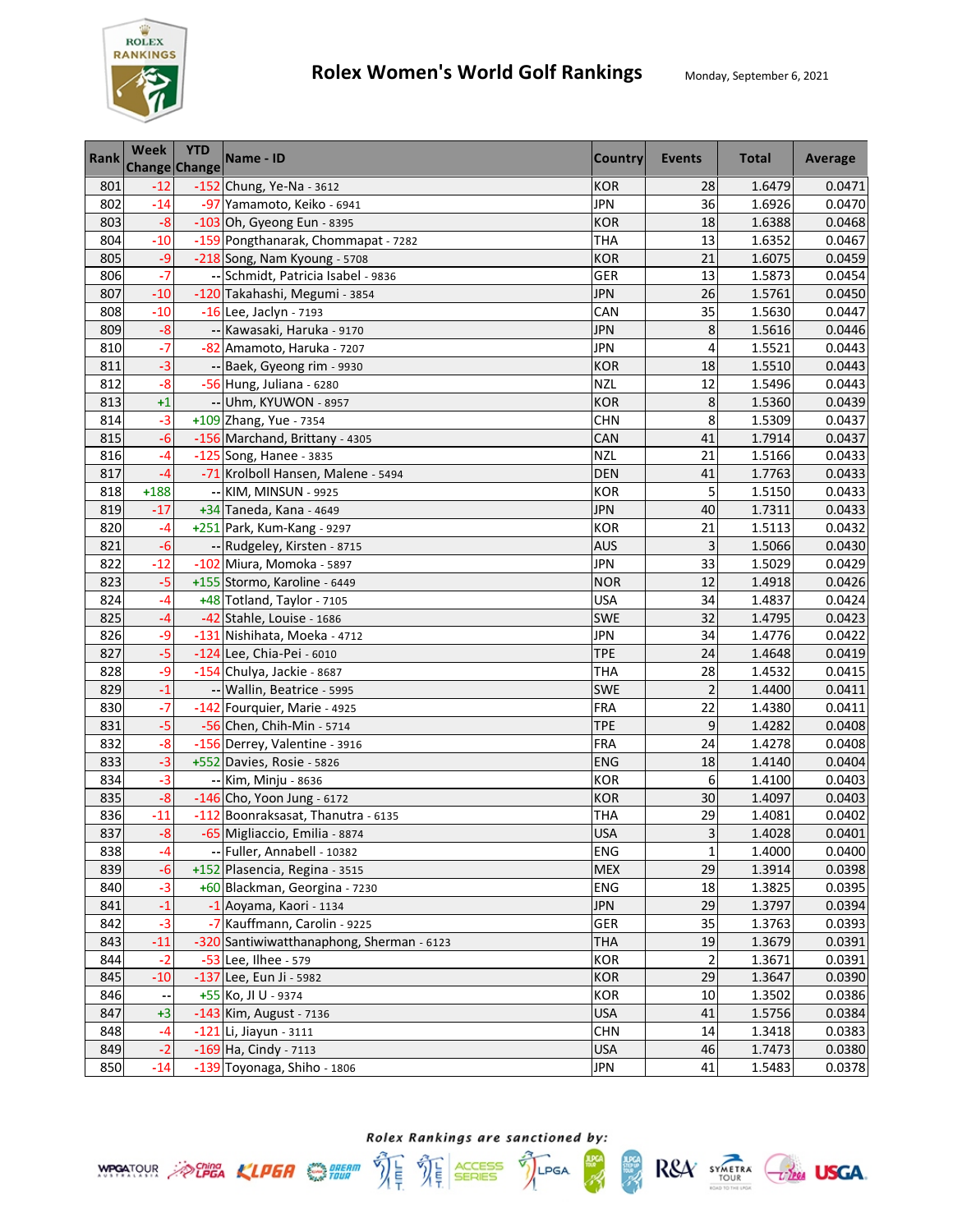

| <b>Rank</b> | <b>Week</b><br><b>Change Change</b> | <b>YTD</b> | Name - ID                                                | <b>Country</b>    | Events             | <b>Total</b>     | Average          |
|-------------|-------------------------------------|------------|----------------------------------------------------------|-------------------|--------------------|------------------|------------------|
| 851         | $-10$                               |            | -258 Keh, Munchin - 5177                                 | <b>NZL</b>        | 24                 | 1.3207           | 0.0377           |
| 852         | $-4$                                |            | -117 Shepherd, Erica - 6966                              | <b>USA</b>        | 3                  | 1.3196           | 0.0377           |
| 853         | $-4$                                |            | -155 Yanagisawa, Misae - 4373                            | <b>JPN</b>        | 26                 | 1.3129           | 0.0375           |
| 854         | $-2$                                |            | -132 Pettersson, Lisa - 5448                             | SWE               | 37                 | 1.3823           | 0.0374           |
| 855         |                                     |            | +22 Gustafsson Spaang, Frida - 4938                      | <b>SWE</b>        | 32                 | 1.3041           | 0.0373           |
| 856         | $+1$                                |            | +22 Naveed, Hira - 6242                                  | <b>AUS</b>        | 21                 | 1.2984           | 0.0371           |
| 857         | $-6$                                |            | +230 Kitamura, Hibiki - 4033                             | <b>JPN</b>        | 36                 | 1.3350           | 0.0371           |
| 858         | $-4$                                |            | -109 Schechter, Maia - 6748                              | <b>USA</b>        | 47                 | 1.7369           | 0.0370           |
| 859         | $-6$                                |            | -213 Chang, Tzu-Yi - 6054                                | <b>TPE</b>        | 15                 | 1.2925           | 0.0369           |
| 860         | $-15$                               |            | -196 Kumagai, Kaho - 7256                                | <b>JPN</b>        | 45                 | 1.6514           | 0.0367           |
| 861         | $-3$                                |            | $-17$ Chen, Siyan - 9362                                 | <b>CHN</b>        | 9                  | 1.2830           | 0.0367           |
| 862         | $-2$                                |            | -- Kim, Hani - 8867                                      | <b>KOR</b>        | 11                 | 1.2784           | 0.0365           |
| 863         | -4                                  |            | +59 Coleman, Kristin - 6223                              | <b>USA</b>        | 49                 | 1.7781           | 0.0363           |
| 864         | $+312$                              |            | -23 Park, do eun - 8453                                  | <b>KOR</b>        | 11                 | 1.2594           | 0.0360           |
| 865         | -4                                  |            | -97 Pano, Alexa - 6969                                   | <b>USA</b>        | 11                 | 1.2565           | 0.0359           |
| 866         |                                     |            | -- LEE, JU-EUN - 10008                                   | <b>KOR</b>        | 16                 | 1.2495           | 0.0357           |
| 867         | $-2$                                |            | -- An, su bin - 5788                                     | <b>KOR</b>        | 15                 | 1.2478           | 0.0357           |
| 868         | $+41$                               |            | +258 Kameda, Airi - 5966                                 | <b>JPN</b>        | 43                 | 1.5271           | 0.0355           |
| 869         | $-5$                                |            | -54 Paltrinieri, Emilie - 9892                           | <b>ITA</b>        | $\mathbf{1}$       | 1.2429           | 0.0355           |
| 870         | $+2$                                |            | +250 Riihijarvi, Kiira - 8888                            | <b>FIN</b>        | 5                  | 1.2427           | 0.0355           |
| 871         | $+2$                                |            | -15 Peronnin, Emie - 5040                                | <b>FRA</b>        | 38                 | 1.3388           | 0.0352           |
| 872         | $-9$                                |            | -114 Seto, Mizuki - 5933                                 | <b>JPN</b>        | 29                 | 1.2323           | 0.0352           |
| 873         | $-11$                               |            | -160 Na, Stephanie - 2786                                | <b>AUS</b>        | 57                 | 1.9965           | 0.0350           |
| 874         | $-3$                                |            | -35 McCurdy, Lindsey - 8747                              | <b>USA</b>        | 38                 | 1.3296           | 0.0350           |
| 875         | $-8$                                |            | -130 Evans, Sian - 7234                                  | ENG               | 26                 | 1.2232           | 0.0349           |
| 876         | $+121$                              |            | +393 Schmid, Priscilla - 9528                            | SUI               | 8                  | 1.2206           | 0.0349           |
| 877         | $+73$                               |            | +532 Liautier, Charlotte - 7362                          | <b>FRA</b>        | 11                 | 1.2150           | 0.0347           |
| 878         | $-8$                                |            | -163 Chen, Meng Chu - 4675                               | <b>TPE</b>        | 29                 | 1.2146           | 0.0347           |
| 879         | $-11$                               |            | -177 Raksachat, Nanthikarn - 4709                        | <b>THA</b>        | 22                 | 1.2137           | 0.0347           |
| 880         | $-11$                               |            | -217 Yamaguchi, Suzuka - 5553                            | <b>JPN</b>        | 35                 | 1.2084           | 0.0345           |
| 881         |                                     |            | -101 Reynolds, Jean - 3165                               | <b>USA</b>        | 39                 | 1.3446           | 0.0345           |
| 882         | $-8$                                |            | -118 Chiu, Lynn - 4058                                   | <b>TPE</b>        | 26                 | 1.2015           | 0.0343           |
| 883         | $+2$                                |            | -- Milligan, Kaitlin - 10259                             | <b>USA</b>        | $\mathbf{1}$       | 1.2000           | 0.0343           |
| 884         |                                     |            | -- Back, Charlotte - 10387                               | GER               | $\overline{1}$     | 1.2000           | 0.0343           |
| 885         | $+1$                                |            | -- JANG, Ji Yeon - 9992                                  | <b>KOR</b>        | $\overline{7}$     | 1.2000           | 0.0343           |
| 886<br>887  | $-10$                               |            | -116 Abe, Lakareber - 8908                               | <b>USA</b>        | 48                 | 1.6439<br>1.1939 | 0.0342           |
|             | $-4$                                |            | +88 Hansen, Line Toft - 9396                             | <b>DEN</b>        | 20                 |                  | 0.0341           |
| 888         | $-10$                               |            | -114 Mehmet, Inci - 5529                                 | ENG               | 13                 | 1.1931           | 0.0341           |
| 889         | $-14$                               |            | -221 Persson, Cajsa - 5447                               | SWE               | 16                 | 1.1881           | 0.0339           |
| 890         | $-10$                               |            | $-21$ Chen, Ling-Jie - 6681                              | <b>TPE</b>        | 14                 | 1.1879           | 0.0339           |
| 891         | $-4$                                |            | -- Ortengren, Meja - 10276<br>-- Kaur, Gurleen - 10023   | SWE<br><b>USA</b> | 3                  | 1.1877           | 0.0339           |
| 892         | $-8$<br>$-14$                       |            |                                                          | <b>KOR</b>        | $\mathbf{1}$<br>19 | 1.1869           | 0.0339           |
| 893<br>894  | $-12$                               |            | -153 Lee, Eu Ddeum - 4241                                | <b>TPE</b>        | 12                 | 1.1804           | 0.0337           |
| 895         | $-6$                                |            | $-137$ HUANG, Erica - 6571<br>+108 Ishikawa, Yoko - 4074 | <b>JPN</b>        | 33                 | 1.1792           | 0.0337<br>0.0333 |
|             | $-8$                                |            | -111 Chaves, Milagros - 9018                             | PAR               | 38                 | 1.1663           |                  |
| 896<br>897  | $+297$                              |            | -- Jeong, Joori - 7096                                   | <b>KOR</b>        | $\overline{7}$     | 1.2607<br>1.1430 | 0.0332<br>0.0327 |
| 898         | $-8$                                |            | -56 Lai, Yi-Ting - 6140                                  | <b>TPE</b>        | 19                 | 1.1426           | 0.0326           |
| 899         | $-8$                                |            | $-1$ Lee, Soo Jin - 3817                                 | <b>KOR</b>        | 27                 | 1.1423           | 0.0326           |
| 900         | $-7$                                |            | -127 Yoo, Katie - 9070                                   | <b>USA</b>        | 47                 | 1.5238           | 0.0324           |





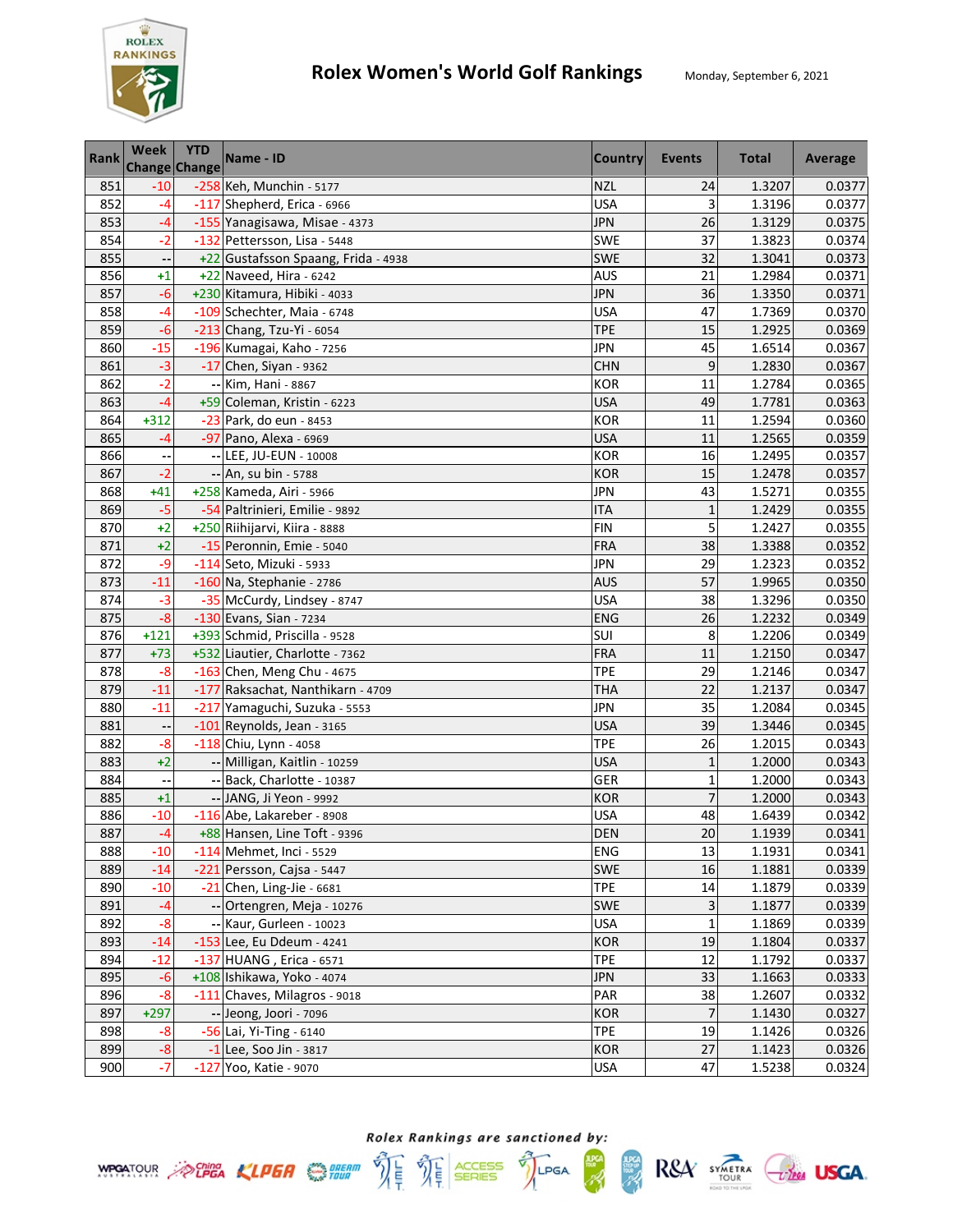

| <b>Rank</b> | Week<br><b>Change Change</b> | <b>YTD</b> | Name - ID                               | <b>Country</b> | <b>Events</b>  | <b>Total</b> | Average |
|-------------|------------------------------|------------|-----------------------------------------|----------------|----------------|--------------|---------|
| 901         | $-9$                         |            | -150 Plucksataporn, Titiya - 1031       | <b>THA</b>     | 16             | 1.1303       | 0.0323  |
| 902         | $-6$                         |            | +314 Stavnar, Madelene - 7190           | <b>NOR</b>     | 20             | 1.1265       | 0.0322  |
| 903         | $-6$                         |            | -55 LaCrosse, Cindy - 3535              | <b>USA</b>     | 15             | 1.1263       | 0.0322  |
| 904         | $-10$                        |            | -84 Lee, Jae Yoon - 8838                | <b>KOR</b>     | 19             | 1.1258       | 0.0322  |
| 905         | $-10$                        |            | -100 Fan, shuangshuang - 9620           | <b>CHN</b>     | 8              | 1.1233       | 0.0321  |
| 906         | $-6$                         |            | -- LEE, JIHYUN - 9927                   | <b>KOR</b>     | $\overline{c}$ | 1.1210       | 0.0320  |
| 907         | $-6$                         |            | +66 Kukkonen, Karina - 8458             | <b>FIN</b>     | 22             | 1.1113       | 0.0318  |
| 908         | $-10$                        |            | -146 Ohbayashi, Nao - 7241              | <b>JPN</b>     | 9              | 1.1041       | 0.0315  |
| 909         | $-10$                        |            | -146 Nakano, Erika - 8390               | <b>JPN</b>     | 20             | 1.0972       | 0.0313  |
| 910         | $-7$                         |            | -77 An, Keun Yeong - 4515               | <b>KOR</b>     | 19             | 1.0937       | 0.0312  |
| 911         | $-6$                         |            | +124 Chen, Cih-Hui - 5713               | <b>TPE</b>     | 21             | 1.0893       | 0.0311  |
| 912         | $-8$                         |            | -182 Utama, Aunchisa - 4713             | THA            | 14             | 1.0823       | 0.0309  |
| 913         | $-7$                         |            | -104 Johnson, Trish - 321               | <b>ENG</b>     | 15             | 1.0793       | 0.0308  |
| 914         | $-7$                         |            | -- Shipley, Gabrielle - 5861            | <b>USA</b>     | 13             | 1.0792       | 0.0308  |
| 915         | $-7$                         |            | -23 Zhao, Zhimeng - 8412                | <b>CHN</b>     | 13             | 1.0744       | 0.0307  |
| 916         | $-14$                        |            | -204 Pressel, Madison - 5264            | <b>USA</b>     | 39             | 1.1933       | 0.0306  |
| 917         | $-7$                         |            | +26 Sato, Emi - 4679                    | <b>JPN</b>     | 34             | 1.0677       | 0.0305  |
| 918         | $-2$                         |            | -- Keum, Na Eun - 6924                  | <b>KOR</b>     | 7              | 1.0481       | 0.0299  |
| 919         | $-8$                         |            | $-153$ Uy, Daniella - 6360              | PHI            | 6              | 1.0473       | 0.0299  |
| 920         | $-1$                         |            | -- Choi, Yebon - 10321                  | <b>KOR</b>     | 3              | 1.0440       | 0.0298  |
| 921         | $-4$                         |            | -9 Hsu, Huai-Chien - 8780               | <b>TPE</b>     | 14             | 1.0358       | 0.0296  |
| 922         | $-10$                        |            | -143 Phaewchimplee, Wad - 8778          | <b>THA</b>     | 18             | 1.0346       | 0.0296  |
| 923         | $-8$                         |            | -92 Martinez Bernal, Piti - 5831        | <b>ESP</b>     | 29             | 1.0304       | 0.0294  |
| 924         | $-11$                        |            | -131 Clyburn, Holly - 4634              | <b>ENG</b>     | 41             | 1.2033       | 0.0293  |
| 925         | $-7$                         |            | -137 Phuntumabamrung, Punpaka - 6048    | <b>THA</b>     | 27             | 1.0236       | 0.0292  |
| 926         | $-1$                         |            | +102 Satoh, Yasuko - 1571               | <b>JPN</b>     | 29             | 1.0208       | 0.0292  |
| 927         | $-7$                         |            | -113 Ladgratok, Mookharin - 5287        | <b>THA</b>     | 27             | 1.0167       | 0.0290  |
| 928         | $-14$                        |            | -157 Yoshino, Akane - 4338              | <b>JPN</b>     | 45             | 1.3038       | 0.0290  |
| 929         | $-5$                         |            | -95 Pan, Jiehong - 9212                 | <b>CHN</b>     | 13             | 1.0124       | 0.0289  |
| 930         | $-9$                         |            | -171 Sadoyama, Riri - 6707              | <b>JPN</b>     | 10             | 1.0119       | 0.0289  |
| 931         | $-4$                         |            | +144 Yang, Fang - 8912                  | <b>CHN</b>     | 18             | 1.0117       | 0.0289  |
| 932         | $-9$                         |            | +56 Park, Juyoung5 - 4108               | <b>KOR</b>     | 23             | 1.0110       | 0.0289  |
| 933         | $-5$                         |            | +147 Ji, Yuai - 9621                    | <b>CHN</b>     | $\overline{7}$ | 1.0109       | 0.0289  |
| 934         | $-8$                         |            | +40 Yang, Jiaxin - 4071                 | <b>CHN</b>     | 19             | 1.0100       | 0.0289  |
| 935         | $-13$                        |            | -108 Jaengkit, Chorphaka - 6644         | <b>THA</b>     | 28             | 1.0063       | 0.0288  |
| 936         | $-4$                         |            | +207 Kobayashi, Yoshie - 4335           | <b>JPN</b>     | 34             | 0.9922       | 0.0283  |
| 937         | $-6$                         |            | -49 Alonso, Emilie - 2989               | FRA            | 34             | 0.9900       | 0.0283  |
| 938         | ۰.                           |            | -- Lussand, Mia Sandtorv - 10356        | <b>NOR</b>     | $\overline{2}$ | 0.9867       | 0.0282  |
| 939         |                              |            | -- Nyqvist, Josefine - 5366             | <b>SWE</b>     | 14             | 0.9867       | 0.0282  |
| 940         | $-11$                        |            | -164 Avanzo, Stefania - 4379            | ITA            | 22             | 0.9843       | 0.0281  |
| 941         | $-8$                         |            | -77 Turner, Jane - 3691                 | SCO            | 21             | 0.9773       | 0.0279  |
| 942         | $-12$                        |            | -269 Wirairungrueng, Ploychompoo - 6047 | <b>THA</b>     | 27             | 0.9746       | 0.0278  |
| 943         | $-3$                         |            | +184 Kim, Soo Bin - 5488                | <b>KOR</b>     | 23             | 0.9739       | 0.0278  |
| 944         | $-3$                         |            | -62 Yamada, Narumi - 4269               | <b>JPN</b>     | 32             | 0.9632       | 0.0275  |
| 945         | $-8$                         |            | $-141$ Chen, I-Wen - 3786               | <b>TPE</b>     | 29             | 0.9624       | 0.0275  |
| 946         | $-3$                         |            | -85 Zhang, Jingwen - 6390               | <b>CHN</b>     | 17             | 0.9580       | 0.0274  |
| 947         | $-12$                        |            | -204 Mounchoo, Pattaraporn - 6801       | THA            | 15             | 0.9555       | 0.0273  |
| 948         | $-12$                        |            | +136 Dreher, Justine - 4910             | <b>FRA</b>     | 38             | 1.0372       | 0.0273  |
| 949         | $-7$                         |            | $-151$ Andre, Lucie - 2298              | <b>FRA</b>     | 35             | 0.9528       | 0.0272  |
| 950         | $-16$                        |            | $-284$ Lee, Seon Hwa - 616              | <b>KOR</b>     | 27             | 0.9494       | 0.0271  |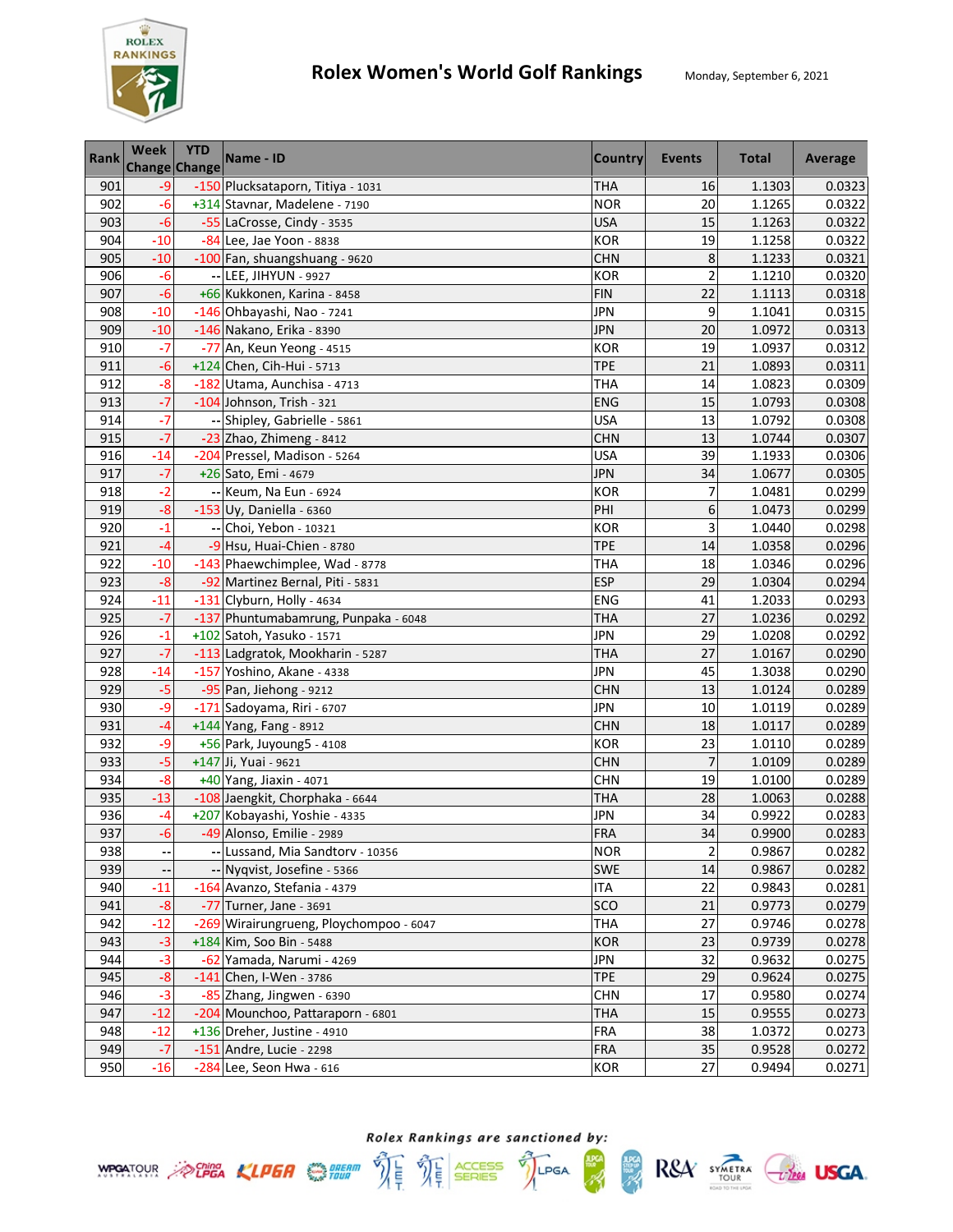

| <b>Rank</b> | <b>Week</b><br><b>Change Change</b> | <b>YTD</b> | Name - ID                         | <b>Country</b> | Events                  | <b>Total</b> | Average |
|-------------|-------------------------------------|------------|-----------------------------------|----------------|-------------------------|--------------|---------|
| 951         | $-6$                                |            | +227 Oshiro, Minami - 3920        | <b>JPN</b>     | 17                      | 0.9442       | 0.0270  |
| 952         | $-6$                                |            | -- Kim, Stella - 8836             | <b>KOR</b>     | 4                       | 0.9420       | 0.0269  |
| 953         | $+63$                               |            | -- Hashizoe, Minori - 8656        | <b>JPN</b>     | 3                       | 0.9367       | 0.0268  |
| 954         | $-7$                                |            | -81 Qin, Min - 8765               | <b>CHN</b>     | 16                      | 0.9351       | 0.0267  |
| 955         | $-7$                                |            | -92 Guo, Caizhu - 3417            | <b>CHN</b>     | 18                      | 0.9312       | 0.0266  |
| 956         | $-4$                                |            | +475 Chaucheprat, Yvie - 6370     | FRA            | 6                       | 0.9300       | 0.0266  |
| 957         | $-4$                                |            | -- Kim, Na hyun2 - 7097           | <b>KOR</b>     | $\overline{7}$          | 0.9295       | 0.0266  |
| 958         | $+148$                              |            | -- Napoleaova, Kristyna - 9236    | CZE            | 18                      | 0.9220       | 0.0263  |
| 959         | $-8$                                |            | $-109$ Cai, Danlin - 8548         | <b>CHN</b>     | 14                      | 0.9158       | 0.0262  |
| 960         | $-6$                                |            | +104 Liang, Yi-Lin - 5922         | <b>TPE</b>     | 21                      | 0.9157       | 0.0262  |
| 961         | $-17$                               |            | -217 Takagi, Mei - 6702           | <b>JPN</b>     | 47                      | 1.2171       | 0.0259  |
| 962         | $-13$                               |            | -370 Webb, Karrie - 1888          | AUS            | 11                      | 0.9021       | 0.0258  |
| 963         | $-4$                                |            | -- Hanada, Karin - 9702           | <b>JPN</b>     | $\overline{4}$          | 0.8890       | 0.0254  |
| 964         | -9                                  |            | -80 Wu, Yi-Ching - 5425           | <b>TPE</b>     | 24                      | 0.8885       | 0.0254  |
| 965         | $-2$                                |            | -- Patrick, Katharine - 9576      | <b>USA</b>     | 16                      | 0.8850       | 0.0253  |
| 966         | $-2$                                |            | -- Kang, So Whi - 8451            | <b>KOR</b>     | 8                       | 0.8844       | 0.0253  |
| 967         | $-11$                               |            | $-154$ Chen, Doris - 4301         | <b>TPE</b>     | 13                      | 0.8814       | 0.0252  |
| 968         | $-7$                                |            | -- Hori, Natsuka - 2747           | <b>JPN</b>     | 31                      | 0.8810       | 0.0252  |
| 969         | $-7$                                |            | +23 Li, Dongmei - 9285            | <b>CHN</b>     | 18                      | 0.8800       | 0.0251  |
| 970         | $-12$                               |            | -96 Lee, Amy - 9100               | <b>USA</b>     | 42                      | 1.0551       | 0.0251  |
| 971         | $-14$                               |            | -194 Siriprakob, Chatpara - 6846  | <b>THA</b>     | 23                      | 0.8774       | 0.0251  |
| 972         | $-12$                               |            | -177 Piyapattra, Michelle - 5988  | <b>USA</b>     | 46                      | 1.1397       | 0.0248  |
| 973         | $-7$                                |            | -- Soo, Julienne - 4144           | <b>AUS</b>     | 23                      | 0.8665       | 0.0248  |
| 974         | $-6$                                |            | -- Bae, Su Yeon - 10009           | <b>KOR</b>     | 14                      | 0.8650       | 0.0247  |
| 975         | $-8$                                |            | -- Macnab, Caitlyn - 10011        | <b>RSA</b>     | $\overline{c}$          | 0.8592       | 0.0245  |
| 976         | -5                                  |            | -- Colombo, Elena - 9666          | SUI            | 14                      | 0.8538       | 0.0244  |
| 977         | $-8$                                |            | -31 Welch, Jessica - 7067         | <b>USA</b>     | 22                      | 0.8514       | 0.0243  |
| 978         | $-6$                                |            | +242 Fear, Natasha - 6935         | <b>ESP</b>     | 32                      | 0.8480       | 0.0242  |
| 979         | $-6$                                |            | +86 Meekers, Romy - 7213          | <b>NED</b>     | 18                      | 0.8460       | 0.0242  |
| 980         | $-10$                               |            | -120 Varma, Anika - 8654          | <b>IND</b>     | $\overline{c}$          | 0.8453       | 0.0242  |
| 981         | $-16$                               |            | -214 Khamborn, Chakansim - 8601   | <b>THA</b>     | 10                      | 0.8446       | 0.0241  |
| 982         | $-7$                                |            | -130 Kotake, Rino - 4106          | <b>JPN</b>     | 28                      | 0.8380       | 0.0239  |
| 983         | $-6$                                |            | +36 Kapoor, Vani - 4407           | <b>IND</b>     | 17                      | 0.8361       | 0.0239  |
| 984         | $-10$                               |            | -168 Kim, So Young - 2537         | <b>KOR</b>     | 19                      | 0.8341       | 0.0238  |
| 985         | $-9$                                |            | -157 Kon, Ayana - 6706            | <b>JPN</b>     | 22                      | 0.8327       | 0.0238  |
| 986         | $-7$                                |            | -75 Matthews, Brooke - 9797       | <b>USA</b>     | $\overline{\mathbf{c}}$ | 0.8278       | 0.0237  |
| 987         | $-7$                                |            | -39 Hill, Nannette - 183          | <b>USA</b>     | 46                      | 1.0829       | 0.0235  |
| 988         | $-10$                               |            | -156 Ji, Yifan - 6391             | <b>CHN</b>     | 19                      | 0.8205       | 0.0234  |
| 989         | $-7$                                |            | -110 Laklalech, Ines - 9417       | <b>MAR</b>     | 5                       | 0.8167       | 0.0233  |
| 990         | $-6$                                |            | +42 Da Eun, Kim - 8637            | KOR            | 9                       | 0.8146       | 0.0233  |
| 991         | $+136$                              |            | -- Yokoyama, Suzuna - 9353        | <b>JPN</b>     | 5                       | 0.8143       | 0.0233  |
| 992         | -9                                  |            | -112 Tsuchida, Sayaka - 3729      | <b>JPN</b>     | 34                      | 0.8121       | 0.0232  |
| 993         | $-6$                                |            | -- Lee, SEO WOO - 6098            | KOR            | 6                       | 0.8117       | 0.0232  |
| 994         | $+63$                               |            | -- Mazarino, Tina - 7187          | <b>NOR</b>     | 15                      | 0.8100       | 0.0231  |
| 995         | $+67$                               |            | +294 Bontan, Zhen - 6506          | <b>NED</b>     | 16                      | 0.8011       | 0.0229  |
| 996         | $-5$                                |            | -- Inoue, Nozomi - 3603           | <b>JPN</b>     | 17                      | 0.8000       | 0.0229  |
| 997         | $-12$                               |            | $-146$ Kim, chan mee - 6404       | <b>KOR</b>     | 18                      | 0.7997       | 0.0228  |
| 998         | $-17$                               |            | -109 Sanz Barrio, Patricia - 4667 | <b>ESP</b>     | 46                      | 1.0495       | 0.0228  |
| 999         | $-5$                                |            | +174 Yan, Panpan - 3375           | <b>CHN</b>     | 12                      | 0.7932       | 0.0227  |
| 1000        | $-7$                                | ٠.         | Gulbis, Natalie - 90              | <b>USA</b>     | 17                      | 0.7909       | 0.0226  |





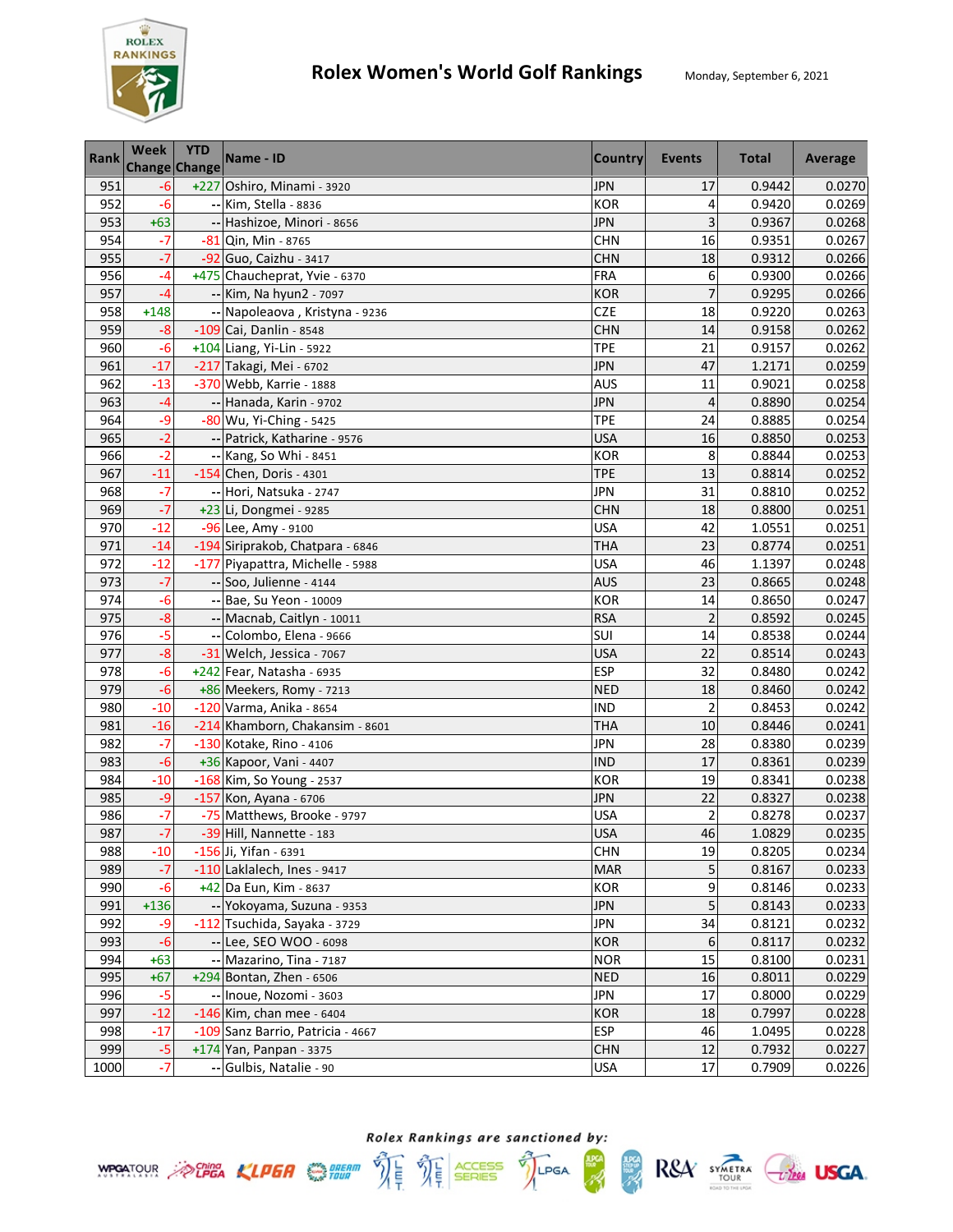

| <b>Rank</b> | <b>Week</b><br><b>Change Change</b> | <b>YTD</b> | Name - ID                         | <b>Country</b> | Events         | <b>Total</b> | Average |
|-------------|-------------------------------------|------------|-----------------------------------|----------------|----------------|--------------|---------|
| 1001        | $-9$                                |            | -91 Meng, Lin - 4778              | <b>CHN</b>     | 18             | 0.7889       | 0.0225  |
| 1002        | $+180$                              |            | +67 Kang, So Yul - 6900           | <b>KOR</b>     | 16             | 0.7852       | 0.0224  |
| 1003        | $-13$                               |            | -185 Carter, Dori - 2196          | <b>USA</b>     | 18             | 0.7833       | 0.0224  |
| 1004        | $-15$                               |            | $-180$ Tan, Amanda - 5603         | SIN            | 15             | 0.7822       | 0.0223  |
| 1005        | $-7$                                |            | -- KONG, Ga Yeon - 10043          | <b>KOR</b>     | $\mathbf{1}$   | 0.7812       | 0.0223  |
| 1006        | $-7$                                |            | +221 Sanford, Karah - 6893        | <b>USA</b>     | 29             | 0.7800       | 0.0223  |
| 1007        | $-19$                               |            | -278 Del Rosario, Pauline - 6844  | PHI            | $\overline{7}$ | 0.7799       | 0.0223  |
| 1008        | $-7$                                |            | +353 Ezawa, Aya - 4561            | <b>JPN</b>     | 22             | 0.7762       | 0.0222  |
| 1009        | $-13$                               |            | $-151$ Sims, Sierra - 5838        | <b>USA</b>     | 47             | 1.0393       | 0.0221  |
| 1010        | $-15$                               |            | -172 Vlasinova, Katerina - 5471   | CZE            | 33             | 0.7728       | 0.0221  |
| 1011        | $-25$                               |            | $-344$ Baek, Jihee - 5878         | <b>KOR</b>     | 21             | 0.7723       | 0.0221  |
| 1012        | $-12$                               |            | +74 Kozeluhova, Tereza - 8491     | <b>CZE</b>     | 16             | 0.7721       | 0.0221  |
| 1013        | $-9$                                |            | +122 Lee-Bentham, Rebecca - 3995  | CAN            | 17             | 0.7607       | 0.0217  |
| 1014        | $-11$                               |            | -178 Seo, Jihyun - 7368           | <b>KOR</b>     | 13             | 0.7527       | 0.0215  |
| 1015        | $-13$                               |            | -261 Pramphun, Kultida - 9153     | <b>THA</b>     | 3              | 0.7376       | 0.0211  |
| 1016        | $-9$                                |            | +258 Lundqvist, Linda - 6958      | SWE            | 9              | 0.7321       | 0.0209  |
| 1017        | $-12$                               |            | -150 Dittrich, Luisa - 6528       | <b>GER</b>     | 22             | 0.7304       | 0.0209  |
| 1018        | $-7$                                |            | -- Andersson, Moa - 10350         | <b>SWE</b>     | $\overline{2}$ | 0.7300       | 0.0209  |
| 1019        | $-10$                               |            | -81 Narisawa, Yumi - 9867         | <b>JPN</b>     | $\mathbf{1}$   | 0.7257       | 0.0207  |
| 1020        | $-10$                               |            | -81 Hamasaki, Mirai - 9126        | <b>JPN</b>     | 5              | 0.7257       | 0.0207  |
| 1021        | $-13$                               |            | -32 Wong, Andrea - 7068           | <b>USA</b>     | 35             | 0.7233       | 0.0207  |
| 1022        | $-9$                                |            | +292 Sakuma, Ayame - 7215         | <b>JPN</b>     | 28             | 0.7213       | 0.0206  |
| 1023        | $-11$                               |            | +169 Bunque, Stephanie - 6232     | <b>AUS</b>     | 5              | 0.7149       | 0.0204  |
| 1024        | $-5$                                |            | -55 Huffer, Becca - 4586          | <b>USA</b>     | 38             | 0.7756       | 0.0204  |
| 1025        | $-11$                               |            | -85 Kaui, Alexandra - 5377        | <b>USA</b>     | 28             | 0.7064       | 0.0202  |
| 1026        | -9                                  |            | +143 Srinivasan, Natalie - 8499   | <b>USA</b>     | 13             | 0.7063       | 0.0202  |
| 1027        | $-7$                                |            | -- Casty, Anouk - 8825            | SUI            | $\overline{4}$ | 0.7000       | 0.0200  |
| 1028        | $+129$                              |            | -- Han, Jiwon - 8456              | <b>KOR</b>     | 7              | 0.6976       | 0.0199  |
| 1029        | $-11$                               |            | -88 Lewis, Amelia - 3522          | <b>USA</b>     | 43             | 0.8455       | 0.0197  |
| 1030        | $-15$                               |            | -53 Oboh, Georgia Iziemgbe - 8413 | <b>NIG</b>     | 38             | 0.7464       | 0.0196  |
| 1031        | $+147$                              |            | -- Ishiyama, Chiaki - 4247        | <b>JPN</b>     | 22             | 0.6867       | 0.0196  |
| 1032        | $+189$                              |            | +40 Brewerton, Becky - 1253       | WAL            | 24             | 0.6812       | 0.0195  |
| 1033        | $-11$                               |            | -- Melgrati, Carolina - 10019     | <b>ITA</b>     | $\mathbf{1}$   | 0.6799       | 0.0194  |
| 1034        | $-13$                               |            | -- Yun, Hye rim - 9982            | <b>KOR</b>     | 10             | 0.6797       | 0.0194  |
| 1035        | $-12$                               |            | +38 Okada, Konoha - 6991          | <b>JPN</b>     | 5              | 0.6749       | 0.0193  |
| 1036        | -9                                  |            | -- Walker, Brynn - 6978           | <b>USA</b>     | 11             | 0.6729       | 0.0192  |
| 1037        | $+248$                              |            | -- Kim, su yeon - 4107            | <b>KOR</b>     | $\mathsf g$    | 0.6667       | 0.0190  |
| 1038        | $-14$                               |            | -148 Troyanovich, Samantha - 3652 | <b>USA</b>     | 46             | 0.8753       | 0.0190  |
| 1039        | $-13$                               |            | -154 Lee, Ye Seul - 6170          | <b>KOR</b>     | 14             | 0.6584       | 0.0188  |
| 1040        | $-15$                               |            | -164 Pimpadsorn, Sangkaro - 3109  | <b>THA</b>     | 17             | 0.6583       | 0.0188  |
| 1041        | $-12$                               |            | -144 Hyun, Eun Ji - 4592          | <b>KOR</b>     | 3              | 0.6535       | 0.0187  |
| 1042        | $+147$                              |            | -- Youn, Sun Jeung - 5295         | <b>KOR</b>     | 10             | 0.6500       | 0.0186  |
| 1043        | $-15$                               |            | -218 Lee, Esther - 589            | <b>KOR</b>     | 32             | 0.6488       | 0.0185  |
| 1044        | $-14$                               |            | -221 Chutichai, Porani - 2250     | <b>THA</b>     | 22             | 0.6477       | 0.0185  |
| 1045        | $-9$                                |            | -- Ko, Ji Won - 9741              | <b>KOR</b>     | 3              | 0.6460       | 0.0185  |
| 1046        | $-12$                               |            | -- Minayoshi, Asuka - 6849        | <b>JPN</b>     | $\mathbf{1}$   | 0.6444       | 0.0184  |
| 1047        | $-16$                               |            | -126 Sakamoto, Nicole - 5630      | <b>USA</b>     | 36             | 0.6615       | 0.0184  |
| 1048        | $-15$                               |            | -155 Phudthipinij, Dolnapa - 6132 | <b>THA</b>     | 14             | 0.6359       | 0.0182  |
| 1049        | $-10$                               |            | -- Tsuruse, Kagetsu - 8617        | <b>JPN</b>     | $\overline{2}$ | 0.6344       | 0.0181  |
| 1050        | $-10$                               |            | -268 Park, Hyo jin - 7148         | <b>KOR</b>     | 11             | 0.6319       | 0.0181  |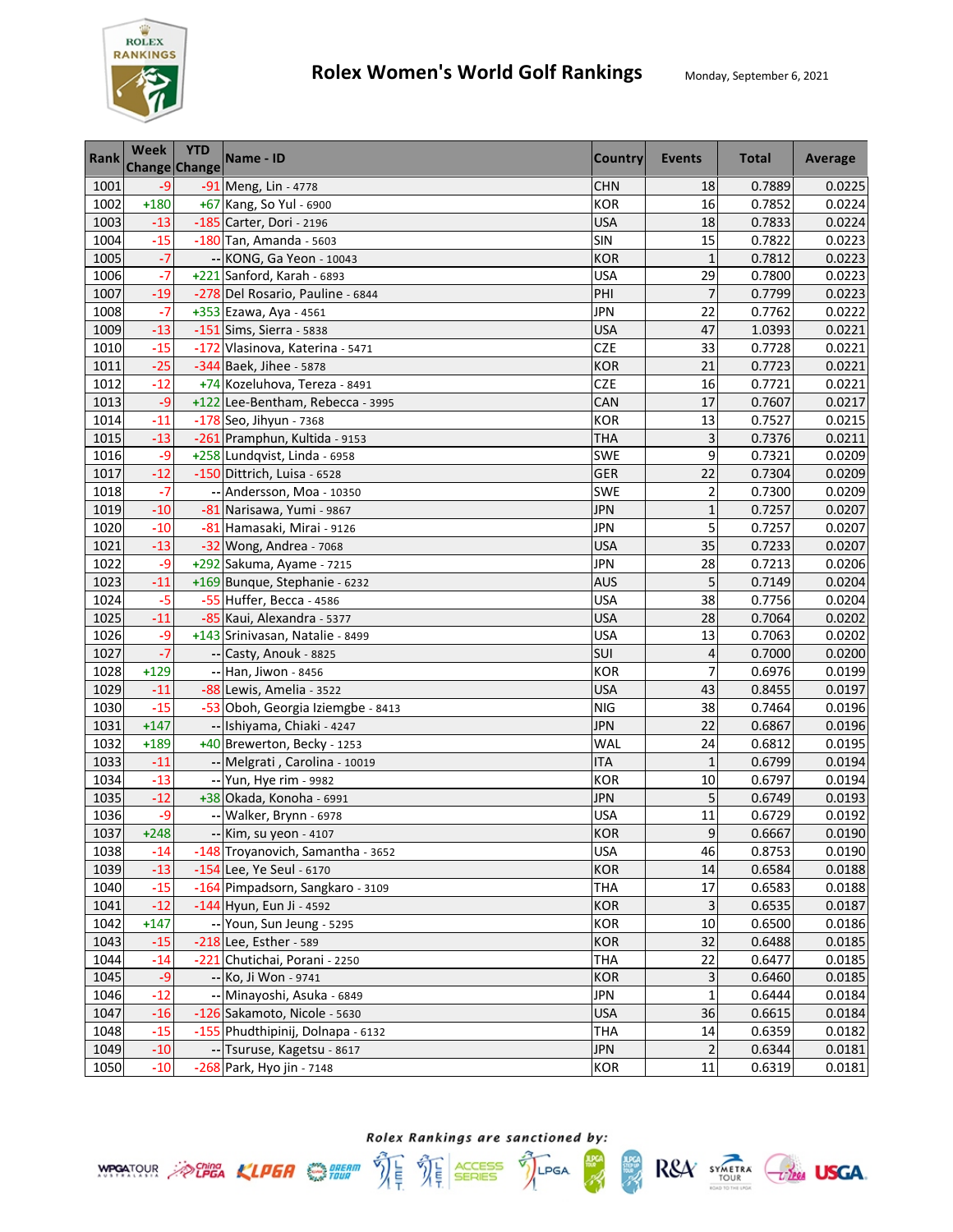

| <b>Rank</b> | Week<br>Change Change | <b>YTD</b> | Name - ID                               | <b>Country</b> | <b>Events</b>  | <b>Total</b> | Average |
|-------------|-----------------------|------------|-----------------------------------------|----------------|----------------|--------------|---------|
| 1051        | $-10$                 |            | -- kim, gahee - 8840                    | <b>KOR</b>     | $\overline{7}$ | 0.6313       | 0.0180  |
| 1052        | $-15$                 |            | -193 Baik, Ji Eun - 9102                | <b>KOR</b>     | 44             | 0.7931       | 0.0180  |
| 1053        | $-9$                  |            | -- Haag, Elinor - 4939                  | SWE            | 6              | 0.6267       | 0.0179  |
| 1054        | $-22$                 |            | -276 Nakayama, Mina - 2592              | <b>JPN</b>     | 26             | 0.6233       | 0.0178  |
| 1055        | $-12$                 |            | +2 Folke, Moa - 5365                    | SWE            | 28             | 0.6179       | 0.0177  |
| 1056        | $-18$                 |            | -154 Kawasaki, Shiho - 6414             | <b>JPN</b>     | 40             | 0.7029       | 0.0176  |
| 1057        | $-9$                  |            | -91 Lee, Hye ji - 7196                  | <b>KOR</b>     | $\overline{4}$ | 0.6150       | 0.0176  |
| 1058        | $-11$                 |            | $-116$ Li, Gengshan - 7251              | <b>HKG</b>     | 16             | 0.6135       | 0.0175  |
| 1059        | $-10$                 |            | -100 Matsubara, Yumi - 4398             | <b>JPN</b>     | 20             | 0.6106       | 0.0174  |
| 1060        | $-15$                 |            | $-169$ Lee, Tai-Ling - 5917             | <b>TPE</b>     | 23             | 0.6100       | 0.0174  |
| 1061        | $-19$                 |            | -204 Sepmoree, Katelyn - 5631           | <b>USA</b>     | 24             | 0.6088       | 0.0174  |
| 1062        | -9                    |            | -81 ZHANG, Junyuan - 9790               | <b>CHN</b>     | 4              | 0.6037       | 0.0172  |
| 1063        | $-28$                 |            | -325 Escuriola, Natalia - 5562          | <b>ESP</b>     | 22             | 0.6032       | 0.0172  |
| 1064        | $-14$                 |            | -67 Hwang, Min Jeong - 6854             | <b>KOR</b>     | 15             | 0.6014       | 0.0172  |
| 1065        | $-19$                 |            | -203 Benvenuto, Brittany - 4174         | <b>USA</b>     | 33             | 0.6013       | 0.0172  |
| 1066        | $-12$                 |            | -50 Lin, Yezhou - 4769                  | <b>CHN</b>     | 22             | 0.6012       | 0.0172  |
| 1067        | $-16$                 |            | -172 Suzuki, Ayaka - 7064               | <b>JPN</b>     | 6              | 0.5991       | 0.0171  |
| 1068        | $-16$                 |            | -150 Madan, Astha - 9039                | <b>IND</b>     | 28             | 0.5983       | 0.0171  |
| 1069        | $-11$                 |            | $+124$ Bessa, Leonor - 9231             | POR            | 13             | 0.5959       | 0.0170  |
| 1070        | $-10$                 |            | +106 Ozeki, Amiyu - 8946                | <b>JPN</b>     | 7              | 0.5920       | 0.0169  |
| 1071        | $-16$                 |            | -116 Sambach, Amanda - 8834             | <b>USA</b>     | $\overline{c}$ | 0.5919       | 0.0169  |
| 1072        | $-7$                  |            | -- Olsen, Fie - 9756                    | <b>DEN</b>     | 8              | 0.5900       | 0.0169  |
| 1073        | $-9$                  |            | -61 Siegenthaler, Maria Palacios - 5033 | PER            | 32             | 0.5854       | 0.0167  |
| 1074        | $+160$                |            | -- Han, Na Kyoung - 9960                | <b>KOR</b>     | 9              | 0.5850       | 0.0167  |
| 1075        | $-19$                 |            | $-286$ Luo, Ying - 5455                 | <b>CHN</b>     | 11             | 0.5837       | 0.0167  |
| 1076        | $-15$                 |            | -160 Clews, Gemma - 5518                | <b>ENG</b>     | 15             | 0.5795       | 0.0166  |
| 1077        | $-18$                 |            | -207 Nilsson, Sarah - 5510              | <b>SWE</b>     | 24             | 0.5780       | 0.0165  |
| 1078        | $-10$                 |            | -93 Sugihara, Ayaka - 5868              | <b>JPN</b>     | 5              | 0.5778       | 0.0165  |
| 1079        | $-13$                 |            | -146 Mackova, Patricie - 8490           | <b>CZE</b>     | 11             | 0.5772       | 0.0165  |
| 1080        | -9                    |            | -- Lau, Lois - 9292                     | <b>FRA</b>     | 4              | 0.5750       | 0.0164  |
| 1081        | $-14$                 |            | -168 Leathem, Charlotte - 9033          | <b>ENG</b>     | 17             | 0.5727       | 0.0164  |
| 1082        | $-12$                 |            | -6 Finn, Michaela - 5364                | SWE            | 20             | 0.5705       | 0.0163  |
| 1083        | $-20$                 |            | -189 Koh, Sock Hwee - 2274              | <b>SIN</b>     | 32             | 0.5672       | 0.0162  |
| 1084        | $-15$                 |            | -329 Yang, Soo-Jin - 2964               | <b>KOR</b>     | $\overline{7}$ | 0.5641       | 0.0161  |
| 1085        | $-12$                 |            | -- Sionkova, Klara - 10061              | <b>CZE</b>     | $\mathbf{1}$   | 0.5638       | 0.0161  |
| 1086        | $-14$                 |            | -45 Saitoh, Yuko - 1548                 | <b>JPN</b>     | 21             | 0.5636       | 0.0161  |
| 1087        | $-13$                 |            | -21 Lin. Shu-lin - 9038                 | <b>TPE</b>     | 16             | 0.5623       | 0.0161  |
| 1088        | $-13$                 |            | -- Brovold Sanne, Celine - 10278        | <b>NOR</b>     | 3              | 0.5610       | 0.0160  |
| 1089        | $-12$                 |            | +162 Luiza, Altmann - 7100              | <b>BRA</b>     | 31             | 0.5549       | 0.0159  |
| 1090        | $-14$                 |            | -60 Tian, Qi - 6122                     | <b>CHN</b>     | 18             | 0.5506       | 0.0157  |
| 1091        | $-9$                  |            | +135 Averyhardt, Shasta - 3863          | <b>USA</b>     | 16             | 0.5506       | 0.0157  |
| 1092        | $-12$                 |            | -94 Tseng, Tsai Ching - 6568            | <b>TPE</b>     | 3              | 0.5488       | 0.0157  |
| 1093        | $-12$                 |            | +40 Cabrera Bello, Emma - 1279          | <b>ESP</b>     | $\overline{7}$ | 0.5487       | 0.0157  |
| 1094        | $-16$                 |            | -170 hyewon, shin - 9195                | <b>KOR</b>     | 25             | 0.5461       | 0.0156  |
| 1095        | $+202$                |            | +57 Tanikawa, Eriko - 4353              | <b>JPN</b>     | $\bf 8$        | 0.5417       | 0.0155  |
| 1096        | $-17$                 |            | -179 Rozsa, Csicsi - 5545               | <b>HUN</b>     | 39             | 0.6023       | 0.0154  |
| 1097        | $-11$                 |            | -- Hwang, Yeonseo - 9886                | <b>KOR</b>     | 4              | 0.5400       | 0.0154  |
| 1098        | $-15$                 |            | -178 Okamura, Yu - 4017                 | <b>JPN</b>     | 12             | 0.5369       | 0.0153  |
| 1099        | $+88$                 |            | -173 Taylor, Lauren - 3689              | <b>ENG</b>     | 20             | 0.5342       | 0.0153  |
| 1100        | $-12$                 |            | +231 Yokoyama, Tomoko - 2748            | <b>JPN</b>     | 26             | 0.5340       | 0.0153  |





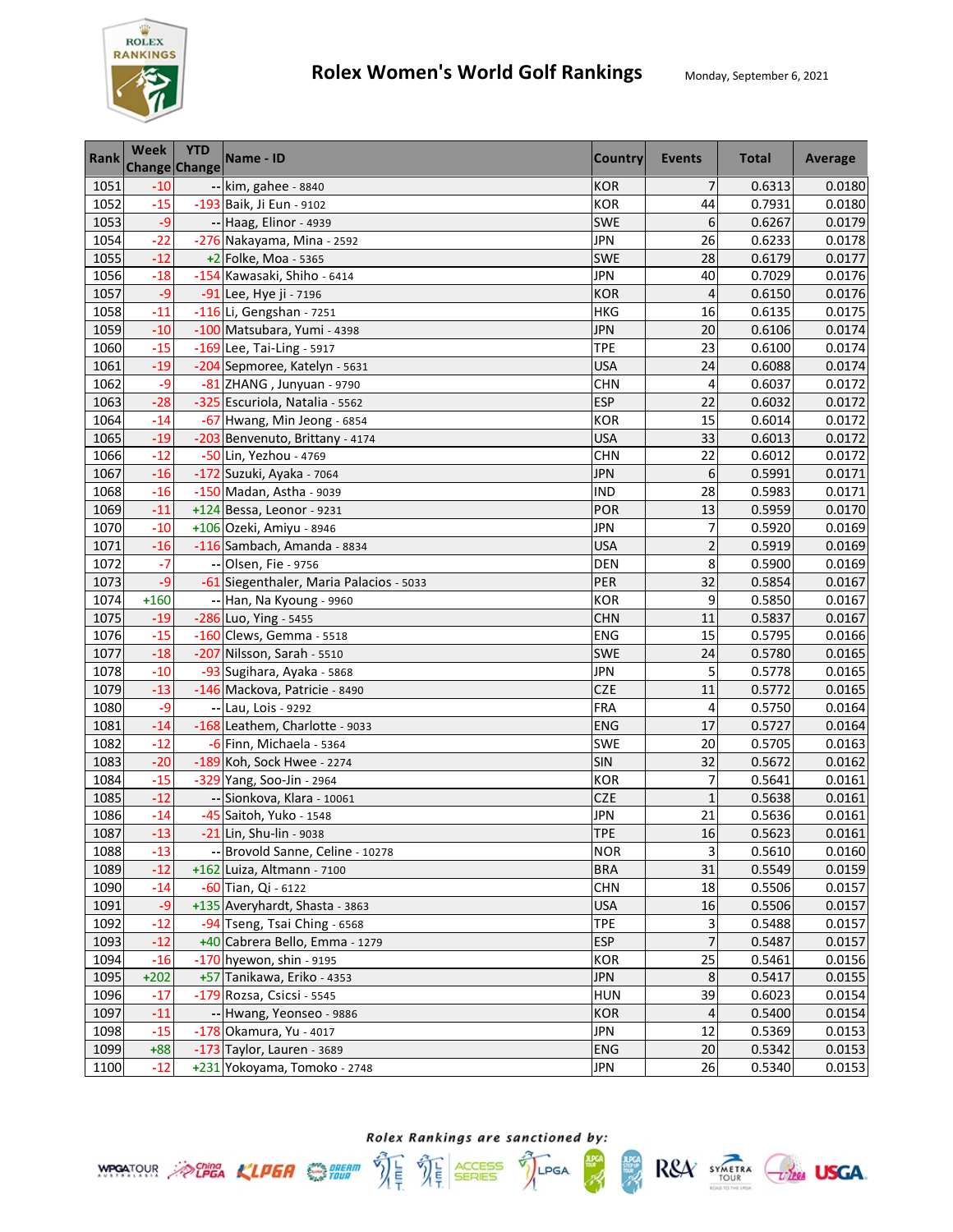

| <b>Rank</b> | <b>Week</b><br>Change Change | <b>YTD</b> | Name - ID                           | Country    | <b>Events</b>  | <b>Total</b> | Average |
|-------------|------------------------------|------------|-------------------------------------|------------|----------------|--------------|---------|
| 1101        | $-14$                        |            | +279 Miyake, Momoka - 8561          | <b>JPN</b> | 31             | 0.5317       | 0.0152  |
| 1102        | $-17$                        |            | -171 ONISHI, Yuri Jane - 7242       | <b>JPN</b> | 10             | 0.5316       | 0.0152  |
| 1103        | $-19$                        |            | -257 Chen, Min-Jou - 5718           | <b>TPE</b> | 20             | 0.5308       | 0.0152  |
| 1104        | $-13$                        |            | -- Uwadia, Anita - 9480             | <b>ENG</b> | 11             | 0.5261       | 0.0150  |
| 1105        | $-15$                        |            | -106 Yu, Han-Hsuan - 5937           | <b>TPE</b> | $\overline{7}$ | 0.5233       | 0.0150  |
| 1106        | $-17$                        |            | -179 Sasahara, Yumi - 5650          | <b>JPN</b> | 11             | 0.5224       | 0.0149  |
| 1107        | $-15$                        |            | -- Wannasaen, Chanettee - 9935      | <b>THA</b> | $\overline{c}$ | 0.5162       | 0.0147  |
| 1108        | $-14$                        |            | -95 Wang, Yan - 6948                | <b>CHN</b> | 10             | 0.5107       | 0.0146  |
| 1109        | $-16$                        |            | -157 Heller, Spencer - 6640         | <b>USA</b> | 15             | 0.5087       | 0.0145  |
| 1110        | $-15$                        |            | -130 Yoshizawa, Yuzuki - 9442       | <b>JPN</b> | $\overline{2}$ | 0.5025       | 0.0144  |
| 1111        | $-14$                        |            | -- Bosio, Justice - 9906            | <b>AUS</b> | $\overline{c}$ | 0.5022       | 0.0143  |
| 1112        | $-16$                        |            | -145 Meechai, Kusuma - 4086         | <b>THA</b> | 12             | 0.5004       | 0.0143  |
| 1113        | $-13$                        |            | -96 Nishi, Mikiko - 3737            | <b>JPN</b> | 20             | 0.4965       | 0.0142  |
| 1114        | $-11$                        |            | -91 Spitz, Emma - 6918              | <b>AUT</b> | 4              | 0.4957       | 0.0142  |
| 1115        | $-17$                        |            | -165 Chen, Alice - 9019             | <b>USA</b> | 18             | 0.4947       | 0.0141  |
| 1116        | $-15$                        |            | -58 Reynolds, Alivia - 9016         | <b>USA</b> | 40             | 0.5638       | 0.0141  |
| 1117        | $-13$                        |            | -91 Tezuka, Ayaka - 9671            | <b>JPN</b> | 4              | 0.4930       | 0.0141  |
| 1118        | $-16$                        |            | -160 Furukawa, Mayuna - 4035        | <b>JPN</b> | 7              | 0.4908       | 0.0140  |
| 1119        | $-7$                         |            | -- Klotz, Ariane - 10367            | FRA        | $\overline{c}$ | 0.4800       | 0.0137  |
| 1120        | $-11$                        |            | +21 Takushima, Mika - 1767          | <b>JPN</b> | 21             | 0.4795       | 0.0137  |
| 1121        | $-16$                        |            | -284 Yoo, Seung Yeon - 5679         | <b>KOR</b> | 13             | 0.4792       | 0.0137  |
| 1122        | $-11$                        |            | -98 Lee, Si On - 3886               | <b>KOR</b> | 11             | 0.4745       | 0.0136  |
| 1123        | $-24$                        |            | -524 lijima, Akane - 249            | <b>JPN</b> | 11             | 0.4730       | 0.0135  |
| 1124        | $-9$                         |            | +192 Walsh, Amy - 5147              | AUS        | 39             | 0.5270       | 0.0135  |
| 1125        | $-17$                        |            | -196 Tsai, Hsin-En - 4384           | <b>TPE</b> | 22             | 0.4720       | 0.0135  |
| 1126        | $-19$                        |            | -194 Hurtado-Restrepo, Paula - 4540 | COL        | 20             | 0.4719       | 0.0135  |
| 1127        | $-17$                        |            | -391 Changkija, Sandra - 3953       | <b>USA</b> | 6              | 0.4711       | 0.0135  |
| 1128        | $-7$                         |            | +263 MacRae, Heather - 2659         | SCO        | 11             | 0.4692       | 0.0134  |
| 1129        | $-10$                        |            | -87 Masada, Yumeno - 5493           | <b>JPN</b> | 3              | 0.4654       | 0.0133  |
| 1130        | $-12$                        |            | +24 Kamiya, Sora - 8434             | <b>JPN</b> | 6              | 0.4648       | 0.0133  |
| 1131        | $-17$                        |            | -186 Piquot, Emilie - 5043          | <b>FRA</b> | 21             | 0.4647       | 0.0133  |
| 1132        | $-16$                        |            | -172 Penttila, Emily - 5037         | <b>FIN</b> | 35             | 0.4638       | 0.0133  |
| 1133        | $-20$                        |            | -262 Welch, Kim - 2471              | <b>USA</b> | 16             | 0.4627       | 0.0132  |
| 1134        | $-17$                        |            | -152 Pettersen, Suzann - 1021       | <b>NOR</b> | 3              | 0.4626       | 0.0132  |
| 1135        | $-13$                        |            | -95 Lin, Tze-Han - 6007             | <b>TPE</b> | $\overline{7}$ | 0.4617       | 0.0132  |
| 1136        | $-12$                        |            | -13 Maggetti, Anais - 2954          | SUI        | 23             | 0.4578       | 0.0131  |
| 1137        | $-11$                        |            | -- Lee, Binny - 7133                | <b>USA</b> | 13             | 0.4575       | 0.0131  |
| 1138        | $-13$                        |            | -129 Porter, Cassie - 8697          | <b>AUS</b> | 4              | 0.4503       | 0.0129  |
| 1139        | $-10$                        |            | -- Hong, Seo Yeon - 8952            | KOR        | 8              | 0.4495       | 0.0128  |
| 1140        | $-12$                        |            | +13 Chang, Ya-Chi - 6569            | <b>TPE</b> | 19             | 0.4473       | 0.0128  |
| 1141        | $-11$                        |            | -237 Sheary, Natalie - 3020         | <b>USA</b> | 36             | 0.4586       | 0.0127  |
| 1142        | $-22$                        |            | -346 Srisawang, Nontaya - 1684      | <b>THA</b> | 19             | 0.4452       | 0.0127  |
| 1143        | $-10$                        |            | -- Manzalini, Clara - 9955          | <b>ITA</b> | 2              | 0.4400       | 0.0126  |
| 1144        | $-21$                        |            | -295 Jang, So Young - 5283          | <b>KOR</b> | 4              | 0.4400       | 0.0126  |
| 1145        | $-14$                        |            | -92 Kawabata, Yuna - 9830           | <b>JPN</b> | $\mathbf{1}$   | 0.4352       | 0.0124  |
| 1146        | $-14$                        |            | -- OH, CHAE YU - 9928               | <b>KOR</b> | 17             | 0.4351       | 0.0124  |
| 1147        | $-10$                        |            | -- Bae, Hyun Jung - 10221           | <b>KOR</b> | 4              | 0.4350       | 0.0124  |
| 1148        | $-10$                        |            | $+218$ han, bit na - 8399           | <b>KOR</b> | 12             | 0.4350       | 0.0124  |
| 1149        |                              |            | -- Elena Carta, Virginia - 5882     | <b>ITA</b> | 7              | 0.4320       | 0.0123  |
| 1150        | $+159$                       |            | -- Komiya, Marika - 6796            | <b>JPN</b> | 18             | 0.4317       | 0.0123  |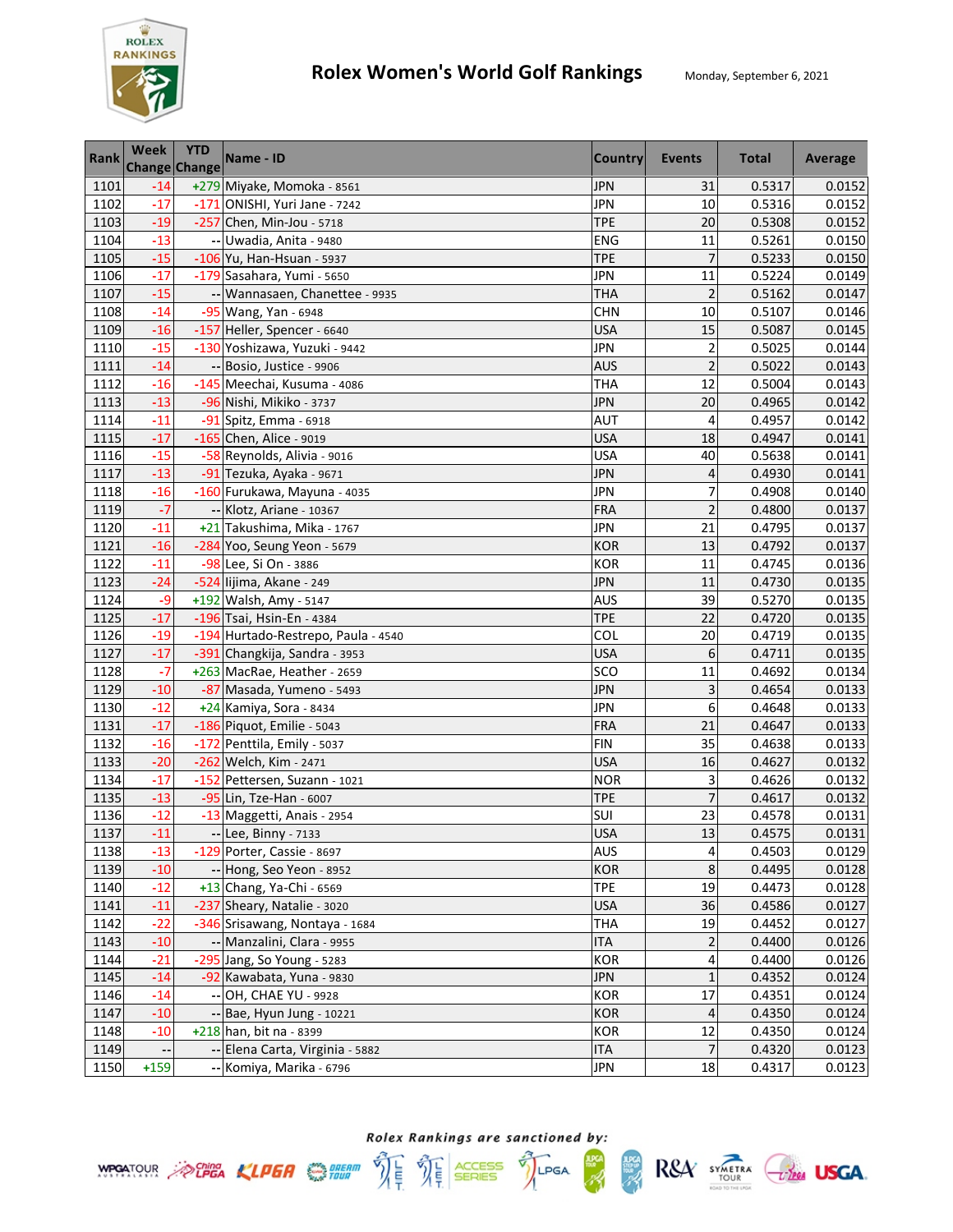

| <b>Rank</b> | Week<br>Change Change    | <b>YTD</b> | Name - ID                           | <b>Country</b> | <b>Events</b>           | <b>Total</b> | Average |
|-------------|--------------------------|------------|-------------------------------------|----------------|-------------------------|--------------|---------|
| 1151        | $-17$                    |            | -97 Yu, Anne - 9511                 | <b>CHN</b>     | $\overline{7}$          | 0.4310       | 0.0123  |
| 1152        | $-17$                    |            | -101 Yang, Manlixiang - 9622        | <b>CHN</b>     | 10                      | 0.4299       | 0.0123  |
| 1153        | $-17$                    |            | -- McCallum, Tandi - 3646           | <b>RSA</b>     | 3                       | 0.4291       | 0.0123  |
| 1154        | $+174$                   |            | -- KIM, ANNIE - 9993                | <b>KOR</b>     | 6                       | 0.4277       | 0.0122  |
| 1155        | $-16$                    |            | -150 Kiuchi, Mai - 8645             | <b>JPN</b>     | $\overline{2}$          | 0.4214       | 0.0120  |
| 1156        | $-15$                    |            | +223 Cloots, Leslie - 5859          | <b>BEL</b>     | 36                      | 0.4300       | 0.0119  |
| 1157        | $-17$                    |            | +92 Arashiro, Riria - 6293          | <b>JPN</b>     | $\overline{c}$          | 0.4171       | 0.0119  |
| 1158        | $-15$                    |            | -- De Corte, Charlotte - 5906       | <b>BEL</b>     | 5                       | 0.4128       | 0.0118  |
| 1159        | $-17$                    |            | -- Ma, Seo Young - 10090            | <b>KOR</b>     | $\mathbf{1}$            | 0.4120       | 0.0118  |
| 1160        | $-12$                    |            | -- YANG, HYOJIN - 10292             | <b>KOR</b>     | 1                       | 0.4115       | 0.0118  |
| 1161        | $+177$                   |            | -205 Kim, Jenny - 5325              | <b>KOR</b>     | 33                      | 0.4107       | 0.0117  |
| 1162        | $-9$                     |            | -- LEE, SEOYOON - 10220             | KOR            | $\overline{\mathbf{c}}$ | 0.4085       | 0.0117  |
| 1163        | $-12$                    |            | -- Finne-Ipsen, Cecilie - 10051     | <b>DEN</b>     | $\overline{c}$          | 0.4078       | 0.0117  |
| 1164        | $-17$                    |            | +39 Huang, Ting-hsuan - 7225        | <b>TPE</b>     | 9                       | 0.4075       | 0.0116  |
| 1165        | $-20$                    |            | -147 Jullasigkee, Ornniti - 8941    | <b>THA</b>     | 9                       | 0.4074       | 0.0116  |
| 1166        | $-16$                    |            | -51 Giles, Samantha - 5522          | ENG            | 10                      | 0.4063       | 0.0116  |
| 1167        | $-15$                    |            | -- Costabile, Selena - 7197         | CAN            | 13                      | 0.4041       | 0.0115  |
| 1168        | $-19$                    |            | $-160$ hyelim, Wi - 9204            | <b>KOR</b>     | 24                      | 0.4032       | 0.0115  |
| 1169        | $-23$                    |            | -176 Backman, Anna - 6026           | <b>FIN</b>     | $\overline{2}$          | 0.4022       | 0.0115  |
| 1170        | $-15$                    |            | -- Hertzman, Edit - 10311           | SWE            | 2                       | 0.4010       | 0.0115  |
| 1171        | $-15$                    |            | -- Nagashima, Hanane - 8776         | <b>JPN</b>     | 4                       | 0.3954       | 0.0113  |
| 1172        | $-28$                    |            | -152 Sakashita, Rikako - 5554       | <b>JPN</b>     | 36                      | 0.4054       | 0.0113  |
| 1173        | $-15$                    |            | -- Toki, Kaori - 3636               | <b>JPN</b>     | 17                      | 0.3890       | 0.0111  |
| 1174        | $-20$                    |            | -204 Park, Rika - 8403              | <b>KOR</b>     | 11                      | 0.3876       | 0.0111  |
| 1175        | $-12$                    |            | -- O'Keefe, Farah - 10210           | <b>USA</b>     | $\mathbf{1}$            | 0.3866       | 0.0110  |
| 1176        | $-17$                    |            | -93 Park, Ah Reum - 9410            | <b>KOR</b>     | 3                       | 0.3863       | 0.0110  |
| 1177        | $-17$                    |            | +20 Lamb, Sophie - 6720             | <b>ENG</b>     | 23                      | 0.3835       | 0.0110  |
| 1178        | $-17$                    |            | -153 Slama, Ellie - 9626            | <b>USA</b>     | $\mathbf{1}$            | 0.3828       | 0.0109  |
| 1179        | $-17$                    |            | -189 Quihuis, Krystal - 8745        | <b>USA</b>     | 39                      | 0.4216       | 0.0108  |
| 1180        | $-16$                    |            | -134 Han, YOONMIN - 9337            | <b>KOR</b>     | 4                       | 0.3759       | 0.0107  |
| 1181        | $+189$                   |            | +33 Teruyama, Asumi - 7254          | <b>JPN</b>     | 30                      | 0.3737       | 0.0107  |
| 1182        | $-11$                    |            | -- Addicks, Dorsey - 8753           | <b>USA</b>     | 24                      | 0.3700       | 0.0106  |
| 1183        | $-18$                    |            | -176 Nishi, Tomoko - 5414           | <b>JPN</b>     | 32                      | 0.3685       | 0.0105  |
| 1184        | $-16$                    |            | -129 Morrakotpan, Janya - 4087      | <b>THA</b>     | 10                      | 0.3682       | 0.0105  |
| 1185        | $-19$                    |            | -201 Honda, Nao - 4486              | <b>JPN</b>     | 8                       | 0.3678       | 0.0105  |
| 1186        | $-16$                    |            | +61 Higashi, Aoi - 6703             | <b>JPN</b>     | 33                      | 0.3661       | 0.0105  |
| 1187        | $\overline{\phantom{a}}$ |            | -- Daigo, Hikaru - 8915             | <b>JPN</b>     | $\overline{2}$          | 0.3640       | 0.0104  |
| 1188        | $-21$                    |            | -251 Schaeffer-Calmels, Jade - 1575 | <b>FRA</b>     | 6                       | 0.3640       | 0.0104  |
| 1189        | $-20$                    |            | -187 Yasufuku, Senno - 4682         | <b>JPN</b>     | 14                      | 0.3615       | 0.0103  |
| 1190        | $-13$                    |            | -- Fournand, Justine - 6490         | FRA            | 1                       | 0.3600       | 0.0103  |
| 1191        | $-18$                    |            | -146 Yeh, Chia-Ju - 9678            | <b>TPE</b>     | 4                       | 0.3592       | 0.0103  |
| 1192        | $-18$                    |            | -142 Chamchoi, Saraporn - 5288      | <b>THA</b>     | 28                      | 0.3591       | 0.0103  |
| 1193        | $-12$                    |            | -- Hiltunen, Kerttu - 8461          | <b>FIN</b>     | 5                       | 0.3516       | 0.0100  |
| 1194        | $-14$                    |            | -- lijima, Saori - 10111            | <b>JPN</b>     | 2                       | 0.3511       | 0.0100  |
| 1195        | $-23$                    |            | -405 Molle, Manon - 4490            | <b>FRA</b>     | 18                      | 0.3493       | 0.0100  |
| 1196        | $-13$                    |            | $-104$ Shi, Bingyu - 7364           | <b>CHN</b>     | 15                      | 0.3467       | 0.0099  |
| 1197        | $-9$                     |            | -- HAN, Do Hee - 10232              | <b>KOR</b>     | $\overline{c}$          | 0.3450       | 0.0099  |
| 1198        | $-23$                    |            | -226 Saitoh, Airi - 3017            | <b>JPN</b>     | 40                      | 0.3933       | 0.0098  |
| 1199        | $-14$                    |            | $-114$  Llorca, Marta - 9668        | <b>ESP</b>     | 3                       | 0.3423       | 0.0098  |
| 1200        | $-10$                    |            | -- YOON, Da Hyun - 10044            | <b>KOR</b>     | 7                       | 0.3400       | 0.0097  |





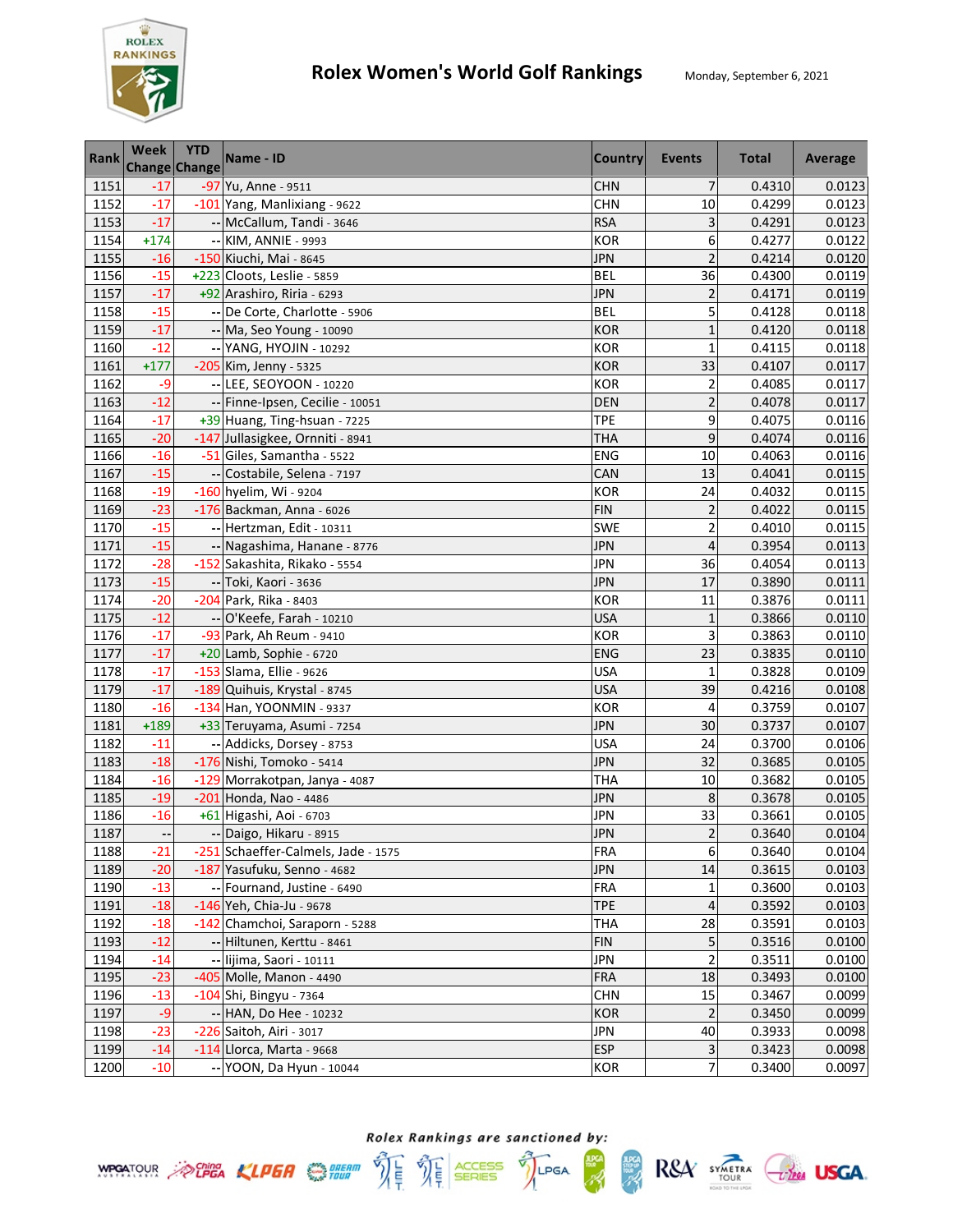

| <b>Rank</b> | <b>Week</b><br>Change Change | <b>YTD</b> | Name - ID                          | <b>Country</b> | <b>Events</b>           | <b>Total</b> | Average |
|-------------|------------------------------|------------|------------------------------------|----------------|-------------------------|--------------|---------|
| 1201        | $-10$                        |            | -- De Bock, Savannah - 10175       | <b>BEL</b>     | $\mathbf{1}$            | 0.3400       | 0.0097  |
| 1202        | $-16$                        |            | -146 Heo, Yoon Na - 8835           | <b>KOR</b>     | 18                      | 0.3390       | 0.0097  |
| 1203        | $-19$                        |            | -216 Yumi, TAKABAYASHI - 1742      | <b>JPN</b>     | 23                      | 0.3390       | 0.0097  |
| 1204        | $-25$                        |            | -285 Shin, Mi jin - 6406           | <b>KOR</b>     | 34                      | 0.3360       | 0.0096  |
| 1205        | $-13$                        |            | -127 Mizuki, Haruka - 8624         | <b>JPN</b>     | 4                       | 0.3348       | 0.0096  |
| 1206        | $-10$                        |            | -- Takagi, Miyu - 8541             | <b>JPN</b>     | 4                       | 0.3325       | 0.0095  |
| 1207        | $-14$                        |            | +12 Ryskova, Hana - 5871           | <b>CZE</b>     | 5                       | 0.3305       | 0.0094  |
| 1208        | $-13$                        |            | -118 Sturdza, Caroline - 8945      | SUI            | $\overline{7}$          | 0.3275       | 0.0094  |
| 1209        | $-12$                        |            | -187 Ishida, Kanako - 8379         | <b>JPN</b>     | 11                      | 0.3257       | 0.0093  |
| 1210        | $-9$                         |            | -- KIM, TAEJUNG - 10138            | <b>KOR</b>     | 3                       | 0.3225       | 0.0092  |
| 1211        | -9                           |            | -- park, sujin - 9323              | <b>KOR</b>     | 5                       | 0.3225       | 0.0092  |
| 1212        | $-12$                        |            | +44 Whaley, Kelly - 6927           | <b>USA</b>     | 16                      | 0.3200       | 0.0091  |
| 1213        | $-9$                         |            | -- CAO, Xinyu - 9893               | <b>CHN</b>     | 3                       | 0.3200       | 0.0091  |
| 1214        | $-16$                        |            | -167 Svensson, Elsa - 9006         | SWE            | $\mathbf{1}$            | 0.3196       | 0.0091  |
| 1215        | $-12$                        |            | $-101$ Ying, Huang - 8911          | <b>CHN</b>     | $\overline{2}$          | 0.3181       | 0.0091  |
| 1216        | $-17$                        |            | -168 Kang, Jimin - 361             | <b>USA</b>     | $\overline{7}$          | 0.3179       | 0.0091  |
| 1217        | $-12$                        |            | -128 I-Rynn, Genevieve Ling - 8666 | <b>MAS</b>     | 23                      | 0.3140       | 0.0090  |
| 1218        | $-11$                        |            | -47 Yu, Pei-Lin - 1014             | TPE            | 24                      | 0.3022       | 0.0086  |
| 1219        | $-10$                        |            | +34 Yada, Britney - 6206           | <b>USA</b>     | 31                      | 0.3020       | 0.0086  |
| 1220        | $-12$                        |            | -152 Ishikawa, Aya - 4678          | <b>JPN</b>     | 7                       | 0.3004       | 0.0086  |
| 1221        | $-7$                         |            | -- Ayora, Miriam - 9643            | <b>ESP</b>     | $\mathbf{1}$            | 0.3000       | 0.0086  |
| 1222        | $-7$                         |            | -- Markvardsen, Louise - 9557      | <b>DEN</b>     | 8                       | 0.3000       | 0.0086  |
| 1223        | $-12$                        |            | -- Sun, Jiaze - 8574               | <b>CHN</b>     | 5                       | 0.2999       | 0.0086  |
| 1224        | $-14$                        |            | -309 Kristinsdottir, Olafia - 6065 | <b>ISL</b>     | 19                      | 0.2999       | 0.0086  |
| 1225        | $-12$                        |            | -- Arakawa, Reika - 9915           | <b>JPN</b>     | $\overline{2}$          | 0.2974       | 0.0085  |
| 1226        | $-14$                        |            | -165 Kerdrit, Narisara - 3763      | <b>THA</b>     | 21                      | 0.2953       | 0.0084  |
| 1227        | $-21$                        |            | -509 Artis, Rebecca - 2778         | <b>AUS</b>     | 9                       | 0.2949       | 0.0084  |
| 1228        | $-12$                        |            | -161 Noritomi, Yui - 6459          | JPN            | 8                       | 0.2925       | 0.0084  |
| 1229        | $-11$                        |            | -98 Mccook, Hannah - 6728          | SCO            | 18                      | 0.2913       | 0.0083  |
| 1230        | $-10$                        |            | -- Ohma, Silje Torvund - 10359     | <b>NOR</b>     | $\overline{\mathbf{c}}$ | 0.2900       | 0.0083  |
| 1231        | $-12$                        |            | -132 Araki, Miyu - 5644            | <b>JPN</b>     | 6                       | 0.2893       | 0.0083  |
| 1232        | $-15$                        |            | -228 Cheng, Liv - 6164             | <b>NZL</b>     | 13                      | 0.2878       | 0.0082  |
| 1233        | $-11$                        |            | -133 Vanova, Sideri - 5089         | <b>CZE</b>     | 35                      | 0.2841       | 0.0081  |
| 1234        | $-8$                         |            | -- Shin, Bo Min - 9933             | <b>KOR</b>     | 18                      | 0.2841       | 0.0081  |
| 1235        | $-10$                        |            | -137 Matsumoto, Juri - 9191        | <b>JPN</b>     | 4                       | 0.2825       | 0.0081  |
| 1236        | $-3$                         |            | -- Bert, Sophie - 10176            | <b>BEL</b>     | $\mathbf{1}$            | 0.2800       | 0.0080  |
| 1237        | $-2$                         |            | -- jeong, ju won - 6379            | KOR            | 20                      | 0.2800       | 0.0080  |
| 1238        | $-15$                        |            | -227 Kim, Ji Hee - 3623            | <b>KOR</b>     | 12                      | 0.2797       | 0.0080  |
| 1239        | $-12$                        |            | -180 Holpfer, Isabella - 9317      | <b>AUT</b>     | 1                       | 0.2782       | 0.0079  |
| 1240        | $-10$                        |            | -- Kim, Go Un - 9404               | <b>KOR</b>     | 3                       | 0.2769       | 0.0079  |
| 1241        | $-10$                        |            | -- Moon, CHAERIM - 9996            | KOR            | 6                       | 0.2769       | 0.0079  |
| 1242        | $-10$                        |            | +155 Kang, Ga Yul - 8928           | KOR            | 9                       | 0.2769       | 0.0079  |
| 1243        | $-7$                         |            | -- Liu, Ting-yu - 7226             | <b>TPE</b>     | 5                       | 0.2762       | 0.0079  |
| 1244        | $-20$                        |            | -261 Provot, Ariane - 4685         | FRA            | 18                      | 0.2746       | 0.0078  |
| 1245        | $-6$                         |            | -99 Furukawa, Rirua - 9833         | <b>JPN</b>     | $\mathbf 1$             | 0.2745       | 0.0078  |
| 1246        | $-17$                        |            | -164 Sega, Momoka - 6413           | <b>JPN</b>     | 18                      | 0.2733       | 0.0078  |
| 1247        | $-19$                        |            | -208 Yoopan, Tiranan - 2278        | <b>THA</b>     | 16                      | 0.2719       | 0.0078  |
| 1248        | $-11$                        |            | -178 Leung, Isabella - 5651        | HKG            | 17                      | 0.2707       | 0.0077  |
| 1249        | $-5$                         |            | -- Gunnar, Lovisa - 10275          | SWE            | 1                       | 0.2700       | 0.0077  |
| 1250        | $-5$                         |            | -- Nadaud, Nastasia - 9546         | <b>FRA</b>     | 2                       | 0.2700       | 0.0077  |



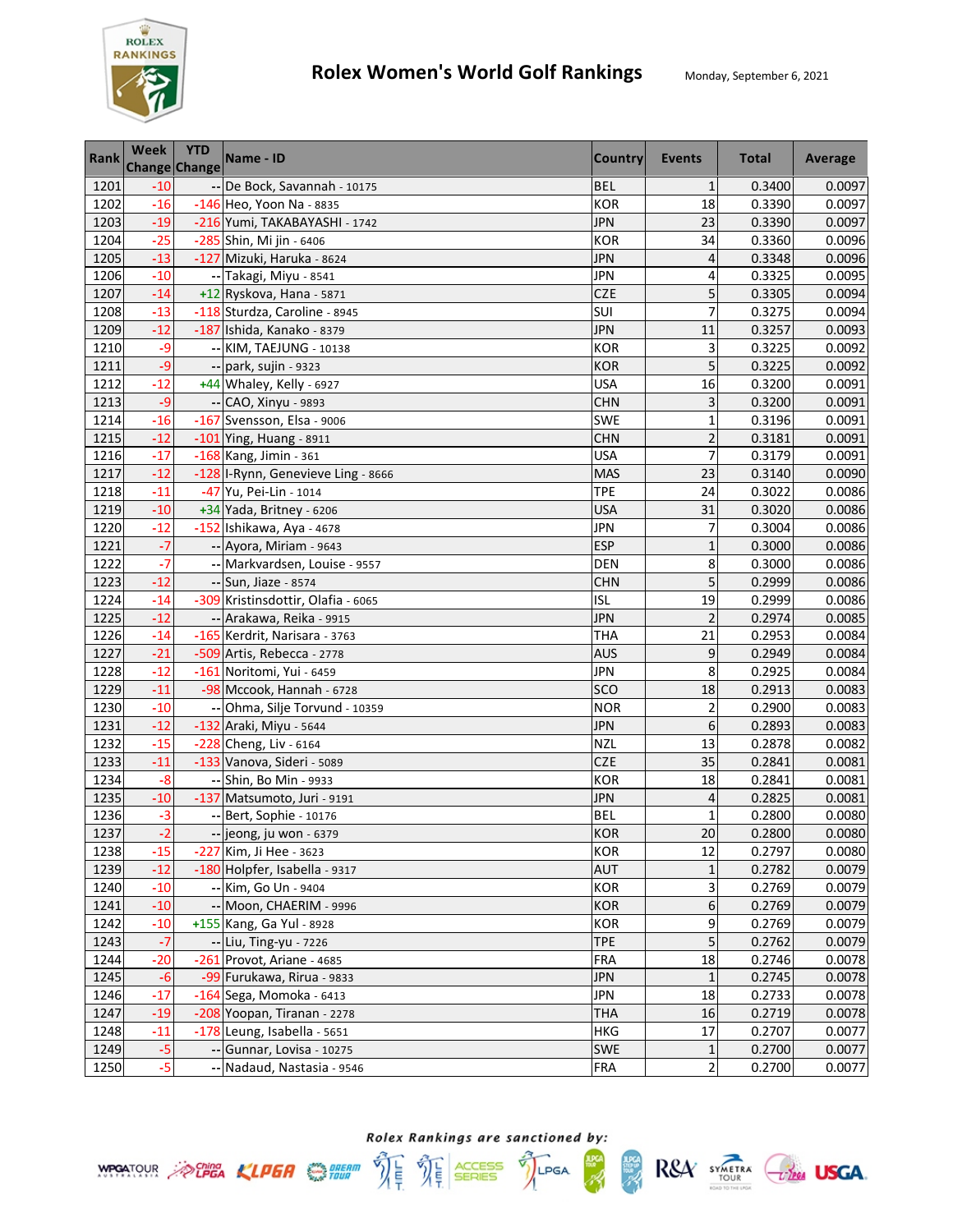

| <b>Rank</b> | <b>Week</b><br><b>Change Change</b> | <b>YTD</b> | Name - ID                          | <b>Country</b> | <b>Events</b>           | <b>Total</b> | Average |
|-------------|-------------------------------------|------------|------------------------------------|----------------|-------------------------|--------------|---------|
| 1251        | $-5$                                |            | -- Sundberg, Nora - 10277          | SWE            | $\overline{2}$          | 0.2700       | 0.0077  |
| 1252        | $-5$                                |            | -- Nordaas, Sandra - 6444          | <b>NOR</b>     | $\overline{7}$          | 0.2700       | 0.0077  |
| 1253        | $-13$                               |            | -299 Bakar, Ainil - 4168           | <b>MAS</b>     | 29                      | 0.2661       | 0.0076  |
| 1254        | $-12$                               |            | $-132$ Li, Dan - 3761              | <b>CHN</b>     | 9                       | 0.2660       | 0.0076  |
| 1255        | $-12$                               |            | -154 Sawai, Hitomi - 3742          | <b>JPN</b>     | 33                      | 0.2652       | 0.0076  |
| 1256        | $-8$                                |            | -119 Vlckova, Karolina - 4356      | CZE            | 42                      | 0.3182       | 0.0076  |
| 1257        | $-6$                                |            | -102 Jackson, Olivia - 9894        | <b>ENG</b>     | $\mathbf{1}$            | 0.2628       | 0.0075  |
| 1258        | $-8$                                |            | -153 Koh, Michelle - 5512          | <b>MAS</b>     | 20                      | 0.2610       | 0.0075  |
| 1259        | $-6$                                |            | -- Piovano, Federica - 1028        | <b>ITA</b>     | $\mathbf{1}$            | 0.2600       | 0.0074  |
| 1260        | $-11$                               |            | -239 Hoffman, Sarah - 6829         | <b>USA</b>     | 43                      | 0.3186       | 0.0074  |
| 1261        | $-9$                                |            | $-105$ Clark, Annika - 5761        | <b>USA</b>     | $\overline{c}$          | 0.2585       | 0.0074  |
| 1262        | $-8$                                |            | +130 Melichova, Jana - 8440        | <b>CZE</b>     | 8                       | 0.2572       | 0.0073  |
| 1263        | $-22$                               |            | -335 Engzelius, Marita - 2684      | <b>NOR</b>     | 11                      | 0.2560       | 0.0073  |
| 1264        | $-8$                                |            | -143 Mendes Ribeiro, Susana - 5544 | POR            | 14                      | 0.2522       | 0.0072  |
| 1265        | $-8$                                |            | $-186$ Lee, Ji-Young - 6521        | <b>KOR</b>     | 17                      | 0.2505       | 0.0072  |
| 1266        | -4                                  |            | -- Lim, chan hee - 8401            | <b>KOR</b>     | 7                       | 0.2500       | 0.0071  |
| 1267        | $-7$                                |            | -102 An, JUNG HYEON - 9313         | <b>KOR</b>     | 10                      | 0.2499       | 0.0071  |
| 1268        | $-5$                                |            | -- Hong, Se Hee - 6237             | <b>KOR</b>     | 15                      | 0.2495       | 0.0071  |
| 1269        | $-5$                                |            | -- PARK, Seong Ah - 10233          | <b>KOR</b>     | $\overline{2}$          | 0.2494       | 0.0071  |
| 1270        | $-5$                                |            | -- KIM, Hyeon Ji4 - 10317          | <b>KOR</b>     | 3                       | 0.2494       | 0.0071  |
| 1271        | $-33$                               |            | -593 Kim, Hye Jin3 - 8683          | <b>KOR</b>     | 14                      | 0.2480       | 0.0071  |
| 1272        | $-14$                               |            | -236 Soopimjit, Dussavi - 6856     | <b>THA</b>     | 21                      | 0.2480       | 0.0071  |
| 1273        | $-12$                               |            | -474 Seong, Eunjeong - 4641        | <b>KOR</b>     | 25                      | 0.2454       | 0.0070  |
| 1274        | $-7$                                |            | -117 Ruiz Laphond, Ana - 9478      | <b>MEX</b>     | 17                      | 0.2448       | 0.0070  |
| 1275        | $-7$                                |            | -117 Hoffman, Emilee - 9379        | <b>USA</b>     | 19                      | 0.2448       | 0.0070  |
| 1276        | $-7$                                |            | -108 Prior, Lizzie - 9504          | <b>ENG</b>     | 6                       | 0.2446       | 0.0070  |
| 1277        | $-22$                               |            | -282 Chaichompoo, Pitsaon - 6338   | <b>THA</b>     | 14                      | 0.2441       | 0.0070  |
| 1278        | $-8$                                |            | -- Yamamura, Sae - 4464            | <b>JPN</b>     | 20                      | 0.2441       | 0.0070  |
| 1279        | $-20$                               |            | -285 Luke, Dianne - 6335           | <b>MAS</b>     | 24                      | 0.2431       | 0.0069  |
| 1280        | $-14$                               |            | -171 Legacy, Sydney - 9036         | <b>USA</b>     | 17                      | 0.2430       | 0.0069  |
| 1281        | $-9$                                |            | -- Jones, Breanne - 9030           | <b>USA</b>     | 12                      | 0.2430       | 0.0069  |
| 1282        | $-11$                               |            | -201 Britt, Jordan - 6264          | <b>USA</b>     | 18                      | 0.2384       | 0.0068  |
| 1283        | $-4$                                |            | -- Cox, Carley - 9375              | <b>USA</b>     | 15                      | 0.2350       | 0.0067  |
| 1284        | $-9$                                |            | -178 Raastad, Rachel - 3043        | <b>NOR</b>     | 10                      | 0.2343       | 0.0067  |
| 1285        | $-11$                               |            | -172 Matharu, Kiran - 2287         | <b>ENG</b>     | 10                      | 0.2341       | 0.0067  |
| 1286        | -9                                  |            | -- Lee, Su Min - 5398              | <b>KOR</b>     | 5                       | 0.2334       | 0.0067  |
| 1287        | $-11$                               |            | $-113$ Lai, Sijia - 6685           | <b>CHN</b>     | 12                      | 0.2332       | 0.0067  |
| 1288        | $-10$                               |            | $-105$ Guan, Ruqing - 5589         | <b>CHN</b>     | $\overline{2}$          | 0.2323       | 0.0066  |
| 1289        | $-16$                               |            | -310 Leurquin, Chloe - 5190        | <b>BEL</b>     | 19                      | 0.2311       | 0.0066  |
| 1290        | $-4$                                |            | -- Park, Seo Ha - 9999             | <b>KOR</b>     | 11                      | 0.2267       | 0.0065  |
| 1291        | $-10$                               |            | -183 Izumida, Kotona - 9202        | <b>JPN</b>     | 4                       | 0.2262       | 0.0065  |
| 1292        | $-10$                               |            | -106 PAK, Ji Been - 9742           | <b>KOR</b>     | $\overline{\mathbf{c}}$ | 0.2252       | 0.0064  |
| 1293        | $-9$                                |            | -- Park, ji eun - 9324             | <b>KOR</b>     | 12                      | 0.2244       | 0.0064  |
| 1294        | $-6$                                |            | -- Fredriksson, Elice - 10352      | <b>SWE</b>     | $\overline{\mathbf{c}}$ | 0.2240       | 0.0064  |
| 1295        | $-6$                                |            | -- Baek, Subin - 5840              | <b>KOR</b>     | 5                       | 0.2229       | 0.0064  |
| 1296        | $-6$                                |            | -- Choi, Seoyoung - 10091          | <b>KOR</b>     | $\overline{7}$          | 0.2229       | 0.0064  |
| 1297        | $-6$                                |            | -- SEONG, Hyeon Jeong - 9976       | <b>KOR</b>     | $\overline{7}$          | 0.2229       | 0.0064  |
| 1298        | $-15$                               |            | -188 Zeeb, Sophia - 9071           | <b>GER</b>     | $\overline{\mathbf{c}}$ | 0.2214       | 0.0063  |
| 1299        | $-19$                               |            | -303 Collins, Emily - 4302         | <b>USA</b>     | 10                      | 0.2210       | 0.0063  |
| 1300        | $-13$                               |            | -130 Tai, Chia-Wen - 6148          | <b>TPE</b>     | 30                      | 0.2194       | 0.0063  |





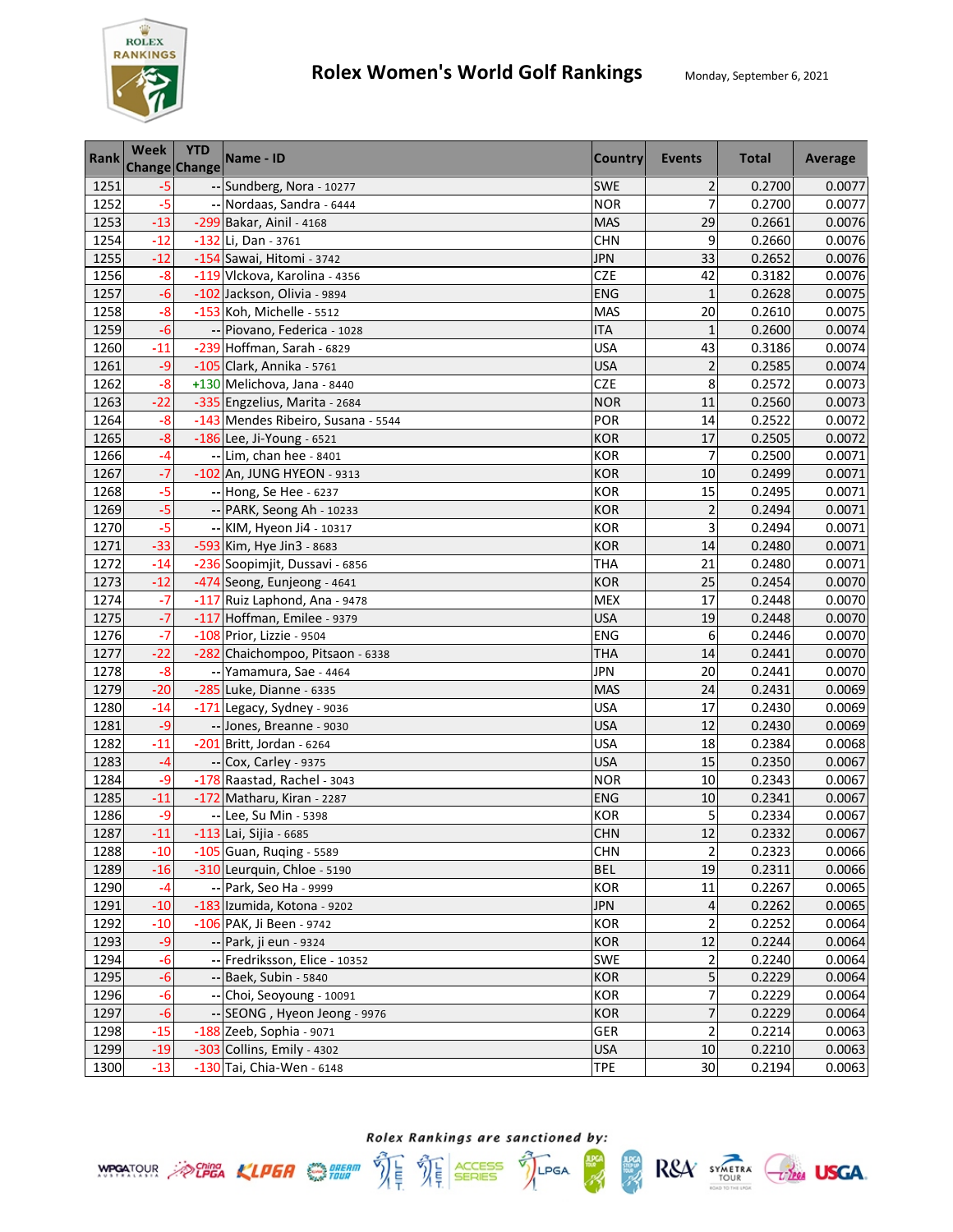

| <b>Rank</b> | <b>Week</b><br><b>Change Change</b> | <b>YTD</b> | Name - ID                        | <b>Country</b> | Events                  | <b>Total</b> | Average |
|-------------|-------------------------------------|------------|----------------------------------|----------------|-------------------------|--------------|---------|
| 1301        | $-9$                                |            | -169 Chou, Yi-Tsen - 5941        | <b>TPE</b>     | 12                      | 0.2188       | 0.0063  |
| 1302        | $-7$                                |            | -- Baillieux, Diane - 6546       | <b>BEL</b>     | 1                       | 0.2150       | 0.0061  |
| 1303        | $-7$                                |            | -- Willems, Lien - 3265          | <b>BEL</b>     | 3                       | 0.2150       | 0.0061  |
| 1304        | $-6$                                |            | -- Ohtsu, Kurumi - 924           | <b>JPN</b>     | 17                      | 0.2150       | 0.0061  |
| 1305        | $-6$                                |            | -- Fukushima, Hiroko - 2822      | <b>JPN</b>     | 34                      | 0.2150       | 0.0061  |
| 1306        | $-3$                                |            | -- Fan, Brittany - 5763          | <b>USA</b>     | 15                      | 0.2130       | 0.0061  |
| 1307        | $-6$                                |            | $-171$ Bradley, Elise - 7116     | <b>USA</b>     | 42                      | 0.2529       | 0.0060  |
| 1308        | $-6$                                |            | -264 Kanai, Tomoko - 351         | <b>JPN</b>     | 18                      | 0.2100       | 0.0060  |
| 1309        | $-3$                                |            | -- Song, Jiabao - 9690           | <b>CHN</b>     | 4                       | 0.2100       | 0.0060  |
| 1310        | $-6$                                |            | -128 Chinzei, Mayumi - 1314      | <b>JPN</b>     | 11                      | 0.2097       | 0.0060  |
| 1311        | $-6$                                |            | -10 Huang, Pei-Wen - 5925        | <b>TPE</b>     | 19                      | 0.2084       | 0.0060  |
| 1312        | $-19$                               |            | -224 Kang, Jiwon - 5277          | <b>KOR</b>     | $\mathbf{1}$            | 0.2074       | 0.0059  |
| 1313        | $-19$                               |            | -349 Lee, Ji Hyeon - 8936        | <b>KOR</b>     | $\overline{2}$          | 0.2074       | 0.0059  |
| 1314        | $-14$                               |            | -254 Huang, Yomaris - 5943       | <b>TPE</b>     | 22                      | 0.2072       | 0.0059  |
| 1315        | $-8$                                |            | $-113$ Liu, Yiyuan - 8411        | <b>CHN</b>     | 3                       | 0.2072       | 0.0059  |
| 1316        | $-8$                                |            | -117 de Martini, Erika - 9450    | <b>ITA</b>     | 6                       | 0.2065       | 0.0059  |
| 1317        | $-2$                                |            | -- Moon, Seohyeong - 10141       | <b>KOR</b>     | 6                       | 0.2050       | 0.0059  |
| 1318        | $-8$                                |            | -- Kogure, Chihiro - 9896        | <b>JPN</b>     | 3                       | 0.2042       | 0.0058  |
| 1319        | $-6$                                |            | -- Yasui, Ai - 10071             | <b>JPN</b>     | $\mathbf{1}$            | 0.2040       | 0.0058  |
| 1320        | $-6$                                |            | -- Kuroda, Hikari - 10066        | <b>JPN</b>     | $\mathbf{1}$            | 0.2040       | 0.0058  |
| 1321        | $-5$                                |            | -- Jonsson, Matilda - 10297      | SWE            | 3                       | 0.2040       | 0.0058  |
| 1322        | $-5$                                |            | -- Lawrence, Molly - 6110        | ENG            | 26                      | 0.2040       | 0.0058  |
| 1323        | $-12$                               |            | -122 Li, Jieni - 9434            | <b>CHN</b>     | 5                       | 0.2038       | 0.0058  |
| 1324        | $-4$                                |            | -- Nystrom, Vilde Marie - 10365  | <b>NOR</b>     | $\overline{c}$          | 0.2010       | 0.0057  |
| 1325        | $-4$                                |            | -- Sundquist, Filippa - 10338    | <b>SWE</b>     | 3                       | 0.2010       | 0.0057  |
| 1326        | $-3$                                |            | -- Corbi, Maria Vittoria - 10228 | <b>ITA</b>     | $\mathbf 1$             | 0.2000       | 0.0057  |
| 1327        | $-3$                                |            | -- Gyllner, Rebecca - 10300      | SWE            | 4                       | 0.2000       | 0.0057  |
| 1328        | $-3$                                |            | -- Kim, Kyu Ly2 - 7359           | <b>KOR</b>     | 9                       | 0.2000       | 0.0057  |
| 1329        | $-17$                               |            | -236 Landegren, Mia - 7154       | <b>USA</b>     | 40                      | 0.2285       | 0.0057  |
| 1330        | $-11$                               |            | -163 Mahe, Candice - 5864        | <b>FRA</b>     | 3                       | 0.1978       | 0.0057  |
| 1331        | $-9$                                |            | -122 Kimura, Mizuki - 9393       | <b>JPN</b>     | $\overline{\mathbf{c}}$ | 0.1975       | 0.0056  |
| 1332        | $-5$                                |            | -- Kim, Dam I - 9991             | <b>KOR</b>     | 4                       | 0.1963       | 0.0056  |
| 1333        | $-4$                                |            | -- Lee, Hye Jin - 9986           | <b>KOR</b>     | $\overline{7}$          | 0.1963       | 0.0056  |
| 1334        | $-16$                               |            | -257 Pan, Yen-Ling - 5958        | <b>TPE</b>     | 21                      | 0.1958       | 0.0056  |
| 1335        | $-5$                                |            | -- Autrique, Nicole - 7031       | <b>MEX</b>     | 30                      | 0.1957       | 0.0056  |
| 1336        | -4                                  |            | +27 Chen, Liqing - 4698          | <b>CHN</b>     | 7                       | 0.1935       | 0.0055  |
| 1337        | $-3$                                |            | -119 Zhang, Shaojing - 7304      | <b>CHN</b>     | 6                       | 0.1925       | 0.0055  |
| 1338        | -7                                  |            | -187 Perez, Marta - 5173         | <b>ESP</b>     | 6                       | 0.1913       | 0.0055  |
| 1339        | $-4$                                |            | $-333$ Choi, Sandy - 8553        | KOR            | 39                      | 0.2132       | 0.0055  |
| 1340        | $-7$                                |            | -340 Polnamin, Pannapa - 6470    | <b>THA</b>     | 20                      | 0.1908       | 0.0055  |
| 1341        | $-15$                               |            | -217 Kagasono, Mami - 4624       | <b>JPN</b>     | 37                      | 0.2004       | 0.0054  |
| 1342        | $-6$                                |            | -180 Lesher, Anna - 7050         | <b>USA</b>     | 11                      | 0.1893       | 0.0054  |
| 1343        | $-6$                                |            | -132 Doig, Robyn - 6627          | CAN            | 5                       | 0.1890       | 0.0054  |
| 1344        | $-5$                                |            | -- TING, Zih-Yun - 9766          | <b>TPE</b>     | 7                       | 0.1883       | 0.0054  |
| 1345        | $-4$                                |            | -122 Liao, Hsin-Chun - 9200      | <b>TPE</b>     | 5                       | 0.1859       | 0.0053  |
| 1346        | -4                                  |            | -121 Ashmore, Maggie - 9421      | <b>USA</b>     | $\overline{\mathbf{c}}$ | 0.1852       | 0.0053  |
| 1347        | $-7$                                |            | -481 Yang, Je yoon - 4112        | <b>KOR</b>     | 4                       | 0.1849       | 0.0053  |
| 1348        | $-4$                                |            | -- Zhang, Yahui - 9950           | <b>CHN</b>     | 1                       | 0.1826       | 0.0052  |
| 1349        | $-1$                                |            | -117 Vahalova, Agata - 8919      | <b>CZE</b>     | 5                       | 0.1800       | 0.0051  |
| 1350        | $-1$                                |            | -- Mao, Janet - 9532             | <b>USA</b>     | 24                      | 0.1796       | 0.0051  |





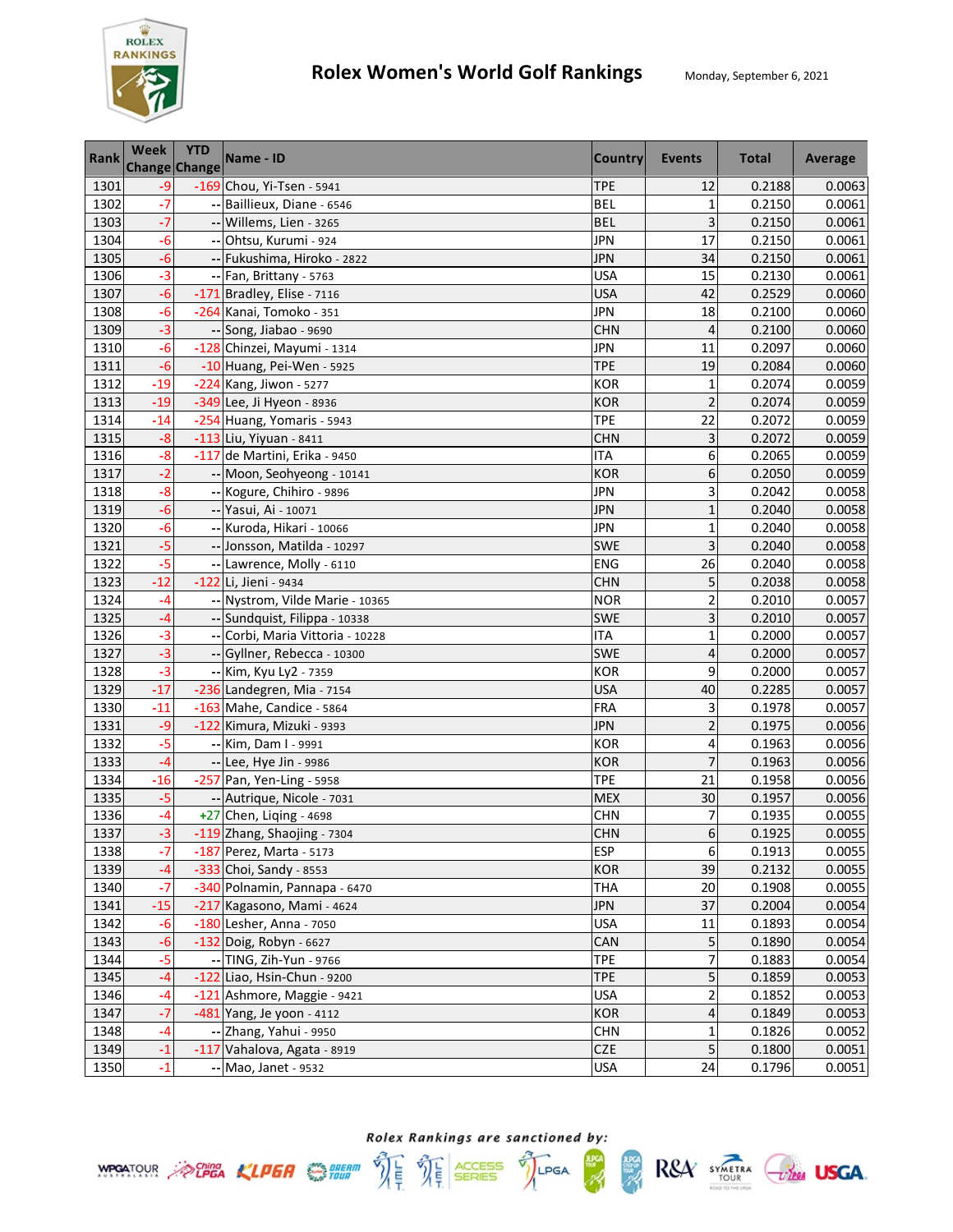

| <b>Rank</b> | <b>Week</b><br><b>Change Change</b> | <b>YTD</b> | Name - ID                                | <b>Country</b> | Events         | <b>Total</b> | Average |
|-------------|-------------------------------------|------------|------------------------------------------|----------------|----------------|--------------|---------|
| 1351        | $-6$                                |            | -217 Wu, Hsiao-Ling - 6141               | <b>TPE</b>     | 19             | 0.1785       | 0.0051  |
| 1352        | -9                                  |            | -233 Juntanaket, Nemittra - 5926         | <b>THA</b>     | 5              | 0.1780       | 0.0051  |
| 1353        | $-3$                                |            | -- Chang, Ting-Yu - 9679                 | <b>TPE</b>     | 3              | 0.1758       | 0.0050  |
| 1354        | $-7$                                |            | -291 Ravnjak, Tahnia - 4446              | <b>AUS</b>     | 24             | 0.1751       | 0.0050  |
| 1355        | $-3$                                |            | -119 Hayakawa, Maho - 9754               | <b>JPN</b>     | 13             | 0.1735       | 0.0050  |
| 1356        | $-5$                                |            | -197 Duvernay, Marion - 4916             | <b>FRA</b>     | 22             | 0.1725       | 0.0049  |
| 1357        | $-4$                                |            | -162 Yabuta, Rika - 9677                 | <b>JPN</b>     | 3              | 0.1714       | 0.0049  |
| 1358        | $-4$                                |            | -128 CHEN, Veronica - 9770               | <b>TPE</b>     | 6              | 0.1702       | 0.0049  |
| 1359        | $-3$                                |            | -210 Yamashita, Miki - 6074              | <b>JPN</b>     | 12             | 0.1685       | 0.0048  |
| 1360        | $-14$                               |            | -346 Onitsuka, Kiri - 6077               | <b>JPN</b>     | 9              | 0.1678       | 0.0048  |
| 1361        | $-2$                                |            | -122 Rossel, Rachel - 6400               | SUI            | 18             | 0.1661       | 0.0047  |
| 1362        | $-7$                                |            | +20 Kobayashi, Sarina - 4049             | JPN            | 43             | 0.2040       | 0.0047  |
| 1363        | $-6$                                |            | -173 Skapik, Molly - 8966                | <b>USA</b>     | 9              | 0.1660       | 0.0047  |
| 1364        | -6                                  |            | -203 Hoshikawa, Hinano - 7340            | <b>JPN</b>     | 7              | 0.1630       | 0.0047  |
| 1365        | $-3$                                |            | -167 Rydqvist, Louise - 9610             | SWE            | $\overline{2}$ | 0.1619       | 0.0046  |
| 1366        | $-5$                                |            | -511 Kim, Hye-Min - 3895                 | <b>KOR</b>     | 29             | 0.1619       | 0.0046  |
| 1367        | $-7$                                |            | -272 Sverdloff, Dulcie - 8612            | ENG            | 33             | 0.1613       | 0.0046  |
| 1368        | $-5$                                |            | -223 Abelar, Nicole - 9259               | PHI            | $\overline{2}$ | 0.1546       | 0.0044  |
| 1369        | $-4$                                |            | -165 Hama, Misaki - 5317                 | <b>JPN</b>     | 14             | 0.1533       | 0.0044  |
| 1370        | $-6$                                |            | -232 Vartianen, Oona - 5090              | <b>FIN</b>     | $\mathbf{1}$   | 0.1528       | 0.0044  |
| 1371        | $-5$                                |            | -159 Felibert, Veronica - 3591           | <b>VEN</b>     | 31             | 0.1516       | 0.0043  |
| 1372        | $-3$                                |            | -144 Morita, Shuko - 9698                | <b>JPN</b>     | $\mathbf{1}$   | 0.1496       | 0.0043  |
| 1373        | $-1$                                |            | -163 Montoya, Kennedie - 9115            | <b>USA</b>     | 10             | 0.1459       | 0.0042  |
| 1374        | $-1$                                |            | -157 Hutchinson-Kay, Ellen - 9554        | SWE            | $\mathbf{1}$   | 0.1450       | 0.0041  |
| 1375        | $-1$                                |            | $-190$ Han, Yucen - 6500                 | <b>CHN</b>     | 20             | 0.1421       | 0.0041  |
| 1376        | $-1$                                |            | -188 Nagai, Natsu - 832                  | JPN            | 27             | 0.1413       | 0.0040  |
| 1377        | $-1$                                |            | -170 Urizar Zapata, Alazne - 7174        | ESP            | 24             | 0.1407       | 0.0040  |
| 1378        |                                     |            | -154 Sakashita, Rieko - 3650             | <b>JPN</b>     | 22             | 0.1400       | 0.0040  |
| 1379        | $+1$                                |            | -141 O'Donnell, Catherine - 5274         | <b>USA</b>     | 27             | 0.1350       | 0.0039  |
| 1380        | $-3$                                |            | -481 Tseng, Yani - 1813                  | <b>TPE</b>     | 22             | 0.1302       | 0.0037  |
| 1381        | $+1$                                |            | -166 Kim, Hannah - 6994                  | <b>USA</b>     | 17             | 0.1294       | 0.0037  |
| 1382        | $-14$                               |            | -429 Takaku, Minami - 7265               | <b>JPN</b>     | 3              | 0.1271       | 0.0036  |
| 1383        | $-12$                               |            | -674 Kim, Bo Kyung - 2230                | <b>KOR</b>     | 6              | 0.1236       | 0.0035  |
| 1384        | $-1$                                |            | -193 Paiboonpong, Goonlacha - 5286       | <b>THA</b>     | 4              | 0.1233       | 0.0035  |
| 1385        | $-1$                                |            | -260 Tsujioka, Airi - 8384               | <b>JPN</b>     | 10             | 0.1233       | 0.0035  |
| 1386        | --                                  |            | -146 Porvasnik, Jessica - 5795           | <b>USA</b>     | 6              | 0.1233       | 0.0035  |
| 1387        | $+1$                                |            | $-132$ Kay, Rebecca - 5150               | <b>AUS</b>     | $\overline{7}$ | 0.1218       | 0.0035  |
| 1388        | $-3$                                |            | -216 Wu, Chih-Yun - 6146                 | TPE            | 27             | 0.1209       | 0.0035  |
| 1389        |                                     |            | -135 Chang, Hsin Chiao - 6502            | <b>TPE</b>     | 3              | 0.1208       | 0.0035  |
| 1390        | -9                                  |            | -809 Benyapa, Niphatsophon - 6507        | <b>THA</b>     | 12             | 0.1201       | 0.0034  |
| 1391        | $-24$                               |            | -544 Kim, jiyun - 8680                   | <b>KOR</b>     | 4              | 0.1195       | 0.0034  |
| 1392        | $-1$                                |            | -159 Tong, Elizabeth - 5814              | CAN            | 14             | 0.1174       | 0.0034  |
| 1393        | $-6$                                |            | -233 Pattaranakrueang, Supakchaya - 4422 | <b>THA</b>     | 24             | 0.1168       | 0.0033  |
| 1394        | $-4$                                |            | -152 Dumez, Gala - 8783                  | <b>FRA</b>     | 3              | 0.1164       | 0.0033  |
| 1395        | $-3$                                |            | -143 Chauvel, Alice - 5310               | <b>FRA</b>     | $\mathbf{1}$   | 0.1159       | 0.0033  |
| 1396        | $-3$                                |            | -151 Maguire, Lisa - 2970                | IRL            | 8              | 0.1141       | 0.0033  |
| 1397        | $-3$                                |            | -294 Honda, Miyari - 210                 | <b>JPN</b>     | 25             | 0.1130       | 0.0032  |
| 1398        | $-3$                                |            | -131 Poomklay, Preenaphan - 8527         | <b>THA</b>     | 12             | 0.1128       | 0.0032  |
| 1399        | $-20$                               |            | -545 Byun, Hyun Min - 3888               | <b>KOR</b>     | 4              | 0.1115       | 0.0032  |
| 1400        | $-3$                                |            | -165 Yin, Xue - 6484                     | <b>CHN</b>     | 13             | 0.1109       | 0.0032  |



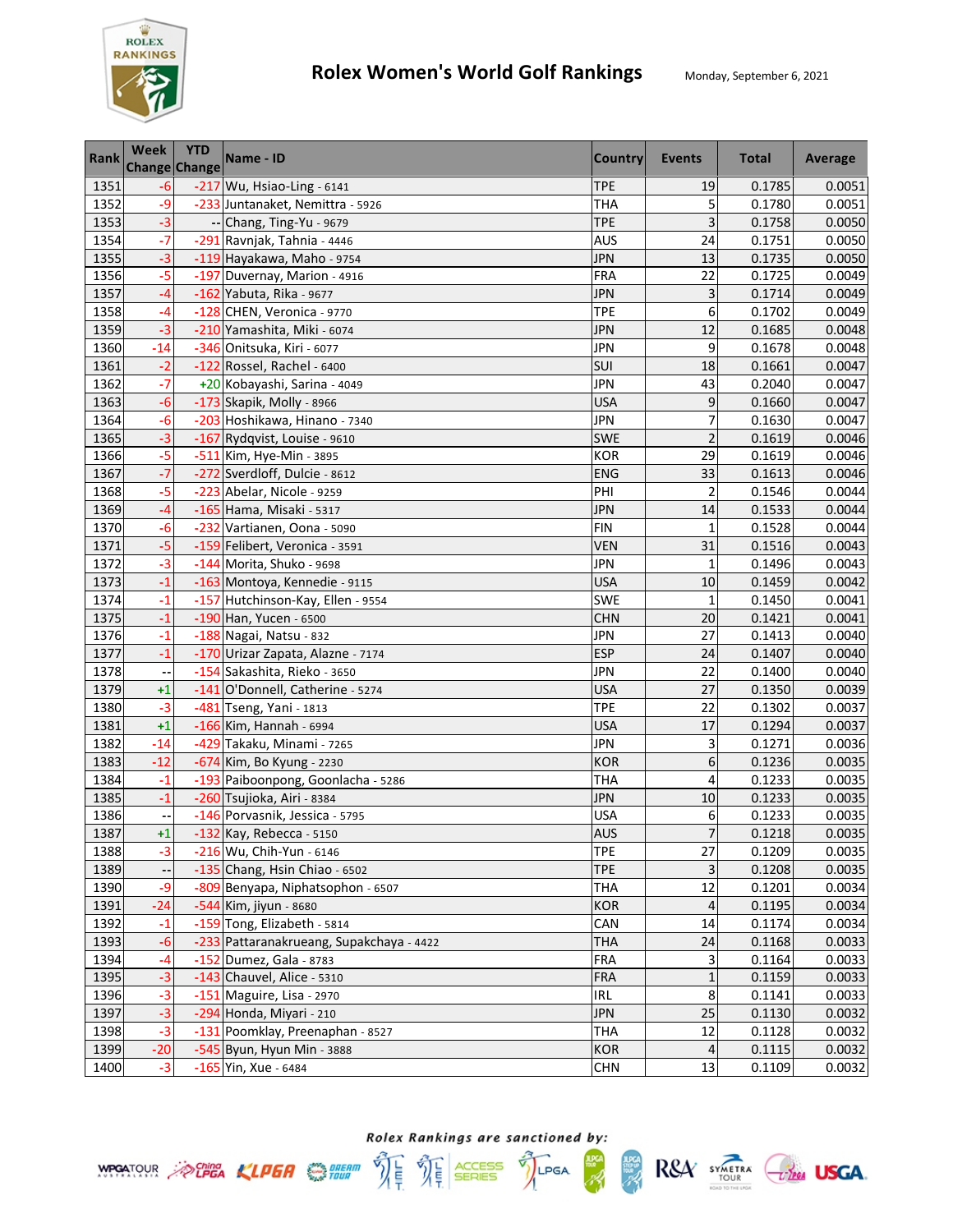

| <b>Rank</b> | Week<br><b>Change Change</b> | <b>YTD</b> | Name - ID                        | <b>Country</b> | Events         | <b>Total</b> | Average |
|-------------|------------------------------|------------|----------------------------------|----------------|----------------|--------------|---------|
| 1401        | $-5$                         |            | -196 Durdin, Tamie - 1467        | <b>AUS</b>     | 4              | 0.1100       | 0.0031  |
| 1402        | $-3$                         |            | -171 Claisse, Mathilde - 6489    | FRA            | $\mathbf{1}$   | 0.1095       | 0.0031  |
| 1403        | $-2$                         |            | -138 Yokoyama, Shioriko - 9529   | <b>JPN</b>     | $\overline{c}$ | 0.1091       | 0.0031  |
| 1404        | $-6$                         |            | -225 Westin, Emma - 5099         | SWE            | 19             | 0.1088       | 0.0031  |
| 1405        | $-5$                         |            | -184 Siritrai, Nattapan - 9173   | <b>THA</b>     | 12             | 0.1076       | 0.0031  |
| 1406        | -4                           |            | -304 Hedberg, Camilla - 4036     | <b>ESP</b>     | 20             | 0.1073       | 0.0031  |
| 1407        | $-4$                         |            | -135 Sato, Chihiro - 5967        | <b>JPN</b>     | 16             | 0.1061       | 0.0030  |
| 1408        | $-4$                         |            | -135 Nordfors, Anna - 9553       | <b>SWE</b>     | $\mathbf{1}$   | 0.1060       | 0.0030  |
| 1409        | -4                           |            | -148 Meesom-us, Phannarai - 9412 | <b>THA</b>     | 3              | 0.1056       | 0.0030  |
| 1410        | -4                           |            | -247 Ikeda, Chihiro - 3946       | PHI            | 4              | 0.1040       | 0.0030  |
| 1411        | -4                           |            | $-148$ Liu, Siyun - 4772         | <b>CHN</b>     | $\mathbf{1}$   | 0.1026       | 0.0029  |
| 1412        | -4                           |            | -132 Hinnerova, Lucie - 5466     | <b>CZE</b>     | 10             | 0.1011       | 0.0029  |
| 1413        | -4                           |            | -619 Kono, Stephanie - 2638      | <b>USA</b>     | 13             | 0.1007       | 0.0029  |
| 1414        | -4                           |            | -146 Jang, Bo Ram - 5296         | <b>KOR</b>     | $\overline{c}$ | 0.0998       | 0.0029  |
| 1415        | -4                           |            | -388 Cnops, Fanny - 5706         | <b>BEL</b>     | 20             | 0.0981       | 0.0028  |
| 1416        | -4                           |            | -135 Knight, Allie - 6648        | <b>USA</b>     | 12             | 0.0974       | 0.0028  |
| 1417        | $-3$                         |            | -139 Ji, Joo hyun - 6572         | <b>KOR</b>     | $\mathbf{1}$   | 0.0972       | 0.0028  |
| 1418        | $-2$                         |            | -141 Ericsson, Sara - 9414       | SWE            | 3              | 0.0960       | 0.0027  |
| 1419        | $-6$                         |            | -301 Lescudier, Ines - 4988      | <b>FRA</b>     | 14             | 0.0950       | 0.0027  |
| 1420        | $-5$                         |            | -172 Tang, Jessy - 3551          | <b>USA</b>     | 29             | 0.0947       | 0.0027  |
| 1421        | $-4$                         |            | -292 Soisuwan, Onkanok - 6496    | <b>THA</b>     | 11             | 0.0926       | 0.0026  |
| 1422        | $+1$                         |            | -110 Richdale, Samantha - 2587   | CAN            | 39             | 0.1027       | 0.0026  |
| 1423        | $-5$                         |            | -152 Lee, YU MIN - 8593          | <b>KOR</b>     | $\overline{7}$ | 0.0918       | 0.0026  |
| 1424        | $-5$                         |            | -154 Park, Bo Young - 9299       | <b>KOR</b>     | 20             | 0.0916       | 0.0026  |
| 1425        | $-5$                         |            | -159 Do hee, Kim - 9298          | <b>KOR</b>     | 18             | 0.0915       | 0.0026  |
| 1426        | -4                           |            | -246 Yeh, Hsin-Ning - 4131       | TPE            | 22             | 0.0915       | 0.0026  |
| 1427        | $-6$                         |            | -169 Tanguay, Valerie - 9059     | CAN            | 21             | 0.0910       | 0.0026  |
| 1428        | $-4$                         |            | -144 Nakayama, Ayaka - 7073      | <b>JPN</b>     | 5              | 0.0892       | 0.0025  |
| 1429        | $-3$                         |            | -313 Lian, Huize - 8746          | <b>CHN</b>     | 19             | 0.0890       | 0.0025  |
| 1430        | $-5$                         |            | -170 Akizaki, Suzuna - 9279      | JPN            | $\mathbf{1}$   | 0.0883       | 0.0025  |
| 1431        | $-3$                         |            | -156 Stubbs, Paige - 5594        | <b>AUS</b>     | 19             | 0.0859       | 0.0025  |
| 1432        | $-3$                         |            | -141 Acosta, Delfina - 8757      | ARG            | 36             | 0.0867       | 0.0024  |
| 1433        | $-3$                         |            | -143 Koda, Yoshimi - 503         | <b>JPN</b>     | 4              | 0.0838       | 0.0024  |
| 1434        | $-7$                         |            | -295 Chou, Yi-Ting - 6682        | <b>TPE</b>     | 10             | 0.0836       | 0.0024  |
| 1435        | $-4$                         |            | -532 kim, A Hyeon - 6453         | <b>KOR</b>     | $\overline{2}$ | 0.0835       | 0.0024  |
| 1436        | $-4$                         |            | -141 Jang, Si An - 9309          | <b>KOR</b>     | 15             | 0.0835       | 0.0024  |
| 1437        | $-3$                         |            | $-140$ Garner, Lea - 7137        | <b>USA</b>     | 15             | 0.0830       | 0.0024  |
| 1438        | $-5$                         |            | -156 Yagami, Hikaru - 4284       | <b>JPN</b>     | 20             | 0.0827       | 0.0024  |
| 1439        | -4                           |            | -146 Wang, Mengzhu - 5228        | <b>CHN</b>     | 11             | 0.0827       | 0.0024  |
| 1440        | -4                           |            | -161 Adachi, Yumika - 2818       | JPN            | 29             | 0.0807       | 0.0023  |
| 1441        | $-3$                         |            | -136 Price, Georgia - 7228       | ENG            | 16             | 0.0806       | 0.0023  |
| 1442        | $-1$                         |            | -135 Cammisa, Lili - 6612        | ARG            | 6              | 0.0776       | 0.0022  |
| 1443        | $-3$                         |            | -262 Kikuchi, Asami - 3518       | <b>JPN</b>     | 16             | 0.0772       | 0.0022  |
| 1444        | $-5$                         |            | -255 Hong, Yoo-yeon - 5301       | <b>KOR</b>     | 2              | 0.0763       | 0.0022  |
| 1445        | $-3$                         |            | -134 Tamburlini, Chiara - 6919   | SUI            | 3              | 0.0753       | 0.0022  |
| 1446        | $-3$                         |            | -152 Nakazono, Mika - 2160       | <b>JPN</b>     | 20             | 0.0746       | 0.0021  |
| 1447        | $-3$                         |            | -162 Morimitsu, Ayaka - 8678     | <b>JPN</b>     | 1              | 0.0724       | 0.0021  |
| 1448        | $-3$                         |            | -254 Hahn, Jennifer - 7041       | <b>USA</b>     | 4              | 0.0701       | 0.0020  |
| 1449        | $-3$                         |            | -151 Mistry, Kajal - 9271        | <b>RSA</b>     | $\mathbf 1$    | 0.0693       | 0.0020  |
| 1450        | $-3$                         |            | -142 Khangkhun, Samaporn - 8940  | <b>THA</b>     | 9              | 0.0678       | 0.0019  |

Rolex Rankings are sanctioned by: **WPOATOUR** ACHEA KLPER SUPER THE THE SERIES TILPGA

體

 $RSA$  SYMETRA  $C$ lega USGA.